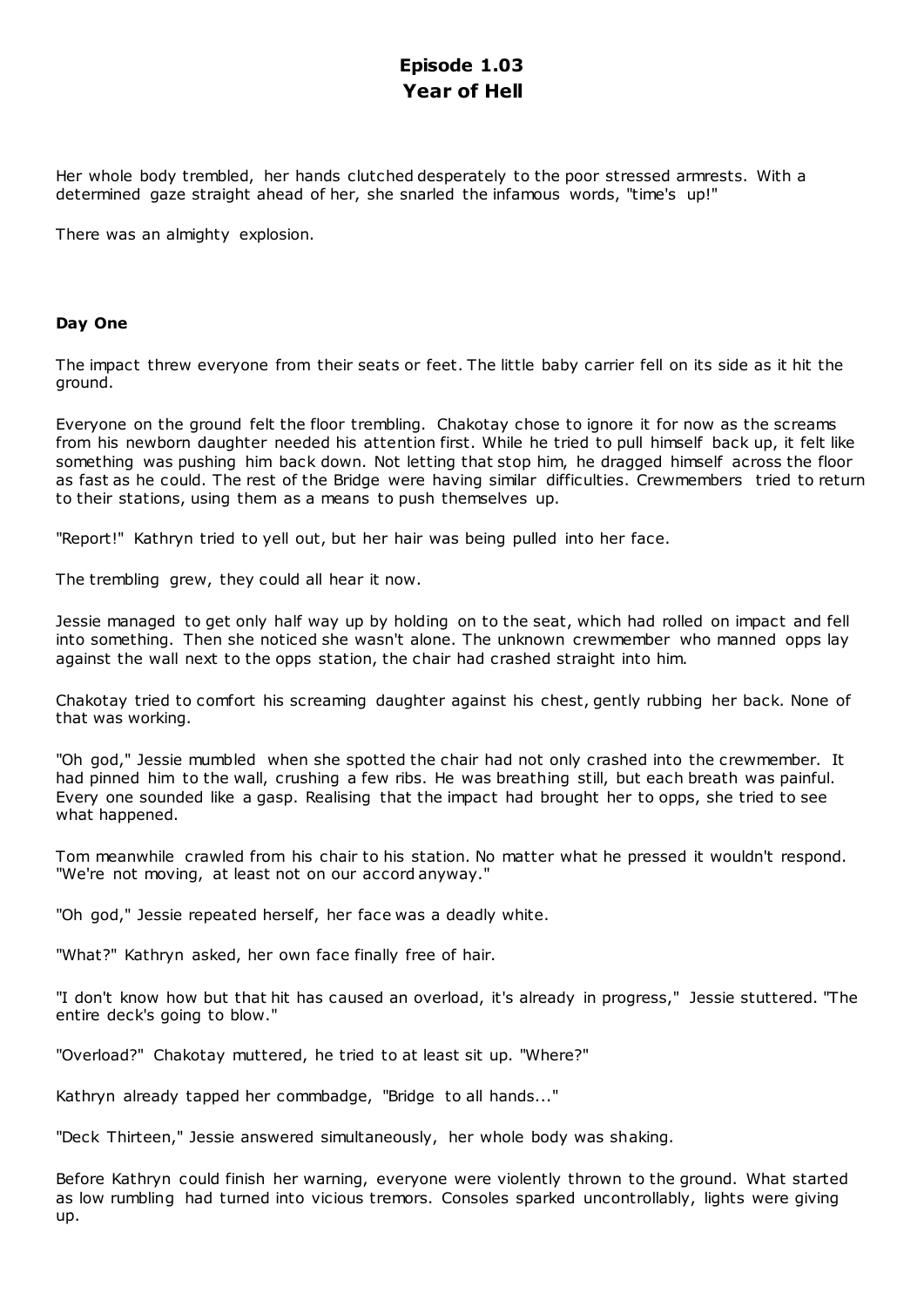Suddenly it all stopped. Just when everyone thought it was over, all of the lights and consoles gave up completely.

No one could see a thing.

B'Elanna was the first to find an emergency torch, the first thing she pointed it at was the warp core. The second was a groan from nearby. "Craig?" She quickly followed the light to where he was lying, and knelt down beside him.

"Are you all right?" She saw a slight nod before turning the direction of the torch elsewhere. More were turned on from other crewmembers. "Where's that Borg?" Everyone's lights flic kered around randomly. "Nobody saw her leave? Good."

"Harry," Craig mumbled, getting her attention back on him.

"What, what about Harry?" B'Elanna stuttered.

Her torch landed on him as he tried to sit up, his spare arm pointed to his right. B'Elanna rushed to his side, tripping over immediately. He sighed and pointed again at where she tripped.

"Oh, sorry Harry," B'Elanna mumbled sheepishly. She shone the tricorder down at her feet, all she could see was a large lump in front of them. Her torch pointed at the Jeffries tube door, then she swung back around. "Everyone get the power back on. If you have to, reroute from non essential systems. Craig?" Another groan. "Phaser?"

"I'm okay," Craig muttered as he pulled himself to his feet. B'Elanna felt around the wall until she found a panel. Quickly she opened it and picked up the manual override for the door. She pressed it into the door and began to pull the door open, Craig rushed forward to help her but she had already opened it mostly on her own.

Once they were inside B'Elanna shone the tricorder around the Jeffries tube, eventually she spotted a figure lying on the floor. Carefully she approached for a better look. Mechanical implants, barely wearing clothes, B'Elanna knew who it was. "Why is she unconscious?" she asked.

Craig meanwhile looked around, using only the tiny lights on the phaser in his hands and the edges of the torch B'Elanna used. Something odd caught his eye. "Over here." B'Elanna looked up, following his voice. She shone the torch in the direction he was looking, her eyes widened.

The wall appeared to shimmer in the light, it looked fluidic . She turned to Craig, hoping that it was just her eyes badly adjusting to the darkness, but the look on his face dismissed that thought quickly.

"What could have done this?" she asked.

"Kes?"

Tuvok lifted his body up from the floor, stabling himself with his hands and knees. He could just make out a dark figure lying in front of him through the orange haze. His body tried to breathe in, all that did was scratch at his throat, forcing him to cough the poisoned air back out. It was quicker to crawl so he did so to get to the figure's side.

"Kes?"

He got no response again.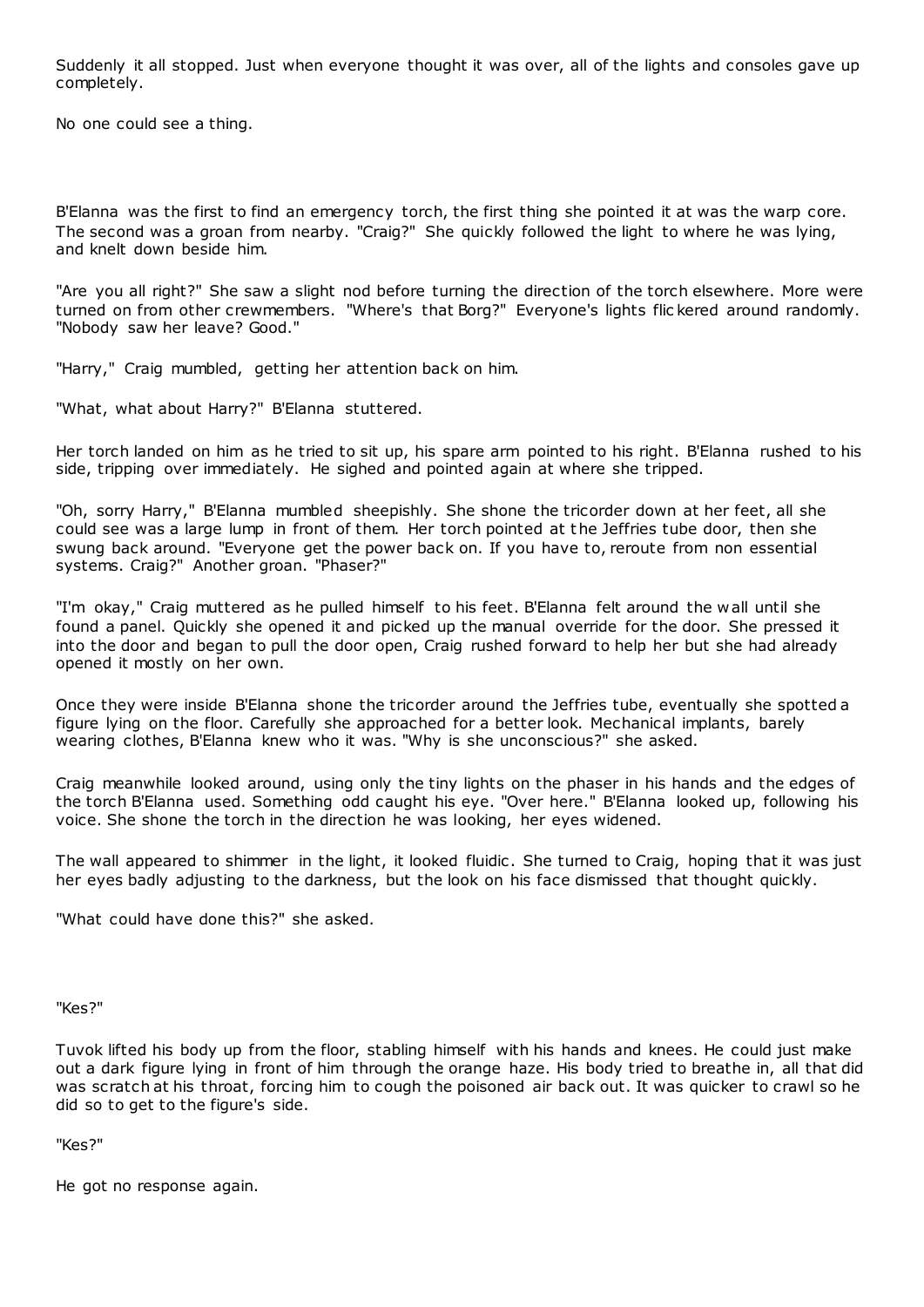Tuvok's head swung side to side. He looked for the stars on the other side of the window, once he got that he looked to his other side. All that faced him there was complete darkness. Wasting no further time he lifted the figure up whilst standing up, then rushed into the black.

The doors were only half open. The man figured he could just squeeze through it if he went through it sideways. However he couldn't really do that for his teammate lying on the turbolift floor. The best he could do was try to pry the doors further apart. He was about to do just that when he heard a groan. The Security officer swung around to face his team mate, using his hand phaser as a small torch.

The other man sat up and rested his back against the wall, groaning at every move he made. His hand checked the injuries to his face. "Wha... what happened?"

"I dunno, it happened so fast," the man said. He walked over to try and help him up. His own head was still spinning but he didn't want to spend another second in a turbolift during a blackout.

The second man barely noticed his teammate lifting him to his feet, he was already dizzy and the lack of light wasn't helping. Unknowingly he was guided sideways through the turbolift doors. Once he was through he leaned back against the wall to stabilise himself. The first man climbed out next.

"You okay, buddy?" he asked.

The second man nodded. "Yeah, I'll live."

"Good, we need to get off this deck."

His companion looked around for anything, his eyes fell on the tiny bit of light emanating from the man's torch. It shakily pointed down a corridor. They both decided to follow it.

The further the two men went, the hazier the light got. Both men felt a little cloud of smoke hit their faces, they tried not to breathe it in. They knew they'd have to turn back. The second man was about to but the first held his arm out to stop him.

"We can't, we'll end up back in the turbolift," he said.

He didn't believe him, "what? I don't remember being in one."

"I know, but we were."

"We were talking to that idiot from Team One, we were on Deck Thirteen duty," the second man stated the obvious.

The first man groaned, he only nodded. His eyes went straight ahead. With the light he could still see to the corner, the haziness was light and the smoke was barely tickling his throat. "The smoke doesn't seem that bad, we should keep going."

They continued forward, and sure enough the haziness died down. They both could see no signs of a fire, it actually was starting to get darker the further they went.

Metal creaked in the distance, startling them. They both stopped, desperately looking around for the source of it. Apart from the corridor being black they could see nothing wrong. The man with the torch stepped forward to continue walking. Something fell, the crash echoed down the corridor.

"What was..." the first man stuttered.

The second man heard it. A harsh crackling sound, it came from in front of them. He shushed his companion. "Fire."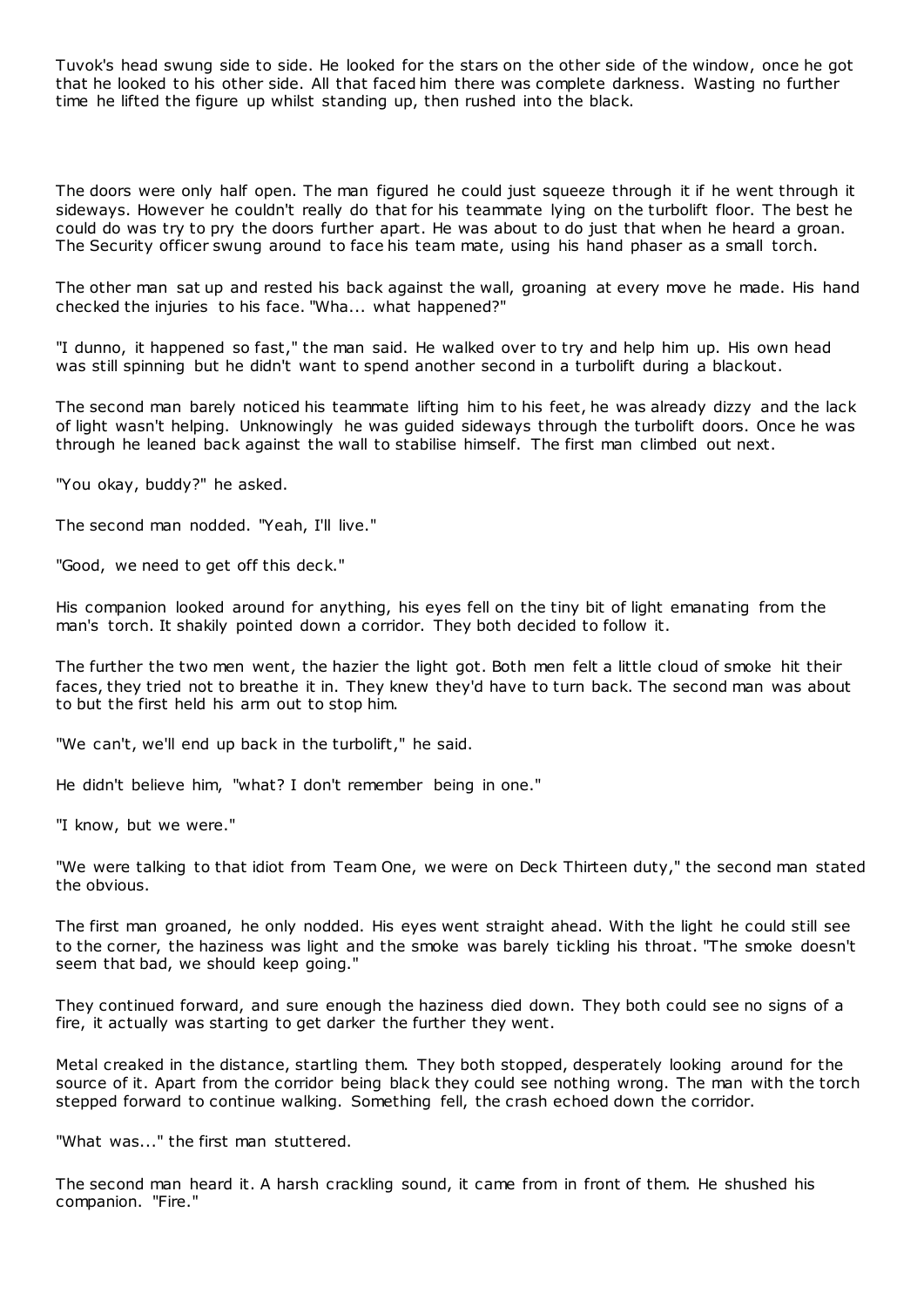"Where, it's so dark, surely we'd see it," the other man argued. When he stopped talking he heard it too. The two men slowly made their way forward, keeping a close eye at the furthest range of the torch's light ahead of them. By this time they had reached the corner.

The further they went the louder the crackling got, yet they could still see nothing but empty corridors. They each thought it was their imagination when the corridor continued to get darker. The second man moved his hand onto the edge of the torch to make sure it wasn't that running out of power. He seemed to slip on something, he quickly stumbled back.

The first man looked at him with wide eyes, but he didn't notice. He forced his partner's torch to point towards the ground. The light barely penetrated the darkness, it was like staring into nothing. The thought unnerved the first man.

"Huh, I thought," the second man stammered.

"What?"

Another crash, only louder, startled them again. It was a lot closer than the last one. The first man swore it came from below him.

"I knew it, slide your foot forward, carefully," the second man said.

He did so. For a second there was nothing wrong, a few more inches and he felt his foot wobble. It dipped, he pulled it back as quick as he could. His whole body trembled.

"Jesus, there's a hole here!" he stuttered. The two men stared down, trying to follow the light as far as it could go. It wasn't far, but they now knew that was the furthest thing from the truth.

#### **Engineering:**

Torch lights flew around frantically as the entire staff rushed around.

Harry held his sore head as he approached B'Elanna, lying head to chest inside a computer station.

"She couldn't have done this," he said. All he got was an angry scoff, muffled by the computer. "B'Elanna, she's not Borg anymore. Besides that wall..."

"8472 must have done more damage than we detected. Once we get the power back..." B'Elanna said.

Harry frowned, "8472? But we repaired the damage."

Craig looked over from his spot nearby, he stood guard of the unconscious Seven of Nine. He shrugged, so did Harry.

B'Elanna groaned, "you missed it." Harry cringed at a little crunch inside the computer she was at. "That should do it."

A couple of crewmembers rushed over. "Lieutenant, we've got it."

B'Elanna pulled herself out of the computer. The woman waited until she was sitting up before explaining. "The Borg weapons. The 8472 weapon must have hit the torpedo launcher just as we fired. If we reroute we'll get the power back online."

B'Elanna nodded, "do it." She climbed to her feet, and then quickly followed the two back to where they came from.

Harry sighed, "I'm so sick of getting knocked out, I missed everything."

"At least you didn't nearly get eaten alive by these things," Craig commented.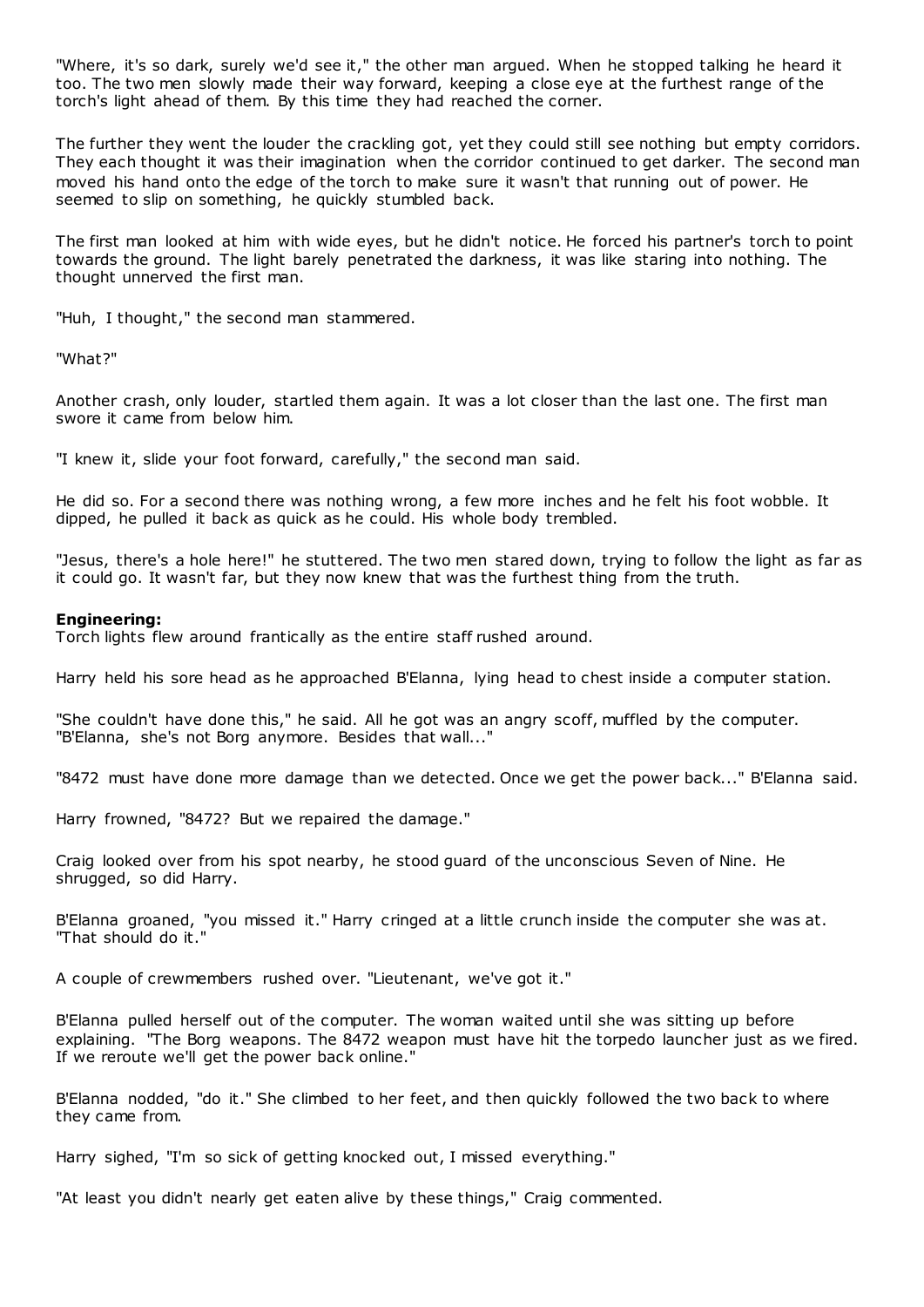The two men coughed as the smoke grew more intense.

"It's definitely coming from the hole," the first man wheezed.

His partner agreed, he nodded. "Lets get..."

Red lights flickered back to life around them. Both men sighed in relief to the hum of the ship powering back up. The regular lights soon followed, allowing them to see the smoke hovering around them. That wasn't what they focused on, both their eyes widened at the sight of it. Within inches of their feet was a black abyss. The floor they were standing on was cracked, they quickly stepped backwards away from it.

"What happened?"

A hand flew over the edge of the floor, grabbing it tightly with four fingers. The two men jumped a mile at the sight of it and the loud bang it made. It forced the cracks already there to spread closer to them.

They fought the instinct to back away, instead they rushed forward. The floor creaked in protest. Just as they were about to grab the hand, it seemed to slip back, their hearts skipped a beat in that mere second, but the hand slid back up so its full palm was covering the floor.

"Hurry!" the second man stuttered. The two men got as close as they could to the edge, both of them knelt down to reach the owner of the hand. Only then they noticed they had a much bigger problem on their hands. It didn't deter them though. The first man looked at his companion, he nodded. They both grabbed the arm and began to pull as hard as they could.

The floor groaned, pieces of it began to break off. They tried to ignore it. "I got him!" man one yelled. He leaned over the edge and continued to pull.

"Oh crap, oh crap," man two stuttered as he started to slide further down the hole.

"Forget me, just get him!" the *hand* yelled.

Man one's eyes widened further, he looked towards his sliding partner and followed his arm. He debated it for a very long second, and then quickly grasped the same spot. Even though the hand was still there, the two men dragged a third man from the hole and onto safer ground.

Man one quickly checked the third one, "Fred? Damn." The man's nose was covered in dried blood, what was left of it anyway, it seemed like it been snapped to one side. It wasn't the worst of his injuries though, patches of burns all over his arm made man one's own crawl.

"Come on Jack!" man two snapped at him to get his attention. He had rushed to the hole to grab the arm all over again. He was surprised to see more than the one hand hanging over the edge, another had joined it along with a head and shoulders. He went to pull them up anyway, this time grabbing under his arms. They made it just in time to hear the floor creaking loudly. "A bit more," man two stuttered. The pair clambered away from the cracks.

Man one, Jack, looked across. His eyes were still wide, but he imagined they went wider when he realised who else they had rescued from the hole. "You're... you're that Team One guy who..." Realisation suddenly washed over him, "oh!"

"What?" man two stuttered. He looked over to the man he helped out of the hole on his own. He realised Jack was right. "You were with us. What happened?"

James shook his head, which stung a little with the burns on his face. "Deck Thirteen exploded."

"What?" man two couldn't believe it. He looked around, "isn't this?"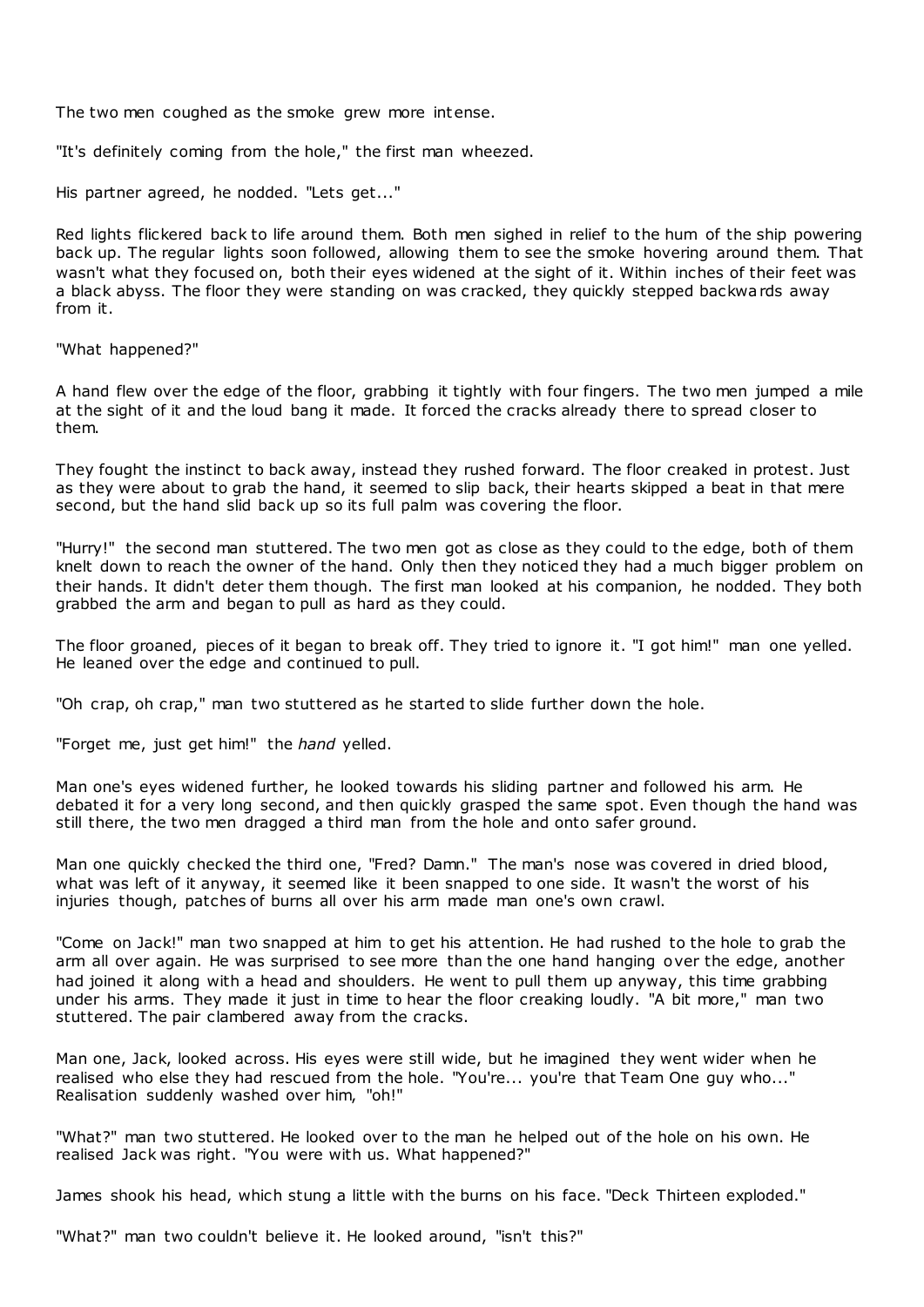"No, twelve," James replied. He noticed Jack staring at him. "What?"

Jack looked over at the other man they rescued from the hole, then back at him. "You... did you know that would happen?" He pointed towards the hole for emphasis.

"I knew something would," James sighed. Both of the men stared at him, neither of them knew what to think. "I'm sorry but you wouldn't listen to me, I..." He looked across at the other man they rescued from the hole, the guilt evident on his face. "I didn't get him out in time, so it doesn't matter."

Man two edged as close as he could to the hole so he could take a peep down. Even with the lights on still all he could see was black smoke rising from it. Jack continued staring towards James, he was about to speak again when he noticed he had more burns than just on his face. He glanced back at the third guy, mainly focusing on the burns he had as well.

"Yeah," James looked down at the floor. "I tried but..."

Jack turned his head back. "Nah, you're okay. Maybe next time don't smack us with our own rifles, hmm?"

James frowned and his eyes drifted to the right. "Sure, the rifles. I promise." He looked up towards the lights, "wait, power's back?"

"Yup, thankfully," the second man answered.

James shook his head, "I dunno, we should get to a higher deck, just in case."

"Why?" Jack thought out loud. He laughed nervously, "you're right, we already need medical attention." He turned back to the third teammate and rushed over to his side. James and the other Security officer approached as well.

"Hey, how did we get in the turbolift? It's been bugging me," he asked him. James didn't answer, he leaned forward to help Jack pull the other man up. "Maybe we should avoid them this time."

"You're carrying Fred up the ladders then," Jack teased him.

#### **The Bridge:**

Kathryn paced back and forth, her shoulders were tense and the screams from her baby weren't helping either. Chakotay tried his best to comfort her. A couple of the back station crewmembers carried the injured Opps officer into the turbolift.

"Damage?" Kathryn said. She looked towards Opps, arming a scowl. "And don't say there's some here and over there."

Jessie matched her scowl with her own. "Deck Fifteen took heavy damage. Our broken warp core's still broken. We have no shields, phaser arrays are fried. The only way we'll be able to fire a torpedo is if somebody went in there and pushed it out." Kathryn sighed angrily, she rolled her eyes and began pacing again. "The biggie is Deck Thirteen. There was a Security team in there when it blew, but there's no lifesigns there now. Good news is Janeway's bitchy mode still works."

Chakotay winced as he shut his eyes. "Don't make it worse."

Kathryn growled at the both of them. "When you say it blew, what damage did it do? I did ask for a damage report after all."

"My bad, I thought you'd want to know about the people we lost, not your precious..." Jessie grumbled. Chakotay cleared his throat loudly to stop her. She sighed to calm herself down, clearly not being affected by the deadly stare Kathryn was giving her. "Lets just say we have no Deck Thirteen. We have a hole full of fires, the fire suppressant system is sorting it out now."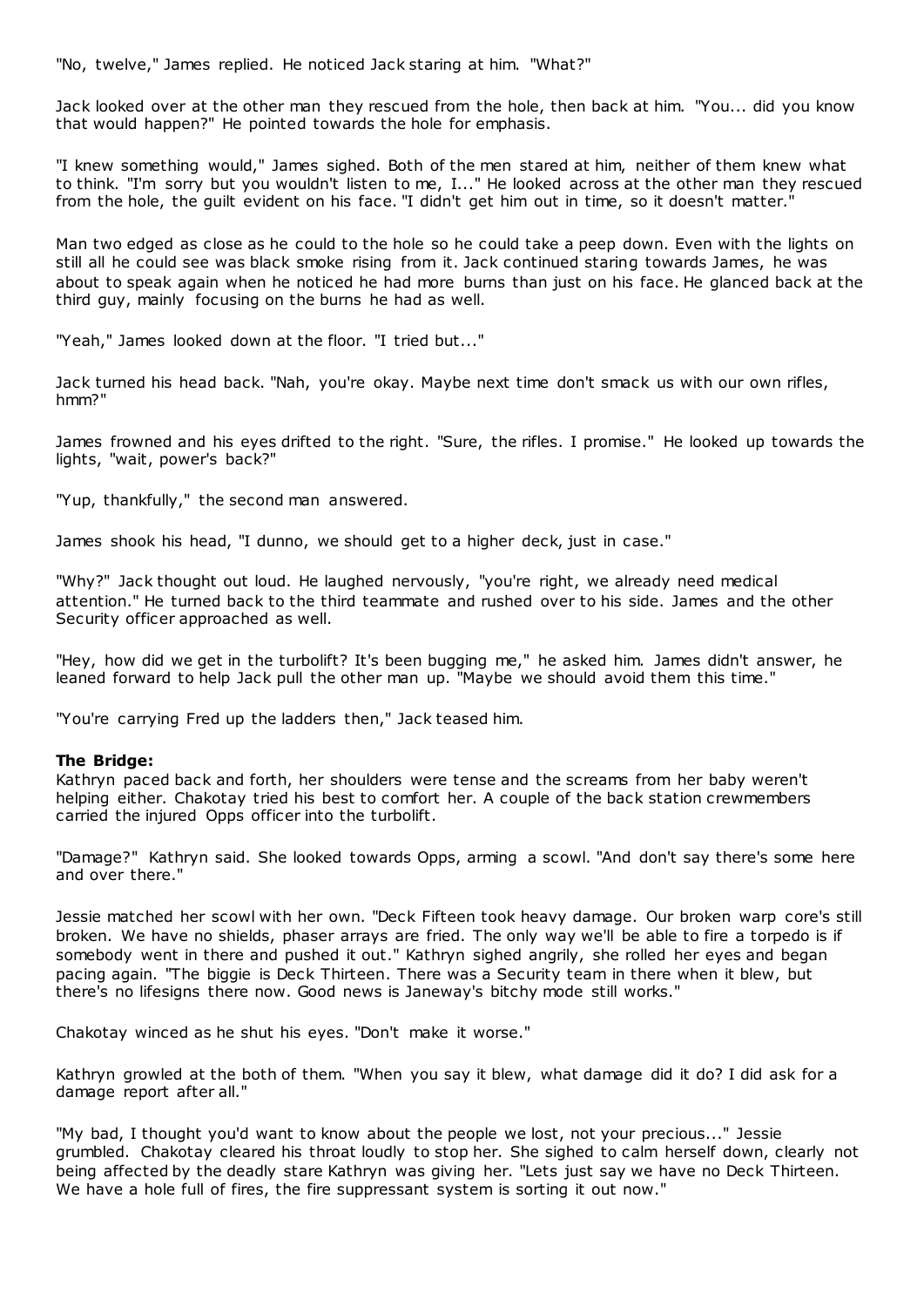"I hope you didn't kill the people who survived the blast with those fire suppressing forcefields," Kathryn hissed.

Chakotay groaned. "Why do I bother?"

Jessie stared at the Captain blankly. "There were no lifesigns in the spots where the fires are, I already..." She glanced down at the station, "we still have a full crew compliment. Those guys on Thirteen must have evacuated."

"So, no fatalities?" Chakotay sighed in relief. "At last some good news."

"Yes fantastic, we're a sitting duck in the middle of Borg space," Kathryn muttered. She tapped her commbadge. "Janeway to Engineering..."

#### **Engineering:**

B'Elanna ducked as the ceiling above her sparked violently. The console she was heading for exploded before she got there, she rushed back towards the parallel station by the warp core. It wasn't the only one, panels and other work stations were sparking furiously. Several Engineering staff were trying to extinguish a fire starting at one of the wall stations.

Harry rushed over to her side, he quickly tapped his commbadge. "Kim here, Captain. We don't understand how, but the overload that engulfed Deck Thirteen has spread. We're trying to stop it." The station behind him threw sparks at them, they ducked again.

B'Elanna growled, she slammed her hand on the station she was at. "Damn it! If we don't shut down again, we'll never get control."

*"Shut down? You mean the power. We can't do that in the middle of Borg Space, we're..." Kathryn's voice snapped.*

"If we don't there will be nothing for the Borg to assimilate," B'Elanna grumbled. The warp core hummed as it reactivated itself. No matter what they were doing, everyone looked across at it with their eyes getting wider. "Oh, now you come on."

Harry quickly looked at another station in the area they were in, that wasn't a blackened mess yet. "The power is increasing. We've got no more than sixty seconds."

"The power going off must have been the ship trying to stop this," Craig stuttered. He winced at B'Elanna's resulting glare. "I'll stick to Security stuff." She nodded with a killer look in her eyes.

"We have no choice, Captain. The overload has spread to the core!" she yelled.

They could just make out the sigh on the other side of the comm, over the sound of the warp core powering up. *"Very well. Shut down the power," Kathryn's voice commanded.*

"Once that's done, we'll have to figure out a way to prevent the spread," Harry said.

B'Elanna shook her head, she quickly entered the commands she wanted. The warp core was the first to change, the light in it began to dim and the humming sound faded away. The rest of the lights flickered out one by one. All that was left once again was the torches and the fires.

Harry sighed, "it's going to be a long day."

## **Day Three**

Most of the senior staff gathered around the poorly lit Conference table, each fearing for their lives as a furious looking Kathryn was already sitting there. Even in the dark they could see her steely death glare.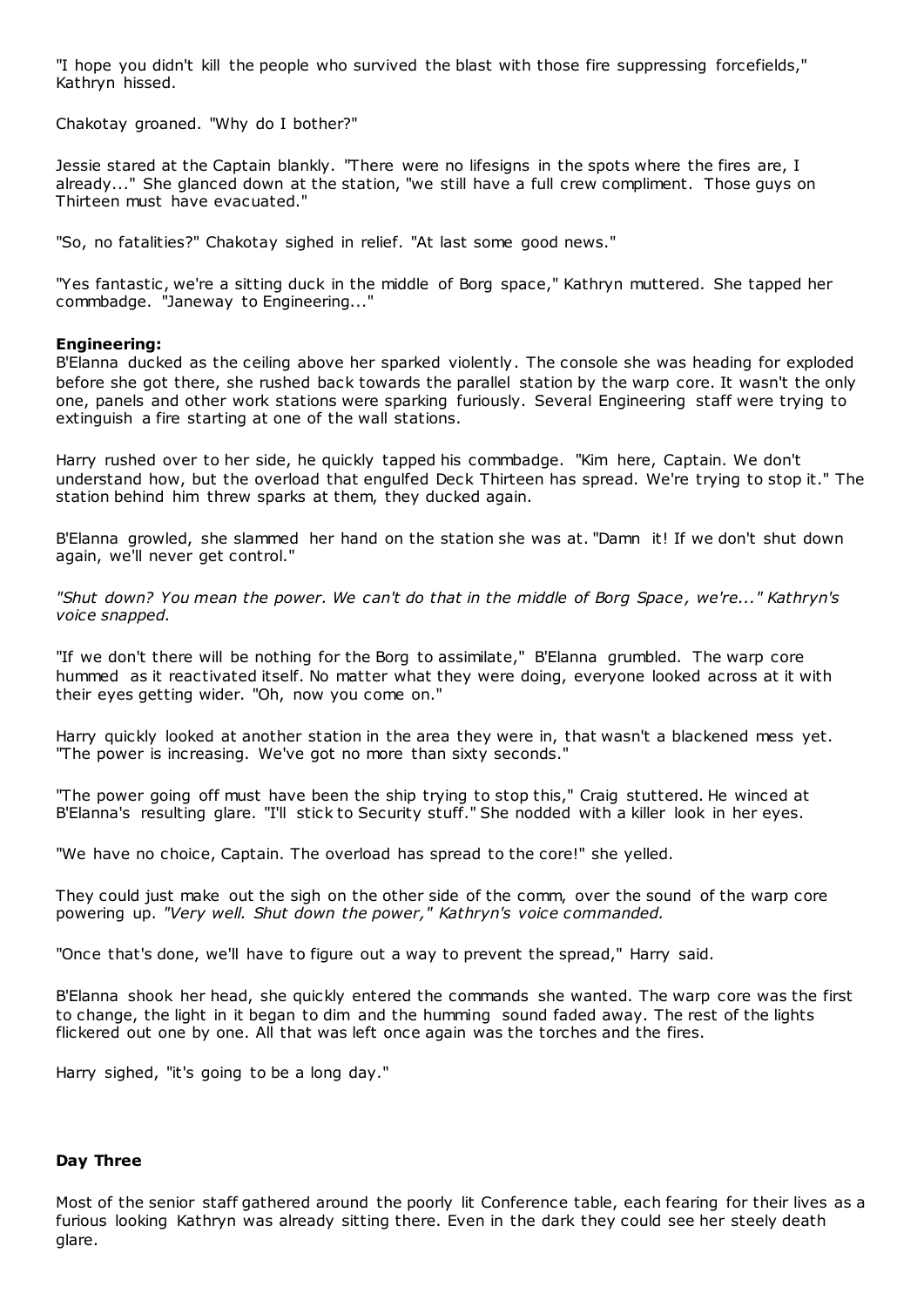"I'll make this very clear. Anybody who has bad news can just get out now," Kathryn hissed.

Chakotay looked on with worry growing on his face. "Kathryn, it's only been two days..." He swore he saw her eyes literally light up as they looked his way. He swallowed a lump in his throat. "Since the repairs started, I didn't mean the C word."

"My team is in the process of severing all the links to Deck Thirteen, it shouldn't take more than another two days," B'Elanna quickly reported.

"I thought the overload spread to Engineering," Tom said.

B'Elanna stared down at her table, "it had, but that was only because we were still connected to the damaged sections of thirteen."

"That doesn't make any sense," Kathryn hissed. "What did I say?"

"That doesn't make any sense," Jessie answered. Kathryn growled at her.

"I didn't realise that you had a sex change, James," Chakotay said to her.

Jessie narrowed her eyes in his direction but unlike Kathryn, he couldn't tell because of the darkness. Tom meanwhile tried to laugh silently, taking full advantage of it.

"Um, think of it as a broken replicator that's overloading, catching fire. Power is still feeding into it. The computer has fail safes and usually the simplest, quickest thing to do is to cut off the power to it," Harry explained. Something hard hit his head, he flew off his chair. Nobody really saw it, they just heard him grunt and the resulting bang as he hit the floor.

"I was a science officer, don't insult my intelligence you little squirt!" Kathryn snarled.

"I don't think that was the part she was complaining about, Harry," B'Elanna said, turning to him. That was when she noticed he was no longer sitting next to her. "Oh. Um, we still don't have all the answers. Just in case we've severed the damaged systems in Engineering as well. We won't know if we're right until we reactivate the power."

"Maybe you should just power up the important things," Kathryn said.

"Yeah like the replicator in your office and your coffee machine," Jessie muttered.

"Seriously, I can no longer tell you two apart," Chakotay commented while face palming. "How much time did you spend with James during your sick leave?"

Jessie was about to answer but was distracted by Tom clicking his tongue twice. "It's none of your business but..." Tom did it again. Everyone heard another couple of bangs as well as Tom joined Harry on the floor. "But... very little. He was working nights the whole time."

"Great, so you thought that we were in dire need of a smart ass to annoy me?" Kathryn hissed. "I already have Parasite, and James is back on day shift. Speaking of him, where is he?"

"Have you forgotten about our Borg drone already?" Chakotay asked.

Kathryn groaned, "yes I had!" She slammed her hands down on the desk, startling everyone, including Tuvok. "Okay so two more days of this. Anymore to report?"

"I would but you said no more bad news," Kes said quietly.

"Great, all of our meetings should be like this. Get out," Kathryn said. Nobody dared to move. "I didn't just mean her, I mean everyone."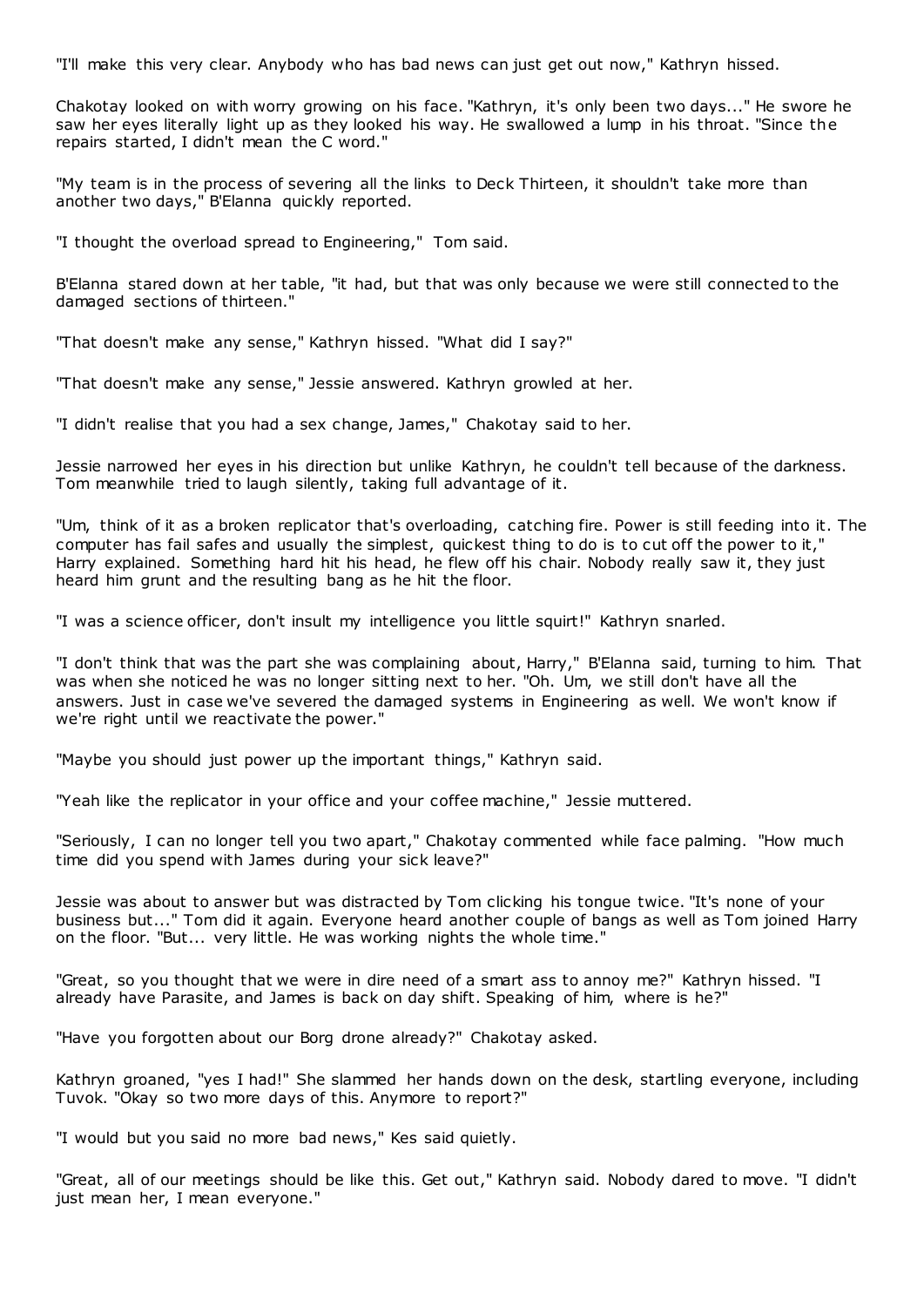"Kathryn, our babysitter will need to be relieved very soon, and trust me, you don't want his replacement," Chakotay said.

## **Meanwhile:**

"Aaaw who's a little cutie pu-tu-teey. You are, yes you are!" Neelix cooed towards the baby carrier. He seemed to be oblivious to the screams emanating from it.

Craig stood nearby, looking very uncomfortable. "Uh, maybe you can go to my shift instead of me, since you have nothing to do during the power cut."

Neelix glanced up, his face had lit up. "Me, Security? Hmm." He went into a daze thinking about it. Craig quickly snatched the baby away while he was doing that, and ran for the nearest open door.

#### **Conference Room:**

Tuvok shuddered quite violently. "Something horrible has happened."

Kathryn sighed. "Fine, but I'm only doing it instead of you cos she obviously likes me better." She stomped off through the already open door, muttering under her breath.

"Shocking," Jessie commented.

Chakotay tried not to smirk. "Okay, maybe we can have the bad news now. Kes?"

"Not news, information," Kes said quietly. "I believe I am responsible for what happened here." Everyone stared at her with a shocked expression on their faces.

"Wait a minute. Species 8472 attacked us, they did some heavy damage to our weapon systems as we were firing. How could you possibly be responsible for that?" Chakotay tried to reassure her.

Kes glanced over to Tuvok, "Seven of Nine was trying to contact the Borg. I tried to stop her."

*Tuvok couldn't believe what he was seeing. The candle they were using for the meditation was shimmering. Its entire structure was like liquid being sloshed around in a container. Eventually it settled back to normal.*

*"The Borg," Kes said, her gaze seemed out of the room. "She's trying to contact her people." Her body swung around in his direction.*

*Tuvok slapped his commbadge, at the same time the Red Alert klaxon sounded and the red lights began flashing.*

*"Wait! I think I can stop her," Kes calmly said.*

*Her demeanor was calm, Tuvok could only watc h and wait. The floor at their feet trembled, then the ship jerked to one side, throwing them both onto the floor. The candle fell as well, setting the carpet ablaze.*

*Kes gasped as she felt her power coursing through her, she saw it.*

*Seven of Nine lay on the ground as the walls around her fluttered in the non existent breeze. Kes tried to stop it from spreading further, her energy drained. She could only watch as it neared an open panel.*

The whole room was in an awkward silence. Even Tom was keeping his mouth shut, though that probably was because he had been knocked onto the floor earlier.

B'Elanna decided it would be her that would break the silence. "The overload started on Deck Thirteen, you couldn't..."

Kes shook her head, "no. I altered the structure of that entire room. You said the overloads spread to Engineering, what if they didn't? What if they only reacted with Thirteen from the systems I affected."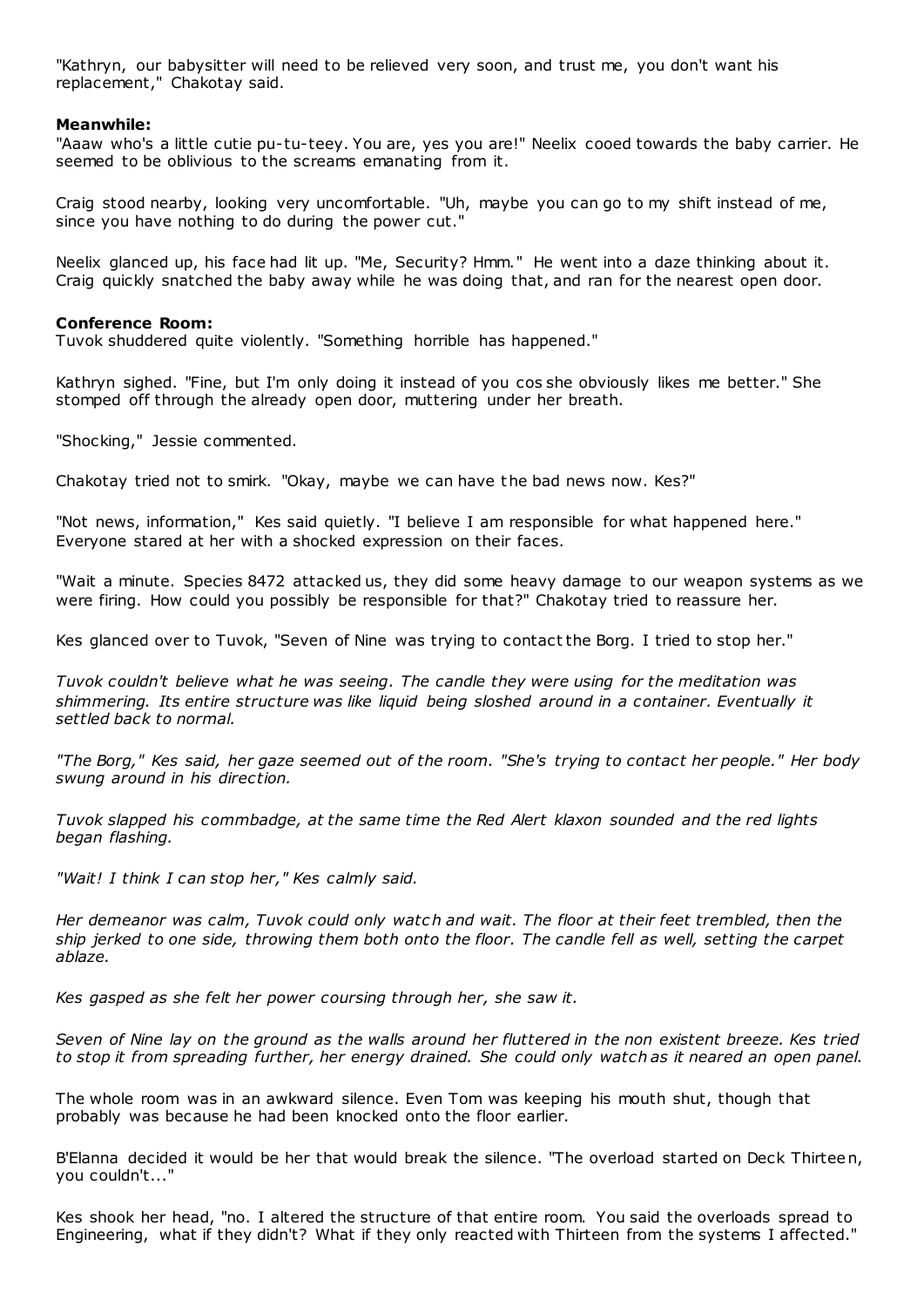"Kes, the overload started on Thirteen. I'm sure of it," Jessie said.

Kes sighed, "I'm not. I caused it, or I aggravated it. That much I'm certain of. I wanted to stop it and I only made things worse."

"The overloads began after you were unconscious," Tuvok pointed out. "I do not believe you are correct."

"It doesn't matter. Our priority now is to stay in one piece until the power is back online. We can worry about other details later," Chakotay said. He looked around the room. "Without the Doctor we can't have people getting sick, does anyone else here know how to cook?" Tom raised his hand as he sat back in his seat, his other hand cradled the bump on his head. "We're doomed."

"It's not finding a cook that's the problem, it's getting rid of Neelix. Surely there's something we can distract him with," Jessie said.

Tuvok shuddered again, "there it is again."

# **Day Four**

Kathryn stared ahead of her without blinking. After a few minutes she narrowed her eyes instead.

Seven of Nine finally blinked, and then looked to the Security team in the room. James just shrugged. "You won't get used to it," he said. The other members of his team shook their heads.

"I'm waiting," Kathryn said coldly.

Seven of Nine turned her attention back to her. "Explain."

Kathryn's eyebrows both twitched, one hand went to her hip. At the same time the rest of James' team stepped backwards, whimpering slightly.

"Why did you betray us? Good god," Kathryn groaned.

"You were not deceived, Captain Janeway. I intended to help you," Seven of Nine responded.

Kathryn scoffed, "really? Remind me never to give you a job on this ship."

"I only took advantage of an opportunity to contact the collective," Seven of Nine said.

"Oh is that all? You're free to go!" Kathryn snapped.

"I do not believe you're sincere," Seven of Nine said.

"Christ, you and him will get along swimmingly," Kathryn muttered, gesturing her head James' way. He rolled his eyes.

"You will not assimilate this drone. Your attempts are fut..." Seven of Nine said. Kathryn shushed her to shut her up, but she continued. "Ill." Kathryn trembled with rage. "Nor are your attempts to change how we speak."

"And we're back to we," Kathryn groaned. "If you were really *they*, you'd say futile like the rest of the bloody collective does." She breathed in and out to try to calm herself down. "Look I'm not as excited to have you on my ship anymore than you are, but you're going to die without further treatments. I don't see the problem myself. Why am I here again?" She glanced at the team for an answer.

"Um, Borg crewmember equals advantage?" Thompson stuttered.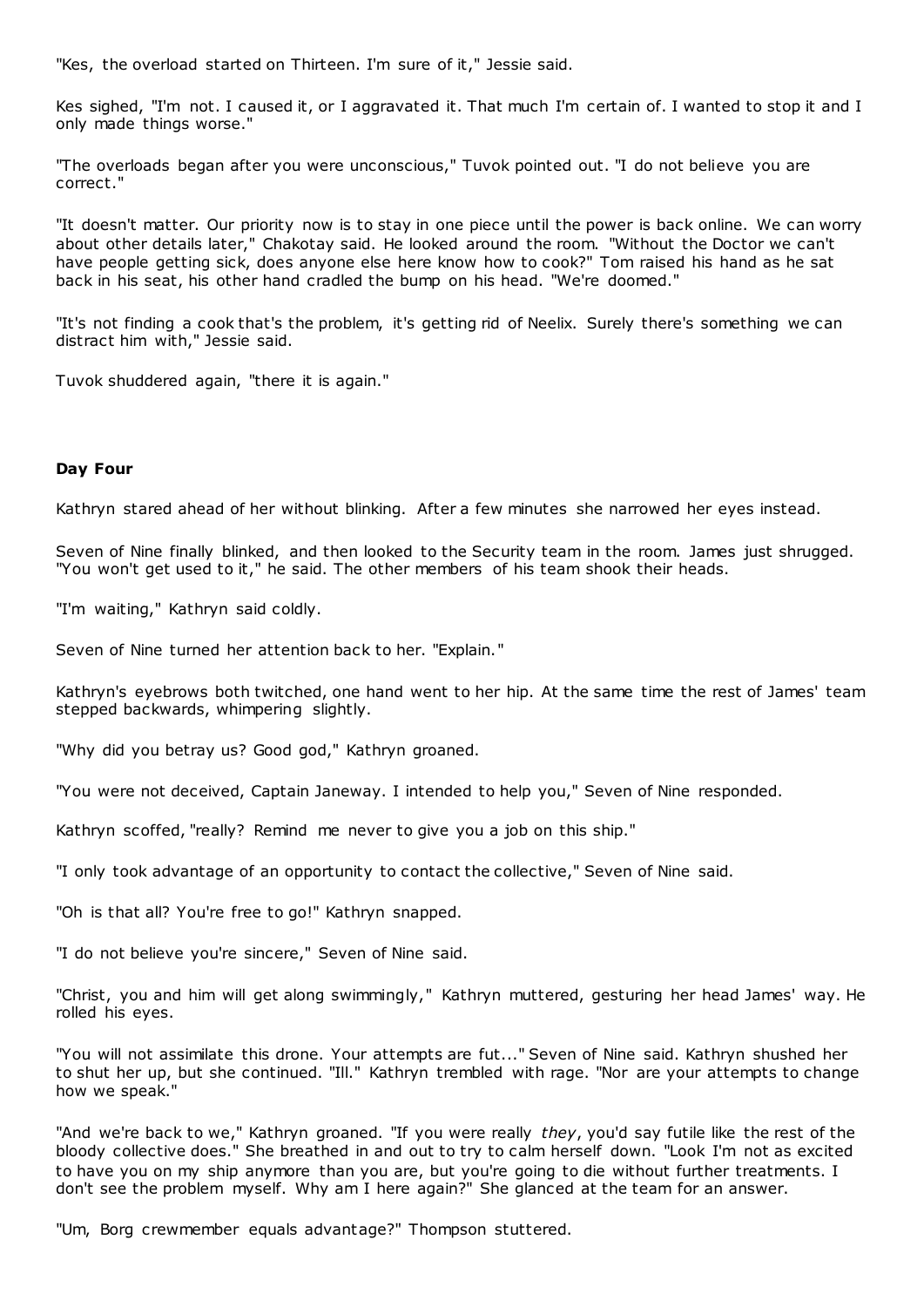Kathryn growled as she glared at him. "Get the hell out of my sight." Thompson was already gone before she even said *get*.

"You are no different than the Borg. You imprison us in the name of humanity, you..." Seven of Nine growled.

"Blah blah, I imprisoned you because you would have gotten us killed. You still could," Kathryn interrupted. She grinned, "oh, that's why I'm here. Did you get a message to the Borg?"

"No," Seven of Nine coldly responded. "But you would not believe us anyway."

"True. But it took me four bloody hours to get here and I need the bathroom, which is another two hours away I think. I wasn't going to leave until I got an answer and I'm not in a good mood," Kathryn rambled.

"Nah, that's too easy," James said to himself. The remaining team looked at him with wide eyes.

Kathryn's growl echoed around the room, it unnerved the two Security officers. "Kes is on her way here to see if any implants are risking your health, she'll try to remove them with what tools she has if there are. Until power's back that's all that we can do. Hopefully those giant bazongas of yours will go as well."

"We will resist," Seven of Nine hissed.

"Fine, resist," Kathryn shrugged her shoulders. She gestured her head in the Security team's direction, "it'll give them something to do." She turned to walk towards the nearby door.

Craig and Foster meanwhile stared at each other with wide eyes, they then directed the same look to James, expecting the same. He only shrugged. "Does anything faze you?" Craig stuttered.

"Nothing really tops Janeway so..." James answered.

"Ahem," Kathryn fake coughed from the exit. The team looked over to see her standing in between the doors, eyeing up the few dents in it. She looked across at them, smiling for once. "How sweet." With that she walked out of sight.

"Um, how are we supposed to stop her if she resists?" Foster stuttered.

Craig shrugged, he looked down at his phaser rifle. "My plan is to throw this at her and run. If you can think of something better, be my guest."

"Or you could try firing it, I know it's crazy but it might work better," James said not sincerely.

Craig glanced back at Foster, "is he always..."

"Yes," he whispered back.

James rolled his eyes, he noticed Seven of Nine staring their way while he was doing it. He turned his head to one side to get a better look.

"What if she adapted to it, we'd be dead or Borg and she'd be out of here," Craig argued.

Foster didn't look so sure, "not after one shot, surely. Besides she's lost a lot of the junk, maybe she won't adapt at all."

Craig glanced back towards James, noticing him looking towards Seven of Nine. He did so too. The blank stare she was sending their way gave him the chills. "If she wanted to escape, why hasn't she?"

"You prefer that she'd get it over with instead of making you nervous?" Foster tried to snigger, but he was still too worried.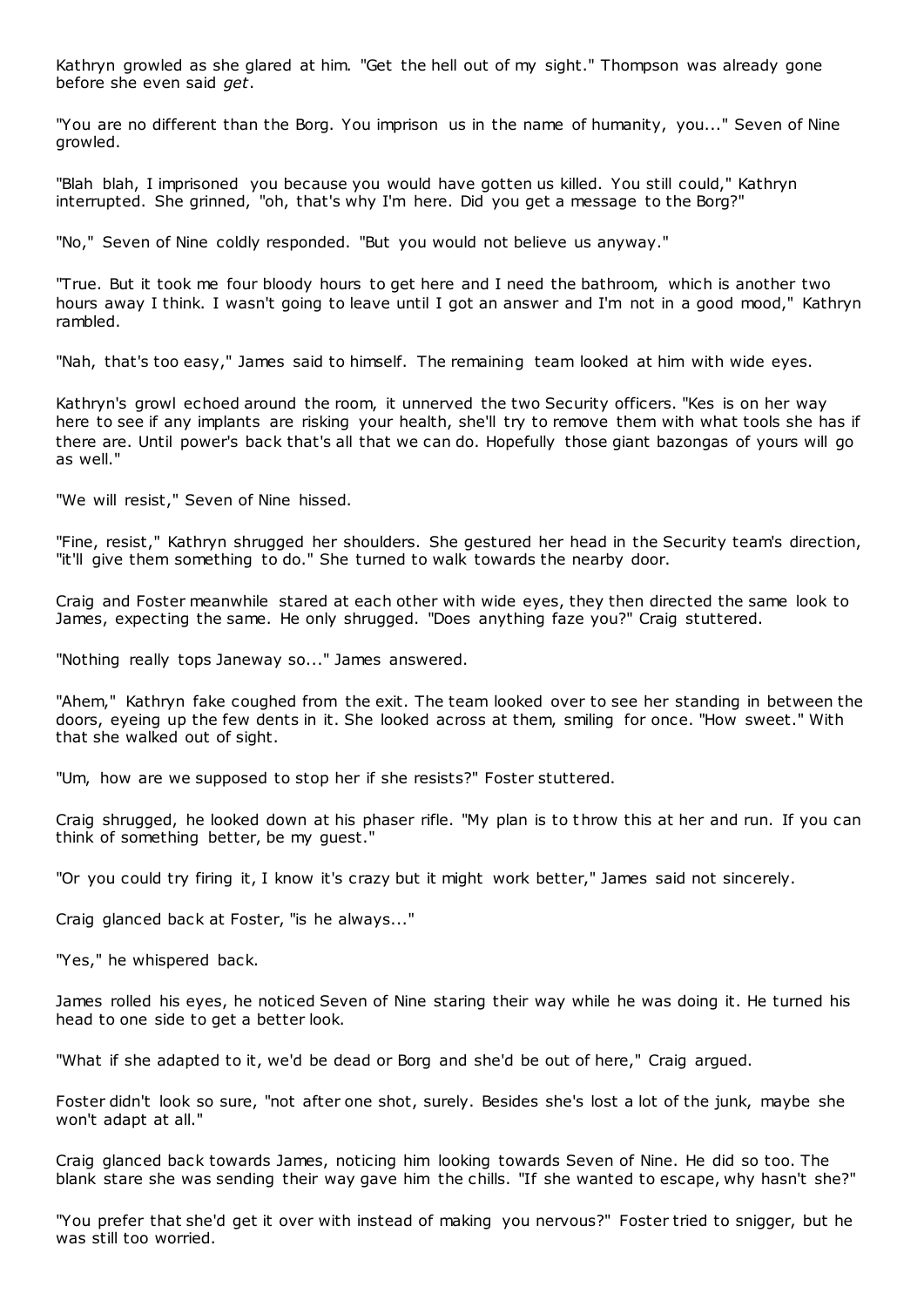"It just feels like she's waiting for something, a weakness or something. I'd prefer it if the power was back on. I miss forcefields," Craig replied.

"I miss replicators," Foster commented, pulling a disgusted face. "I was so hungry I tried Neelix's gazpacho soup." Craig shrivelled his nose up and tried to repress a gag. "I know but those rations make me ill."

"You are not like them," Seven of Nine said.

James sighed and shook his head, he took a few steps forward towards her. "We're individuals, we're different. You should try it."

"We did not mean that," Seven of Nine said. "You took us from the Borg."

"You were trying to get us assimilated. It's not as nice as you thought, was it?" James said.

Seven of Nine's only eye narrowed slightly. "Return us and we will spare your vessel."

James tried not to smirk but not well enough. "In case you haven't noticed, Voyager's not going anywhere or doing anything for that matter. Neither are you."

"You will be added to our own," Seven of Nine threatened.

"Go ahead, try," James said. Meanwhile Craig and Foster shook their heads with wide eyes, mouthing *no*.

Seven of Nine armed her own death glare, the team wondered if she had copied it from Kathryn as it made them extremely nervous. "The Borg will come for you, your efforts here are worthless."

"Giving up on saying futile, are we?" James commented. He shook his head. "The Borg won't come for us. Look at us; the ship's a wreck, it's outdated compared to other Starfleet ships you assimilated, our crew obviously have too many nutjobs to make it worthwhile, and their ex drone is just a whiny coward who can't function without them."

James or Seven of Nine didn't notice Foster and Craig quickly back out of the doors and hide behind them. "We can guard outside," Foster said.

"Sure," Craig nodded.

Seven of Nine didn't say anything, she turned away from him and started pacing back and forth. Her fists clenched tightly.

"Neelix, I swear to all the gods that if you don't stop doing that, I'll rip your whiskers off!"

Neelix quickly stopped leaning on the console behind the command seats, and straightened back up. "Rude."

Chakotay returned his attention to his daughter who had settled right down now that Neelix had moved. She quickly dozed off in his arms.

"Did you ever figure out how she well, you know, appeared?" Tom asked.

Chakotay's head flew up. He hadn't noticed Tom approach him, he was so close he was almost sitting on his lap. He even had the nerve to be leaning over to get a better look.

"Normally I'd say the obvious, but Janeway's not exactly someone you'd..." Tom said, slowly realising that Chakotay had spotted him. He smiled nervously and backed away, still hunched over.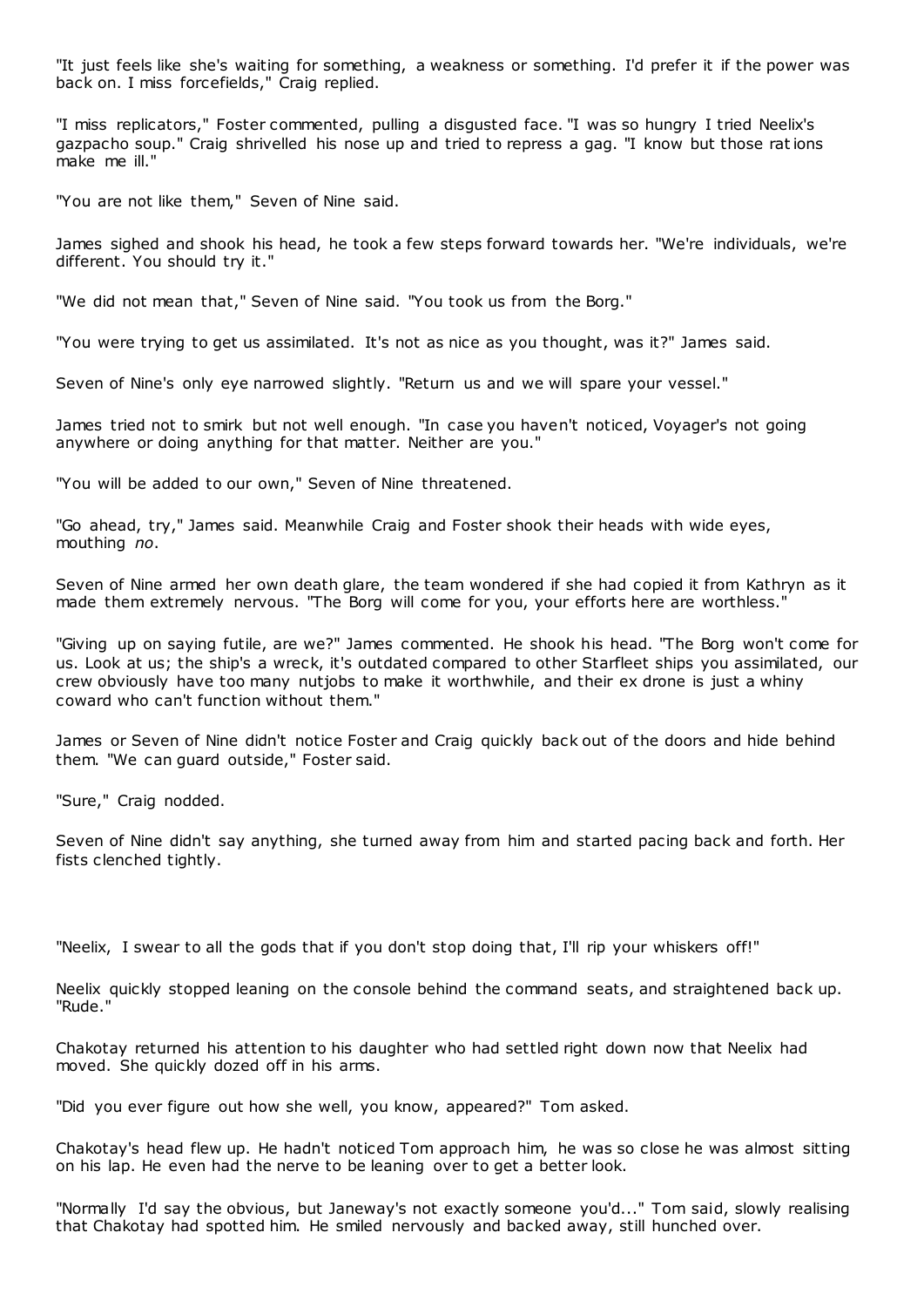"Kiara's a miracle, that's all I can say," Chakotay grumbled at him.

Tom straightened up as well, smirking away. "Ah, Janeway did a Seska. I wouldn't want people knowing that happened again either."

Neelix's face softened, "aaaw what a lovely name. Where did you get the idea for it?"

"Maybe it's a sort of coffee brand or type," Tom mused.

Neelix shook his head, "don't be silly, it's obviously a tribe name."

"How would you know?" Tom scoffed.

Chakotay rolled his eyes as the argument made his daughter stir, she began to whimper.

"Well it sounds like a Chakotay type name," Neelix countered.

"It sounds like a juice actually," Tom said.

"Why would they name her after a juice?" Neelix argued.

The baby began to cry, stopping them both in the middle of their argument. They noticed the look on Chakotay's face and thought it was the best time to crawl through a few Jeffries tubes. He sighed in relief once they both disappeared down the hatch.

Seven of Nine's chest heaved each time she breathed in and out deeply, her eyes flashed with rage. Fists would clench and unclench with each breath. She paced until she could take it no more. With a growl deep in her throat, she launched herself towards what was in her way. With a desperate scream she attacked.

Kes was exhausted. She had climbed down so many ladders and crawled through one too many tubes. All that was left was a short walk down a corridor. She expected to see people standing outside her destination, but she saw no one. She picked up her pace even though her feet were complaining to reach the open doors to the Cargo Bay. Once Kes arrived she realised what had happened.

Craig was the first to notice her. He gave her a worried glance. Kes slowly made her way inside, glancing briefly at Foster who stood nervously by the door, aiming his phaser rifle. She kept a close eye on the direction he was pointing as she made her way over to Craig.

"She flipped out," Craig mumbled, shaking his head.

Kes only nodded, she knelt down beside him. Craig did the opposite so he could do the same as Foster.

"That's putting it mildly," James commented. His hand went up to his head, Kes quickly pushed it aside. The medical kit she had brought opened up on its own, the regenerator flew into her hand. The Security team had all seen her do something like this before, but they were still surprised to see it. She brought the device to the deep scratch on James' cheek and activated it.

"How did you stop her?" Kes asked, glancing briefly behind her. She was surprised that the ex-drone was still conscious and still in the Cargo Bay. Seven of Nine even appeared calm, she felt no anger from her. She figured it would be a lot harder for the boys to know this as she stood with her back to them.

Craig glanced towards Foster, he shrugged. "We're not entirely sure. We heard her screaming, we charged in..." He turned back to look at Kes, "well one of us did."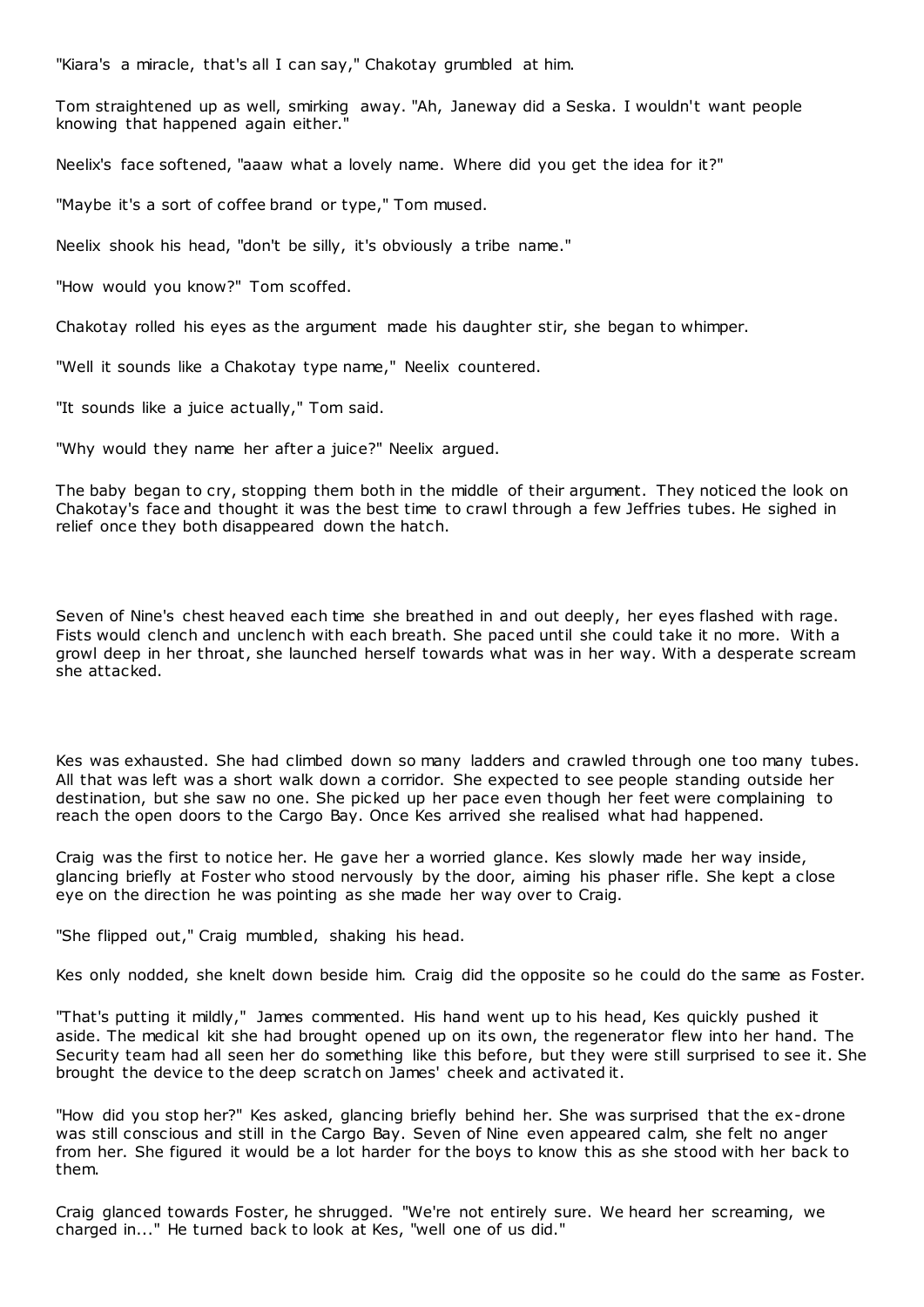"Good of you to admit it, Craig," Foster said. Craig scoffed and shook his head.

Kes finished her treatment. She turned on her heel while still kneeling to look at the drone.

"It probably didn't help when the genius here started pissing her off," Craig sighed.

Foster's eyes widened again. "Dude, there can be worse things than ex Borg drones flipping out." Craig passed him a confused face. Foster was relieved when he saw James only smirking at their comments.

"I was just trying to help," he said. The pair stared at him bewilderedly. James pointed towards the exdrone, "it did, didn't it?"

Kes heard the drone whisper, "one." She turned her head back to James with a frown on her face.

"You know I'm no good at tact," he said with a small smile.

Kes smiled back, she pulled herself up onto her feet. "No."

"One. I am one," Seven of Nine said through her tears. "I cannot function alone. I..." Kes sensed her pain even without the words. Harsh as it sounded, it was progress.

#### **Day Five**

B'Elanna had double checked everything, it had cost another few hours but after the last time she had to be sure. She looked towards Harry as he went to man one of the Engineering stations. He nodded, she did the same.

"All right everyone, it's time."

Lights flickered to life, each one lighting up a piece of the silver hull. It only took a few seconds for the saucer to be visible once again, the bottom half of the ship remained lost in the darkness.

"Status?" Kathryn ordered.

*"We've got a few more overloads, we're isolating them from the power grid," B'Elanna's voice responded.*

Some of the bridge crew winced at the sound of another console sparking out of control. Tom pushing his chair backwards made them realise it wasn't coming from Engineering. The viewscreen powered down as it spat sparks in his direction.

"B'Elanna, we're getting one here!" he warned.

*"Confirmed. Overloads on Deck Five to One," Harry's voice stuttered.*

"Damn it," Kathryn hissed while she covered her face.

Chakotay tapped his commbadge, "Bridge to Sickbay, get the Doctor on his mobile emitter. We may have to power down again."

*"Acknowledged," Kes' voice said.*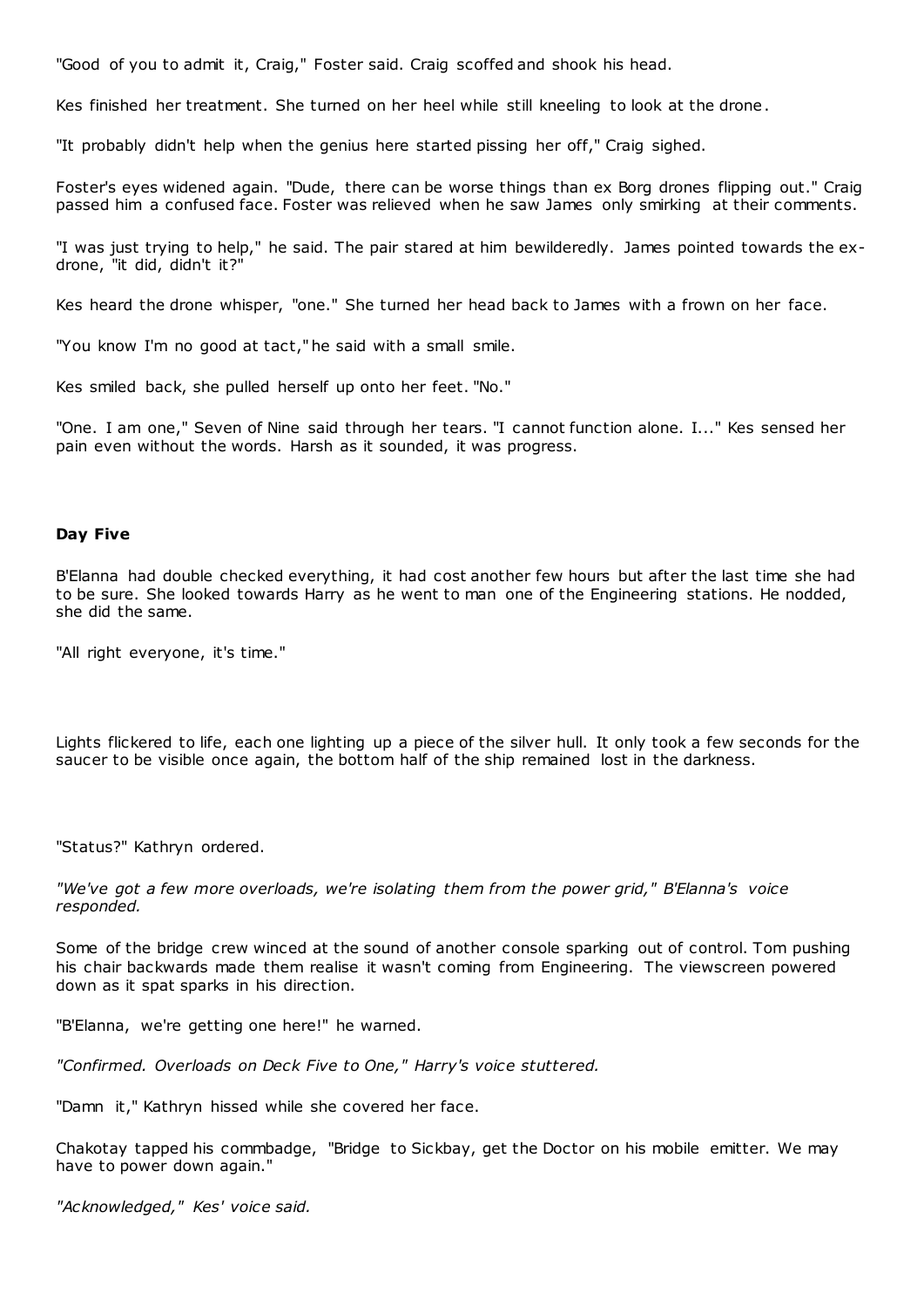Tom quickly got out of his chair and rushed over to the command centre. Seconds later the screen started to crack under the strain.

Kathryn's head shot up as she heard the ceiling above her groan. Her hand grabbed Chakotay's arm and pulled him over to her side of the Bridge. He looked just in time for sparks to start flying from above. "I'll check Kiara," he said before rushing for the Ready Room.

The ceiling continued to groan, cracks began to form. "B'Elanna if you cannot isolate it, we'll have to..."

*"Standby, we've almost got it!" B'Elanna's voice screamed.*

Everyone's heads turned towards the centre of the bridge as the groans intensified, followed by a loud bang. The cracks got longer and deeper, the bulkhead couldn't hang on any longer. The huge piece of metal slammed down to the ground in front of Opps. Even though she had a console between her and it, Jessie backed away as far as she could.

"B'Elanna!" Kathryn snapped.

# **Engineering:**

"That's it, it's just a minor system. Shutting it down," B'Elanna said as her fingers flew across her station. "Viewscreen, primary lights..." she mumbled as she worked. "There."

Harry glanced over with a look of horror on his face, he gestured for someone to cut off the comm signal. B'Elanna did so. "I've had to shut off the replicator systems, once one was infected that was it."

"Great, Janeway will have our heads," B'Elanna groaned. She reactivated the comm. "Captain, everything that's infected have been shut down. Everything else is stable."

*"What do we have left?" Kathryn asked the question they dreaded.*

B'Elanna looked around at the still darkened Engineering. She sighed before answering. "We've got emergency lighting. I'd recommend keeping that on all decks, just in case. We can use the independent power systems to keep everything running while we do repairs on the damaged systems. I think shields and propulsion are our top priority."

*"So lights and stations, is that what your answer is?" Kathryn's voice asked.*

B'Elanna winced, she noticed that through her avoidy answer. "No, we still have a few systems operational, obviously like communications. Sickbay for example should be fine, but I recommend keeping the Doc on his emitter until we fix this cos we still don't know why the overloads spread."

*"Very well, keep me informed. Bridge out," Kathryn's voice said.*

B'Elanna sighed in relief when the comm made the cut off noise. "Okay, listen up everyone. Obviously the top priorities are to fix the major systems as soon as possible, but we need to find out what caused this in the first place. I need one team to help me investigate this, while the rest of you need to continue repairs. Any volunteers?" Only Harry raised his hand, everyone else looked at the closest person with concern and for some, exhaustion. "All right, that's fine, the more on the repairs the better. Split into shifts and take a long break, okay. We'll get started afterwards." Her staff nodded, they were all relieved at that.

Harry walked over to her, he did look as tired as everyone else but he had his usual eager expression on his face. "Perhaps we should start at the source."

B'Elanna nodded, "Deck Thirteen."

"Nah, Species 8472's attack must have been the trigger for whatever happened on Thirteen, but..." Harry said.

"Their weapon hit Deck Fifteen, lets go," B'Elanna agreed.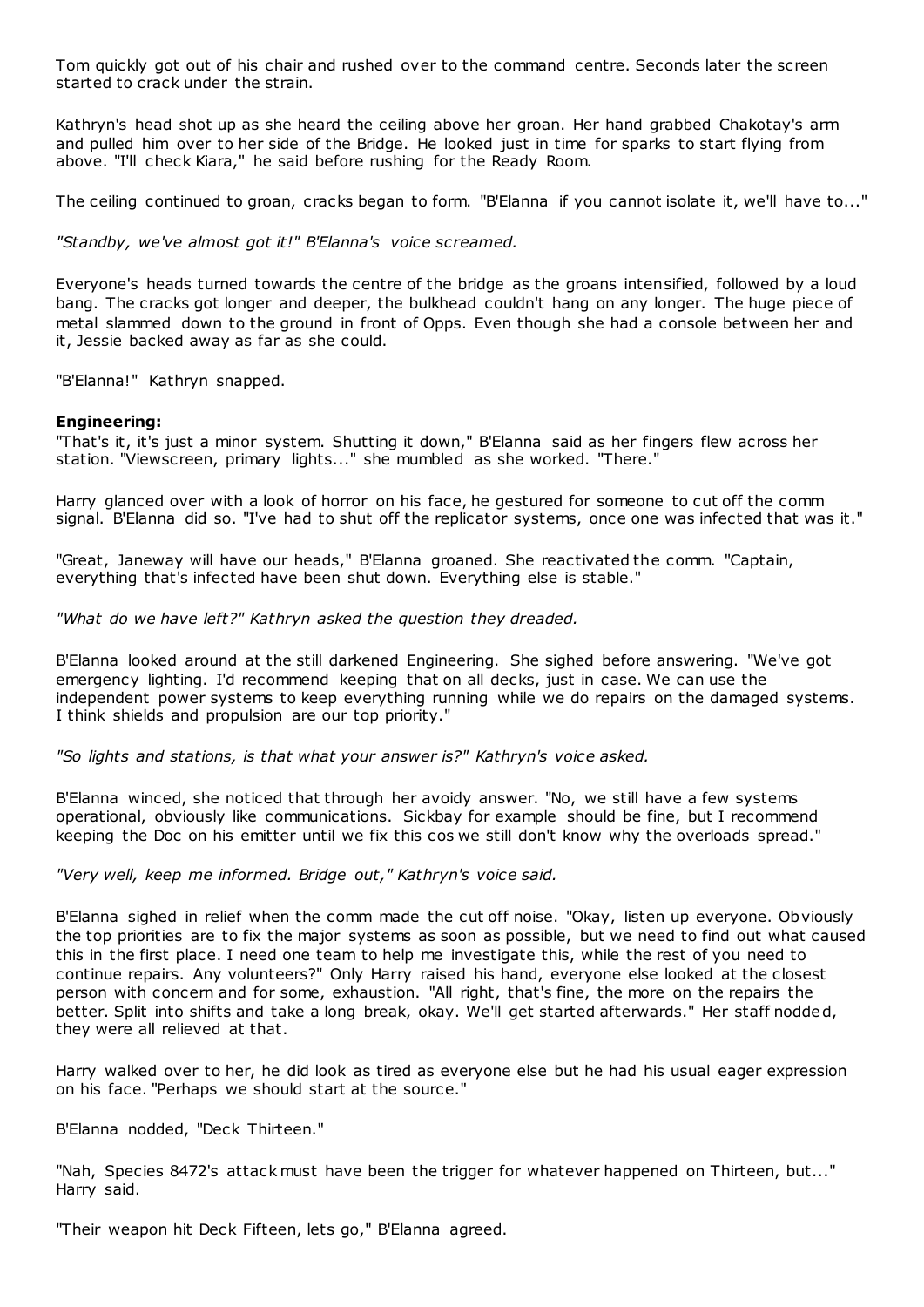# **Day Eight**

The Doctor beamed at his latest achievement. It was his finest work and he was so sure that even in a cranky mood, the Captain would be able to see that. He waited for the incoming compliments.

"What is this?" Kathryn asked.

She was obviously so taken back by his genius she was lost for words, the pride on his face grew. The Doctor continued to wait for her to collect her thoughts.

"Do you honestly expect me to accept this?" Kathryn snapped at him.

The Doctor almost grinned, she was getting modest. Here comes the compliments.

"Where's her bloody clothes!?" Kathryn hissed at him.

His proud smile continued for a few seconds until he realised that what she said, couldn't be taken another way. He turned to look towards the Captain at his side, it was plain to see that she wasn't going to compliment him anytime soon. His mobile emitter melted away from the intensity of her gaze. "Captain?"

Kathryn didn't move her stare away from him, she pointed in front of her.

"Oh," the Doctor wasn't sure how she was getting confused or angry for that matter. "You mean the Borg implants? I've removed about 80% of them, there would have been more if I had more power..." Kathryn's stare managed to get worse, he didn't know how that was possible. "She's stable, the remaining bio-implants are no threat to her."

Kathryn slowly turned her head back to in front of her. The woman standing in front of her gazed at her through steely blue eyes, but all Kathryn could see was the tight, grey outfit that covered her from neck to toe. It didn't leave much to the imagination, and it didn't help that four inch heels were apart of the suit.

"Why is she naked and in heels, you sick fu..." Kathryn grumbled.

The Doctor's eyes widened, he quickly butt in, "Fashion, of course, is hardly my forte. Nevertheless..."

"You don't say! At least give her a dress or just a tracksuit. What's the matter with you?" Kathryn demanded.

The Doctor glanced at the woman, then back at Kathryn. He obviously wasn't seeing what she was seeing. "She's wearing a bodysuit. I've managed to balance functionality and aesthetics in a pleasing enough manner, don't you think?"

"It is acceptable," Seven of Nine added on.

Kathryn scoffed, luckily because of Seven of Nine's huge heels she didn't spit in her face when she did so. It just sprayed across her huge chest. "It was you who got Kes that stupid velvet catsuit, wasn't it?"

The Doctor shook his head. "I never said catsuit and of course not. I wouldn't give a woman a catsuit to wear, it's degrading."

Kathryn's eyes widened, her eyes were as dangerous as the scowl on her face. The Doctor shuffled backwards out of harm's way. "Jesus Christ, don't you think it was bad enough when she was walking around in tight leather?"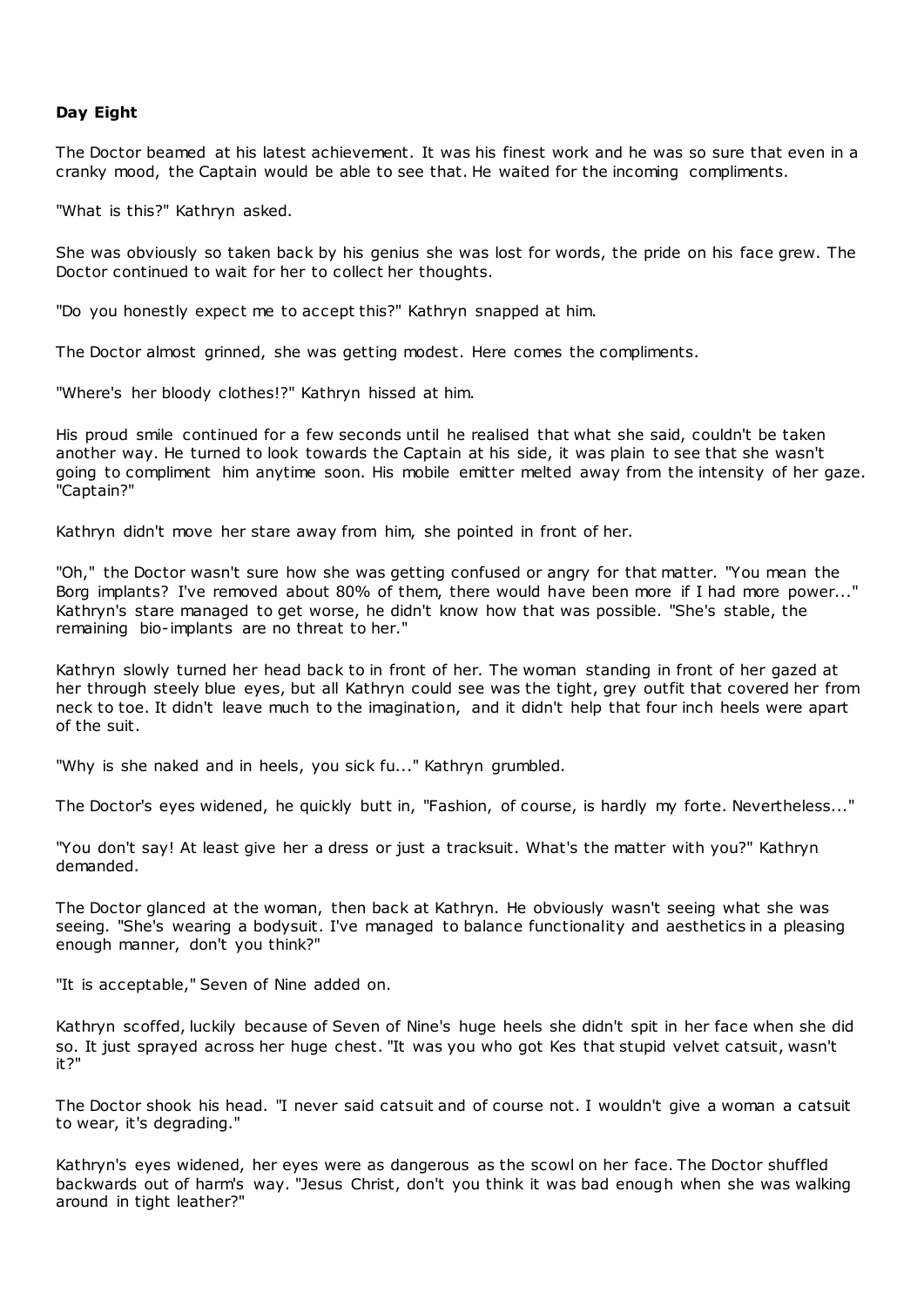"Um, I've also stimulated your hair follicles," the Doctor said in Seven of Nine's direction.

"You stimulated her what!?" Kathryn's voice boomed.

The Doctor tried to ignore her. "I figured that only I really suit the bald look, don't you agree?" He sighed as the joke obviously went over Seven of Nine's head and bounced off Kathryn's angry aura. "You'll need to continue using a Borg alcove to regenerate and intake energy, at least until you're able to sleep and eat like everyone else. I don't know what we'll do when we have another power cut though."

"Understood," Seven of Nine nodded.

"Where did you even get that thing? The replicators are off," Kathryn muttered whilst staring at Seven of Nine.

"Captain I've finished my report," the Doctor stuttered.

Kathryn huffed, "about damn time, yeesh!" She turned around and stomped off.

"You'll get used to her," the Doctor lied. Seven raised her mechanical eyebrow in response.

"B'Elanna and Harry have returned from Deck Twelve to report on the damage there," Chakotay was in the middle of saying. "From her tone I don't think we're any closer to figuring out what happened."

"You believe Kes' theory has some merit?" Tuvok stated.

This stopped Chakotay in his tracks, Tuvok stopped as well and walked over to stand in front of him. "No, I thought you could rebut it."

"I could not find any damage or evidence of any kind on the sections Kes claimed she affected, Commander," Tuvok said.

Chakotay sighed a little in relief, "so she didn't cause this."

"My results are inconclusive at best," Tuvok said.

Chakotay shook his head, "we know that it happened at the same time, but that's it. It's probably a coincidence."

"There is more however," Tuvok added on. Chakotay sighed, he should have seen that one coming. "Seven of Nine was accessing systems in the same junction, and there was an incident on Deck Thirteen before the blast."

"What kind of incident?" Kathryn questioned, her eyes warned him not to answer.

Chakotay's shoulders tensed up, he turned slightly to one side so he could only see the station. While he entered in the commands he thought he heard a sipping sound. His head shook it off. "Okay, here." They both looked to the large schematic of Voyager. His finger pointed towards the lower part of the ship, near the front landing strut. "Point of impact was here, right?" His finger slid along the belly of the ship towards the centre, and then edged up slightly. "Opps detected an energy surge here."

"That better not be Deck Thirteen," Kathryn muttered. Chakotay swore he heard another sip.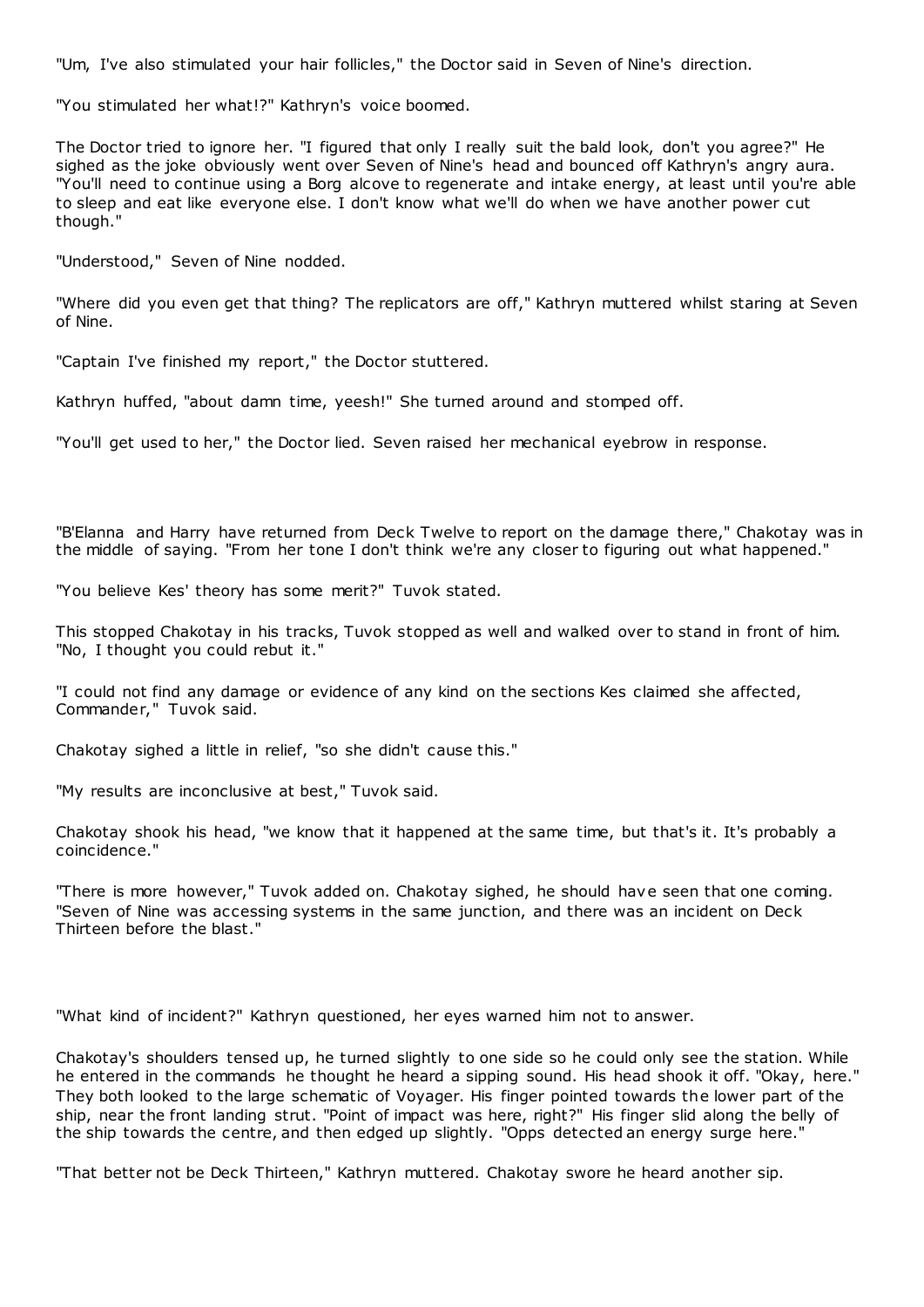"It is," Chakotay reluctantly said. "The only problem is the sensors are off -line at the moment, we got this from opps' memory. So we have no idea when exactly it oc curred. All we do know is it happened right before the explosion."

"That's very close to the intermix chamber," Kathryn mused. Her voice sounded a lot calmer despite what she said.

"And it's the deck above the antimatter storage, which is here," Chakotay said, only moving his finger down a tad. "If this was the real source of the explosion, we wouldn't be talking about it now."

"Hmm." Another sip. Chakotay decided to turn to face her just to see the next one happening. Kathryn's eyes were a lot softer, that was the first thing he noticed. The second was the cup in her hands. "What?" She looked down at her cup, "relax, it's just crummy decaf."

"How did you heat it up?" he dared to ask.

Kathryn's eyes shifted to one side and then back again. "The filter machine, I just put water in it. I put the decaf in the cup and sat it underneath... I don't need to explain anything to you!"

"Uh huh, if that were true, you would have used the real thing," Chakotay said. He moved a little closer to sniff the air, he frowned. "That is decaf."

"I told you," Kathryn smiled smugly. "Replicators are down, our daughter needs to be fed. I can't have the real thing while I do that. You warned me about that months ago. I'm not stupid."

"All right, fine. Maybe the decaf is acting as a placebo, I'm sorry," Chakotay said, but he wasn't too sure about it.

"Good, now get on with the report," Kathryn said before sipping her fake coffee.

"I'm afraid that's it. It wasn't the source of the explosion, but we can't rule it out as being apart of it. All we do know is look..." Chakotay said, pointing his finger back to where it was before. "It was here, directly below Engineering."

Kathryn nodded, "where everything else happened. Good work." She finished her cup, but she still tried to take a sip from it. After double checking it she pouted, and placed it to one side. "Arrange a meeting tomorrow at 1700, I think it's time we..." They both heard a smash come from her Ready Room, Kathryn's eyes widened. "Ohno."

Before Chakotay could ask she was gone in a puff of smoke. Reluctantly he followed, shaking his head. Screams greeted him at the door. He shook his head and walked straight back out.

"Commander?" Tuvok got his attention. He glanced over to where the Jeffries tube hatch was, he just spotted the Vulcan climb out of it. "Seven of Nine has requested to help with the repairs."

"Great. You're the chief of Security, I'll leave it up to you whether you want guards to be around her at all times," Chakotay sighed.

"The Captain doesn't think it is necessary. However she did say she should avoid the Jeffries tube hatches, or her melons will get stuck." Chakotay and a few others on the bridge started smirking. "I told her that if she has found any food supplies, she would share them with the crew and she wouldn't carry them with her in the Jeffries tubes. She can be so illogical at times."

"Don't worry about it, nobody likes melons that large. Well maybe Tom does," Chakotay sniggered.

Tom looked up from his station and turned his head to look behind him. "Tom does what?"

"Maybe Tom would want to babysit my daughter as he can't exactly fly, or do anything useful to help out either," Chakotay said.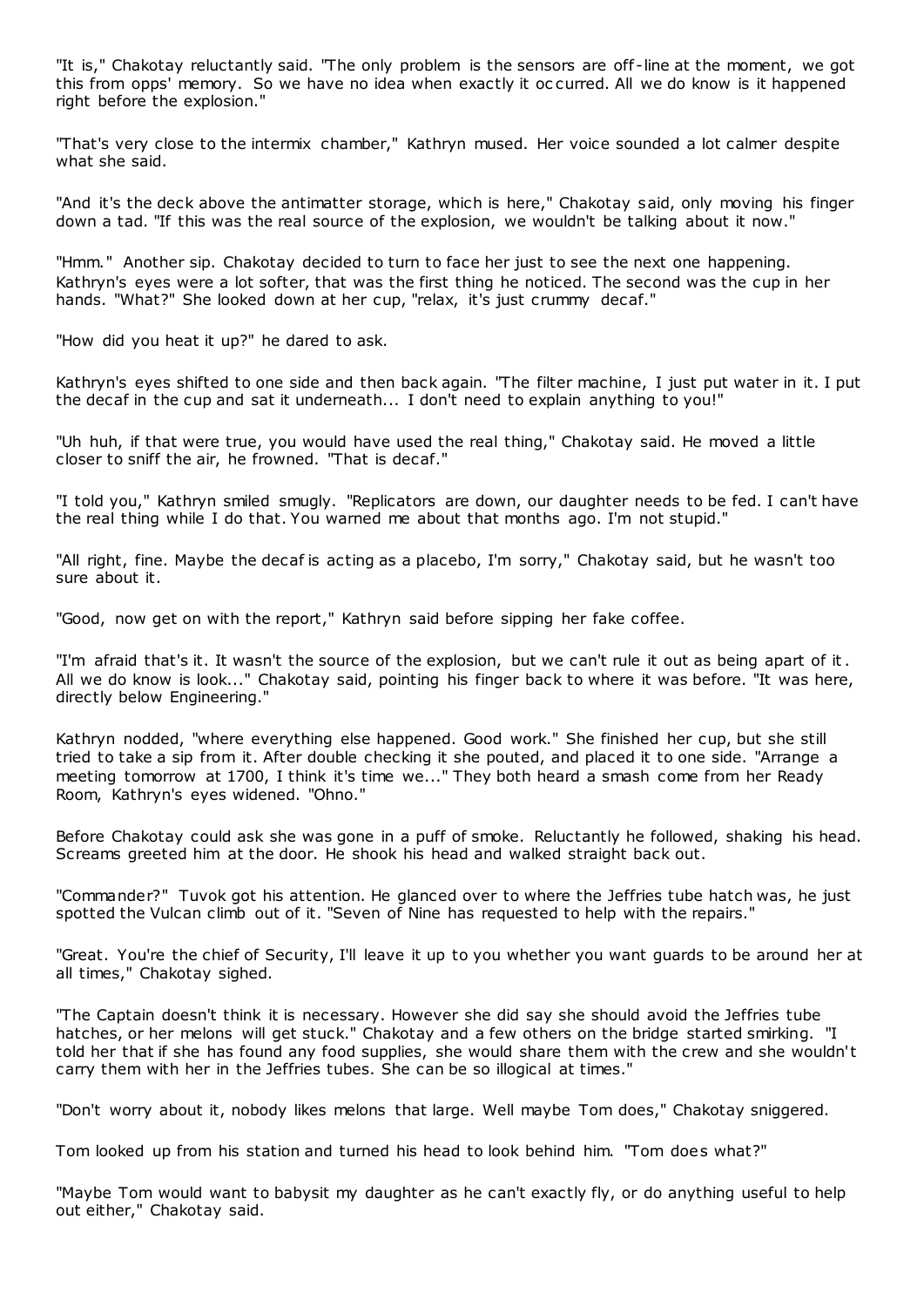Tom swiveled his chair around, a grin spread across his face. "Commander, I'm honoured and insulted at the same time." He shrugged, "I don't care, I'll take what I can get."

"Good, she's asleep in the Ready Room," Chakotay smiled.

Tom didn't say anything else, he got straight up and rushed towards the Ready Room. As soon as the doors opened his face turned extremely white.

Kathryn's head shot up, her mouth was covered in a brown sludge, so was her right hand which was by her lips. The same brown stuff was all over the carpet, but mixed in with broken glass. Sitting nearby was bits of black plastic as well, with light smoke drifting from it. A cable running from the laptop on the desk was plugged into it, but that part of it appeared to be melted.

"Don't look at me! Get out!" Kathryn screeched as her left hand flew up to cover her face. Tom quickly did as he was told but not fast enough. Her right hand swung in his direction, the slop in its palm flew at him. The door didn't close quickly enough and it splat across the back of his head.

Chakotay tried not to laugh as Tom's face was priceless, his bottom lip trembled like he was going to cry. "Oh yeah, I knew I was forgetting something."

"I... I didn't do anything! God you're a jerk," Tom grumbled. His hand went up to wipe the sludge from his head. He stupidly brought it to his face to smell it, he shuddered as the odour flew up his nose and down into his throat. "Oh god, this is Neelix's. Why would she brew it?"

"Desperate times," Chakotay sighed. He burst into giggles again. "Kiara's in the Conference." Tom stared at him with eyes narrowed. "I'm serious this time."

## **Day Twelve**

The Voyager schematic on the back console now had several parts of it highlighted in various colours. B'Elanna was busy pointing towards Deck Two, while everyone else in the senior staff had huddled around her so they could see it.

"Thank... *unfortunately* the stoves and other kitchen equipment will have to remain off -line," she was saying. Neelix tried to blink away a few tears, everyone else of course were thankful to get some good news. "The rest of the deck is fine." Her finger pointed at several decks underneath, "a few of the crew quarters are infected here, here and here. I'd recommend against using the affected quarters, until repairs can be made. Those people will probably have to share quarters with volunteers for the time being."

Chakotay pointed his own finger in the general direction of the lower half of the ship. "I see that most of the red's are localised here. Maybe we should focus on the major issues first."

"I'm almost there anyway," B'Elanna almost growled. She shook her head and returned to the schematics. "Deck Six, the only overload here was Stellar Cartography. I've had to shut it all down. Is that red enough for you, Commander?" Her finger rested on one of the few red patches on the saucer.

"Stellar Cartography sounds orange at best," Craig dared to say, he regretted it immediately. B'Elanna's growls were getting louder.

"Um without that and navigation control being a bit wonky, we'll have a hell of a time getting through the rest of Borg space," Tom butted in. "Once we get the engines back anyway."

Harry smiled that eager smile, everyone who saw it groaned to themselves. "Perhaps our new crewmember can help."

"The Borg?" B'Elanna spat. "Why would she help us?"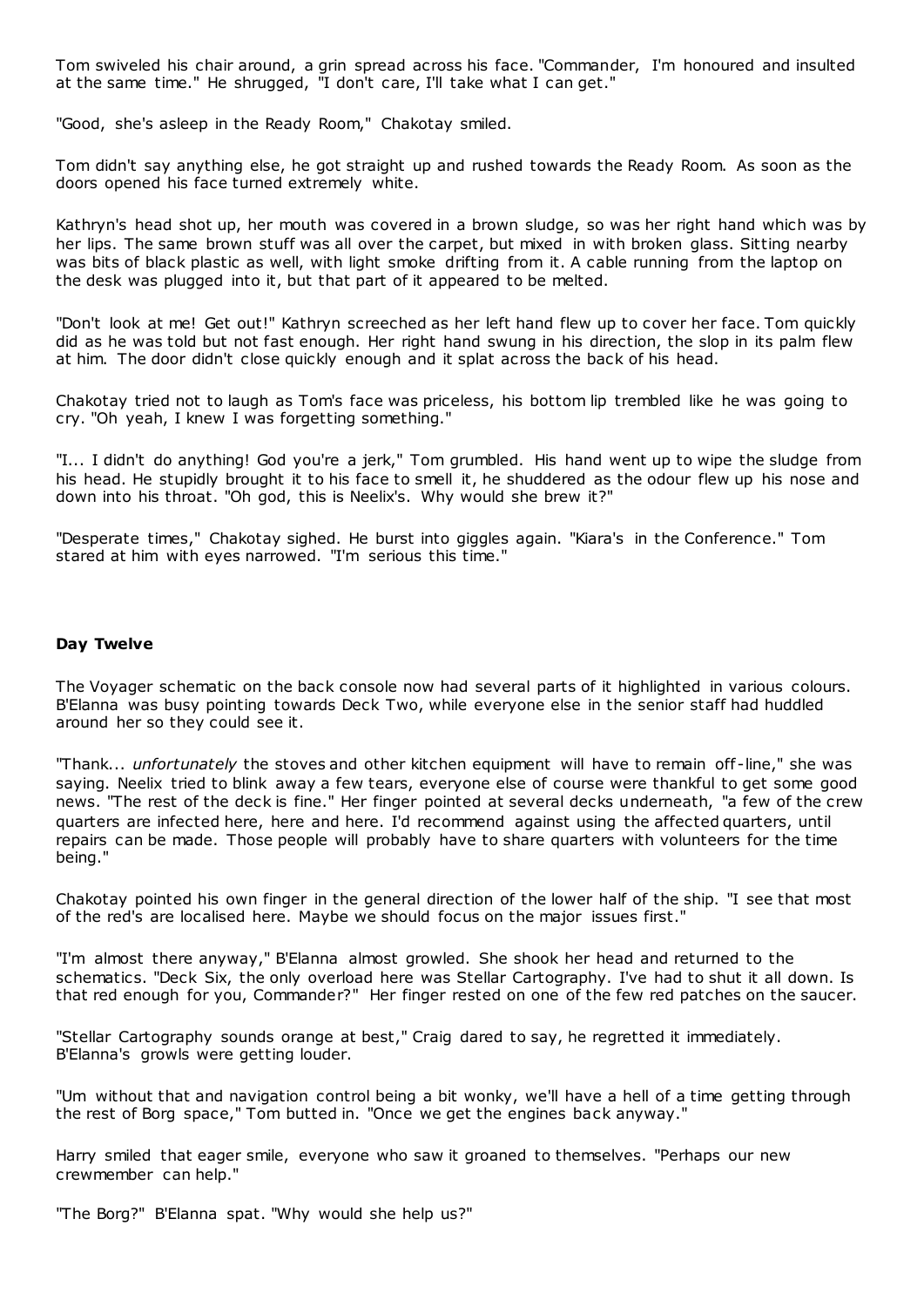"She already is. I've assigned her to a repair team detail on Deck Twelve," Chakotay sighed. B'Elanna stared at him with wide eyes and her jaw dropped. He quickly pointed at the red parts of the schematic again, "relax, what can she do with no power?"

"What do you suggest, Ensign?" Tuvok tried to get everyone back on track.

"Well she'd know more about the Delta Quadrant than anyone else on this ship," Harry replied. Neelix huffed and folded his arms. "If anyone knows the safest route out of Borg Space, it's her."

"We don't have anywhere to chart a path though, or a way to use it," Tom pointed out.

Harry sighed but he didn't let his smile escape. "That's the point. Stellar Cartography is great when you're in an area of space you already have charted. Here it wasn't much use. I suggest that if we need to repair the whole lab, we might as well start from scratch."

Chakotay shrugged, "fine, go ask her." Harry's smile was defeated, he turned sickly pale. "What's wrong?"

"Me, er... the last time we met, she cracked my skull," Harry stuttered.

Tom tried not to smirk as he turned to his best friend. "That just means she's already fitting into Voyager, what's the problem?"

"She didn't hit you," Harry muttered back.

"It's your idea, your project. Who better to ask her?" Chakotay didn't try, a smirk filled his face.

"Great, er yes sir," Harry mumbled.

B'Elanna shook her head, it was obvious she was a lot less happy about it than even Harry was. She turned back to the schematic . "Engineering's mostly shut down as the overload seemed to spread there first." She turned her head to give Chakotay a little stare as her finger moved to the red area of the ship, then looked back at it. "The entire red patch here is now off limits, only to repair personnel. There's a chance that even the life support systems could overload."

"So the entirety of Decks Thirteen to Fifteen have no power at all?" Tom questioned bewilderedly

"That's not it," B'Elanna said. Her finger went to the dark red in the middle of it all. "Thirteen is considered Hazard Level Twelve. No one is allowed there until the Captain gives us the all clear."

"Like it wasn't already," Jessie commented from behind everyone. A few people looked back at her as she wasn't there before.

"You're a little late," Chakotay said.

Jessie shrugged, "do you have any idea how long it takes to crawl from Engineering to here?"

"Where's James?" Chakotay asked.

Jessie groaned and rolled her eyes. "He's not attached to my hip you know. How would I know?" Tom sniggered quietly but not enough, Jessie narrowed her eyes at him.

"Ookay, we need to have a chat about your recent attitude, Jessie. It's not like you can use the same excuse as last year," Chakotay grumbled.

"I don't really have much else to report anyway, other than an estimated time," B'Elanna quickly cut in.

"This should be good," Tom smirked.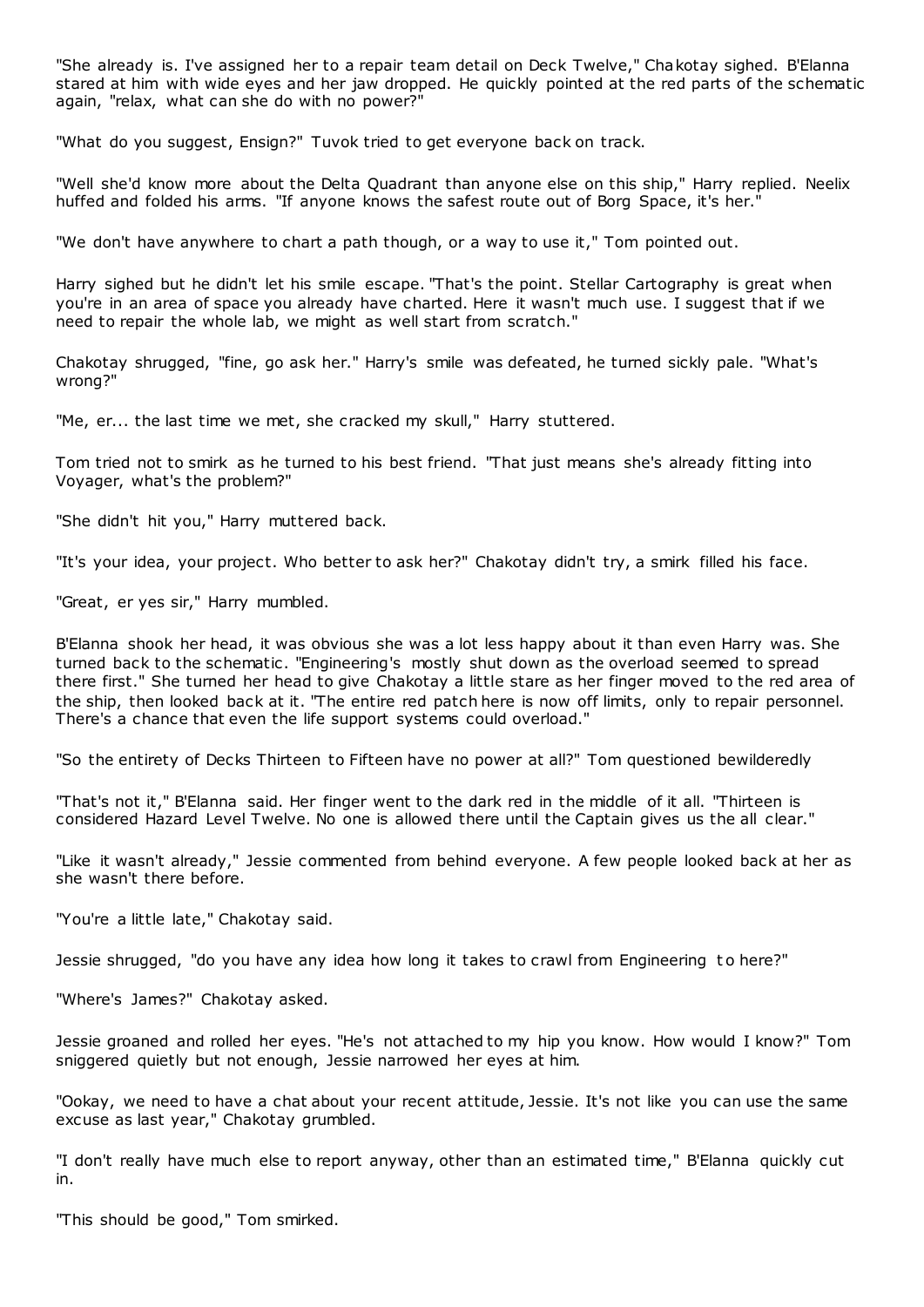B'Elanna managed one herself, "if we include Deck Thirteen's complete refit, eighteen months. That's if we don't have anymore problems with it."

Chakotay covered his face with both hands. As he moved them back down to where they were, he had to ask, "and without?"

"Three months, but that's before Harry's Stellar Cartography refit idea," B'Elanna replied. "It may be shorter if we can get the right systems back online, but it still could be longer if they overload again. It's really hard to tell."

"Well, might as well make some bets on it," Tom said, ending with a grin. Chakotay nudged him in the arm with his elbow, his hand flew up to comfort it. "Ow, really?"

"Replicators are down, we're living on rations and whatever crap Neelix and Kes have grow n in the Cargo Bay before the Borg assimilated the crops. The last thing we want is people betting their lack of food away," Chakotay explained in a harsh tone.

"Nah nah, winners can't collect until replicators are back," Tom said. Everyone, including Tuvok, groaned loudly. "Come on, after all that's happened we could all do with something to lighten the mood."

"By betting on when we'll get food back?" Harry muttered.

Tom shrugged, "well if you want, but I didn't say that exactly."

Kes raised her hand slightly. "Um, what was that about me growing *crap?*"

"Sorry, I'm only saying that because it's mainly Neelix who brings back every seed he can find on every planet," Chakotay softly said. "You do great with what you've got. Dunno what we'd do without you."

"Starve, obviously," Jessie answered.

Chakotay just nodded, mostly everybody did. The corner of Kes' lips curved a little, "all right. I moved the Hydroponics to Cargo Bay One, so we should get some fresh vegetables again as soon as we can get the light fixtures working again."

"Don't worry, I've got people on that. Next to the warp core and shields, it's top priority," B'Elanna said. "I didn't at first as the last thing I wanted to do was encourage Neelix to cook, but then Harry noticed the damage to the Mess Hall."

Harry nodded, meanwhile Neelix was in tears again thinking about his beloved kitchen. "Hopefully he can't screw up salads and sandwiches."

"Hey, surely you've noticed that I'm right here," Neelix huffed.

Chakotay ignored him, "sandwiches? Where do you get the bread from exactly?"

"Oh," Harry's smile faded again. "just salads then."

Tom leaned in closer to Chakotay to whisper in his ear, "it's okay, I've already chucked the leola root away."

"Where?" Chakotay whispered back.

Tom smiled proudly, "where else? Where only fools dare to go."

#### **Meanwhile:**

Seven of Nine raised her regular eyebrow as she stared towards the hole in the floor. A forcefield had covered the whole thing, as well as blocked any entry to the large cracks in the floor. The deck below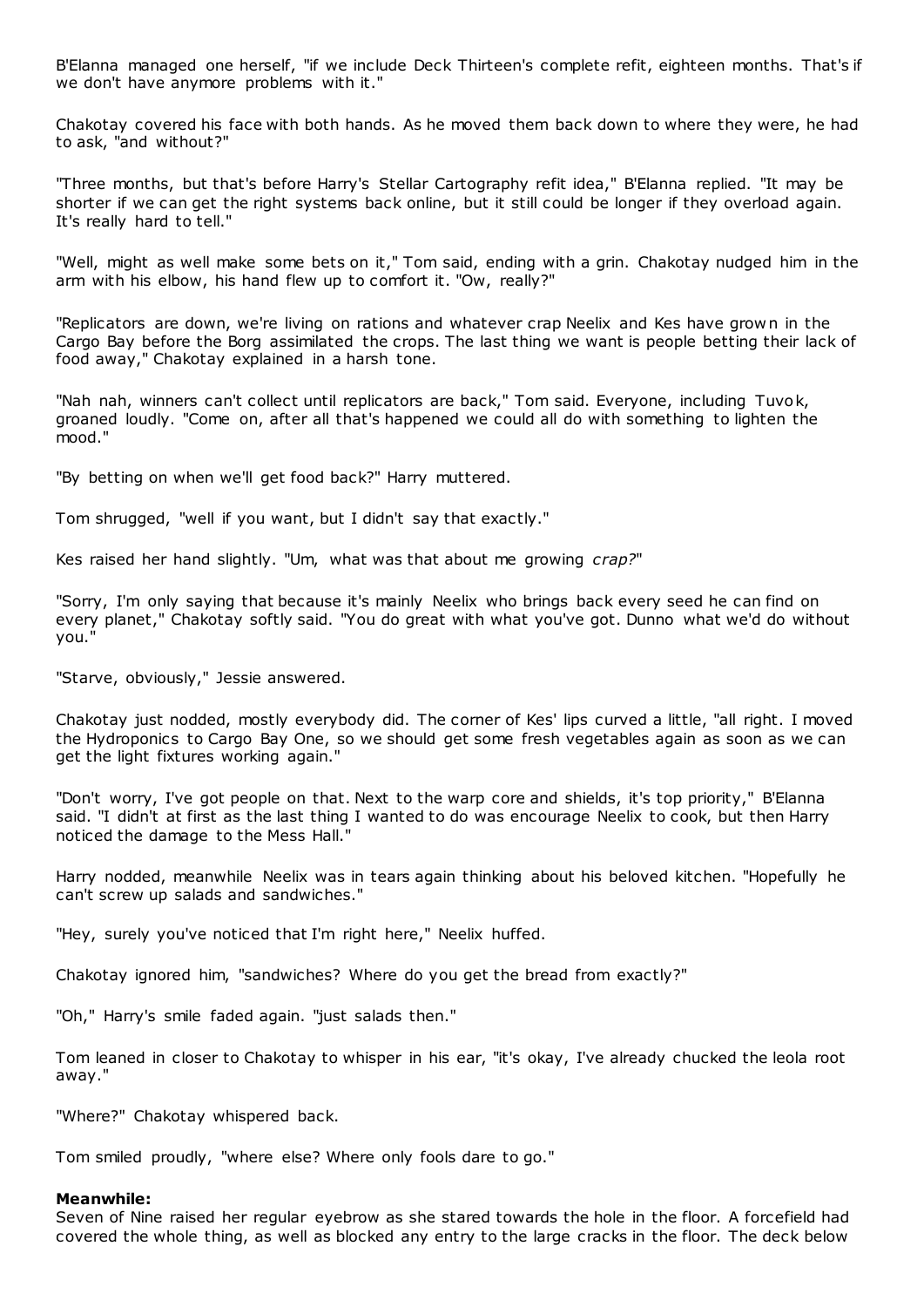was completely black. She turned her head to look behind her at the rest of her team, one of them was keeping a nervous eye on her while the others worked.

"What's wrong?" he asked.

"Somebody is on that deck," Seven of Nine replied.

The man looked towards the hole, he shook his head. "No, no one should be. The life support is off and it's a mess down there, trust me."

"That appears to be incorrect as I saw someone," Seven of Nine said.

The man again looked, but all he could see was black. He frowned at the ex drone suspiciously. "I doubt that, even space would be brighter than that."

"You're wrong," Seven of Nine stated.

"I'm not. No one is allowed there and it hasn't been creepy in months," the man said.

"Creepy?" Seven of Nine was confused.

The man shook his head, "long story. Can we please get back to work?"

"As you wish," Seven of Nine sighed. She returned to repairing the smaller cracks in the floor.

#### **The Bridge:**

Chakotay groaned, "if we end up with mutant leola root monsters, I'm sending you down as fodder."

Tom's smile faded, "but... Deck Thirteen doesn't mutate things."

"Anyway that's all for now," B'Elanna butted in. "Lets hope the Borg don't like to waste their time on assimilating damaged ships."

Tuvok nodded, "indeed, but there's a possibility of a Species 8472 attack as well."

"That was probably a lone revenge attack," Chakotay said. "I'll give the damage report to the Captain, when she's done with trying to grow her own coffee plants with old crumbs of granules and a phaser light source." Everyone but obviously Tuvok tried not to laugh at the image. "For now it's important we keep calm and have some hope. We'll get through this."

## **Day Fifteen**

Her whole body trembled, her hands clutched desperately to the poor stressed armrests. With a determined gaze straight ahead of her, she snarled the infamous words, "time's up!"

Everyone quickly ducked for cover from the incoming explosion, but they couldn't hide. Anybody close by would be exposed to the lethal fires, and the tremors would effect the entire ship within minutes.

"Too bad," were the words no one wanted to hear. A pile of broken plastic and glass were dumped at the Captain's feet. "I can't fix it, you need a new one."

Kathryn growled and her eyes narrowed. B'Elanna bravely stood her ground.

"You're an ace Engineer, and you can't put together a simple coffee filter?" Tom tried to help, immediately regretting it. Both women scowled in his direction. "I'll be on Deck Twelve, that's a good two hours away." He scampered off.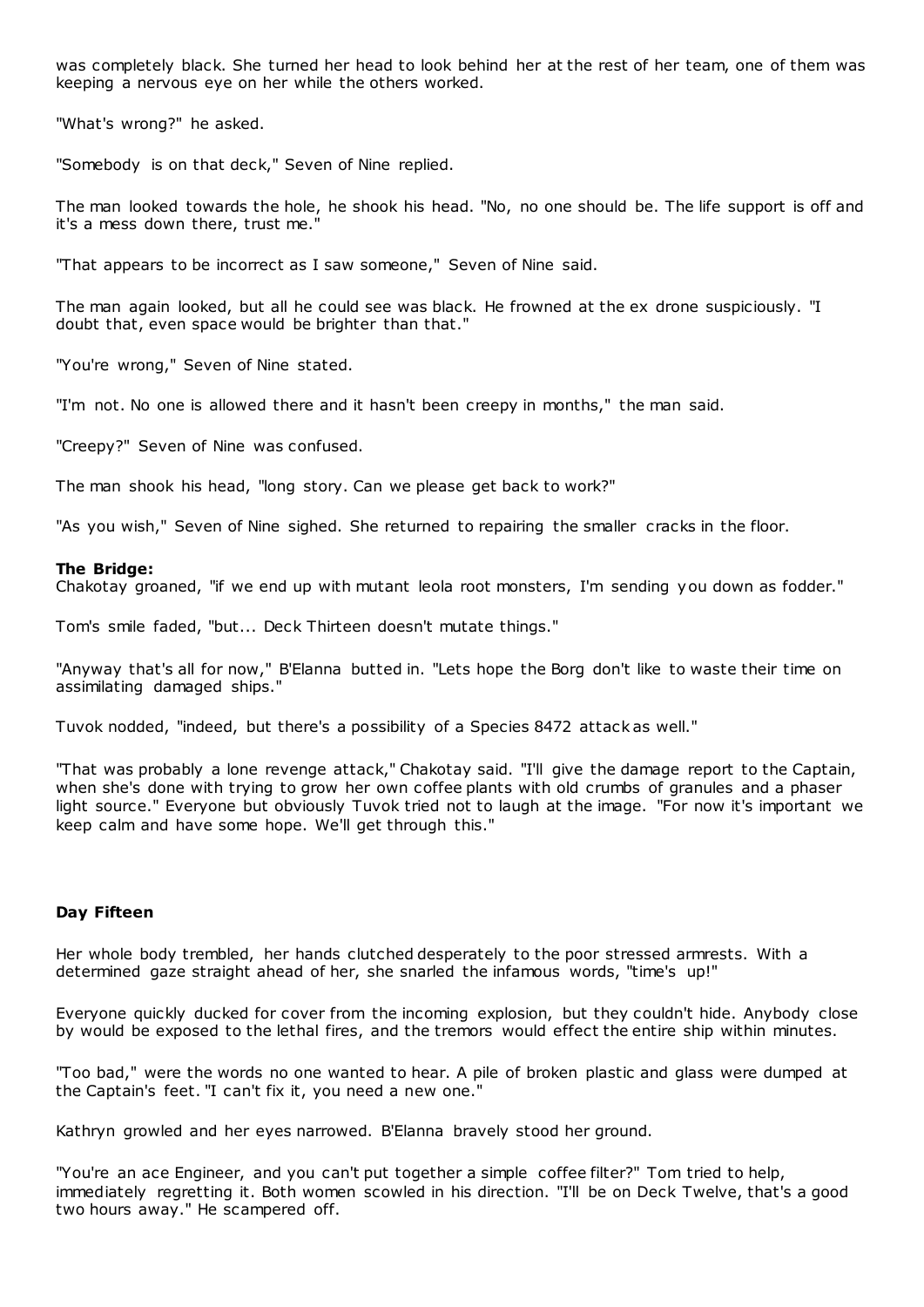"I could, but the jug is in tiny pieces. Any coffee brewed into it would just leak even if I did put it back together," B'Elanna explained. She decided to leave before she was attacked.

"Hmph, bloody useless. Can't even fix a defibrillator, how can she fix a bloody starship," Kathryn grumbled.

Chakotay tried his best not to laugh in fear of his life. "Percolator, Kathryn. Defibrillator is something we'll need to use on you if you don't calm down."

Kathryn's eyes widened, "do you have one?" She grabbed his shoulders and shook him violently. "Why did you hide it from me? Give it, give it, give it!"

"Captain..." Tuvok spoke up to stop her. The crewmembers nearby shushed him.

"Please don't, it's the only entertainment we have," one pleaded with him. He raised both of his eyebrows in response. Harry overheard and shrugged.

"The man's right, there's not much else to do around here," he said.

"Weren't you supposed to be rebuilding the Stellar Cartography lab?" Tuvok questioned. He walked around the group who probably wished they had popcorn, and approached him.

Harry grinned, "actually that's Astrometrix Lab. The X I thought sounded cool." Tuvok stared at him, he thought his face couldn't get anymore blank than it usually is, but he was wrong. "Or Astrometrics, it sounds mostly the same anyway. Whatever floats your boa... but anyway, I was but Seven of Nine said she had something else to do."

"What?" Tuvok asked.

"I wouldn't worry about that, she's not that Borg drone anymore. She's actually kind of sweet and chatty," Harry said.

Kathryn pushed Chakotay to one side, she groaned in disgust. "Oh god, Harry's crushing on the blonde bimbo with the Barbie boobs. What a shock!" Harry pouted like a child. Chakotay meanwhile fell onto the floor as the five minutes of shaking made him extremely dizzy.

"She is," Harry whimpered. "She has a sense of humour as well, you should give her a chance. You just think because she looks the way she does, that she's just some bimbo, but she's..."

"I'm going to need more than cold bloody decaf for this crap," Kathryn grumbled as she marched to her Ready Room.

The unknown crewmembers moaned in disappointment, they got back to doing mostly nothing.

She climbed down the shaft as far as she was allowed to. The forcefield touching her heel was the hint that she was there. The door to the next deck was burnt beyond recognition, and all that normal people could see was a black hole to nothing. Seven of Nine however could see a lot more than that through her mechanical eye. The fire damage through the shaft was extensive, even if she could get through the forcefield there, there was no ladder left to climb down.

She had tried every possible way she could think of. The simplest one seemed to be the one she tried earlier. The force field was the only physical barrier there. Only a few people had clearance to remove it and she found it unlikely that any of them would sneak around like this. Seven of Nine knew she wasn't wrong, somebody was on that deck, but she didn't understand why. She decided to climb back up to the next deck.

Footsteps echoing in the distance caught her attention. It was coming from an adjoining shaft. Sure enough the footsteps were replaced with consistent taps and light scrapes against metal.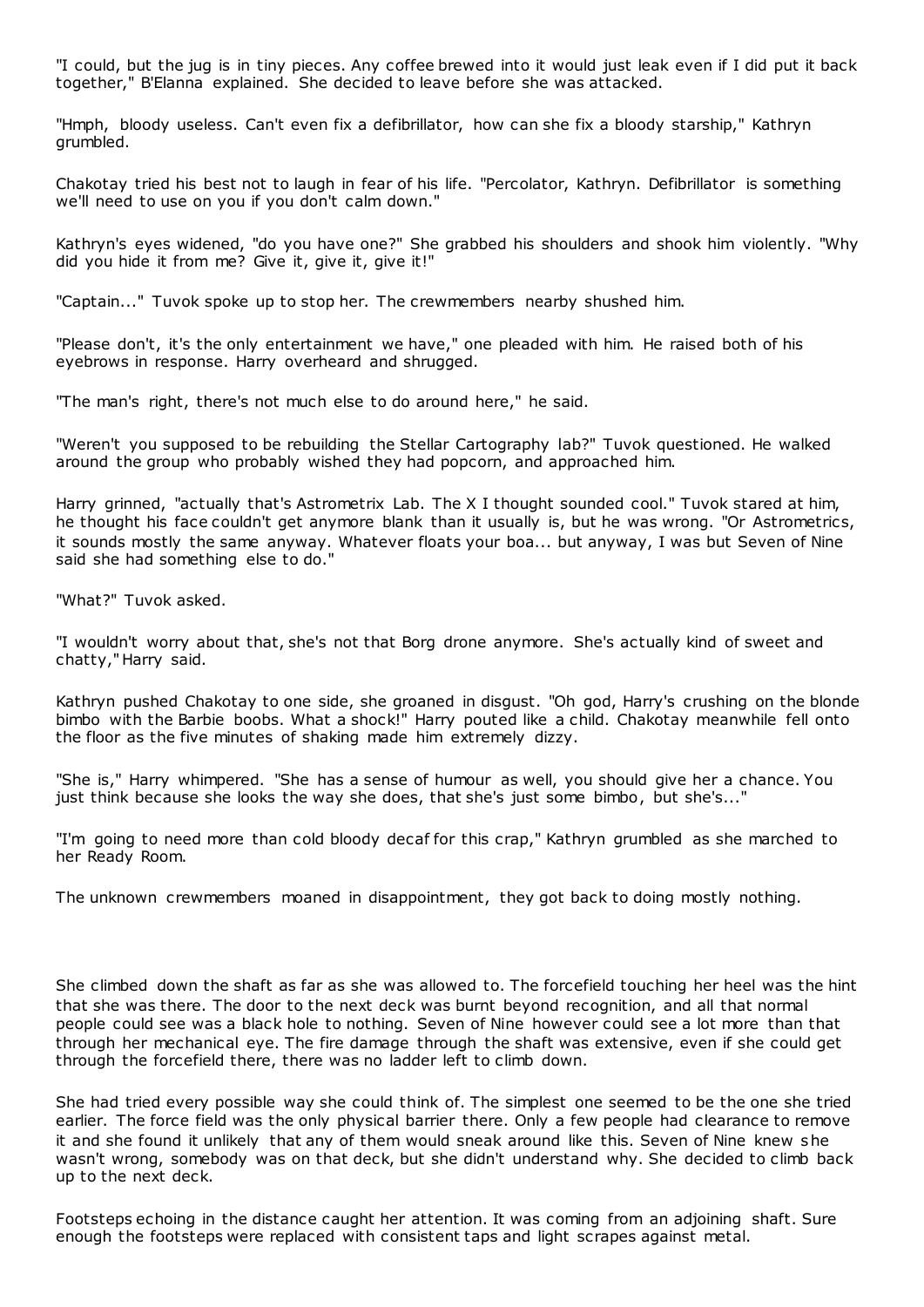Seven of Nine hurried up the ladder to another level, she kept watch on the hatch below her. The sounds were close when they stopped. Her Human eye couldn't see anything but a shadow moving below her, her mechanical one recognised a little more than that. The shadow disappeared down the ladder until even she couldn't see anything anymore.

# **The Mess Hall:**

"I'll raise you the Purple Tomato Salad with extra old cheese," Tom smiled deviously.

Harry winced, he glanced at his cards and down at the ones he could see of Tom's. Two of the cards were hearts, but number wise they were so far apart. A six of Clubs sat in the middle in more ways than one. He decided to look at Tom's face. "You obviously don't have a flush, you wouldn't be gloating with a two pair." He made one last look at his cards before deciding, "I'm in. You can have the club sandwich without the bread, starring the blue lettuce."

"Oh that's risky my good man," Tom teased.

Harry's eyes narrowed, a smirk formed on his face. "And the only looks like pepperoni on left over crackers from two weeks ago."

Tom's poker face almost slipped away, he remembered that pepperoni too well. He quickly covered it with a toothy grin. "A bit bold for a poker newbie, aren't we?"

"That can only mean one thing," Harry teased right back.

Tom clicked his tongue, "you've got a lot to learn. Next bet?"

Jessie was too busy squinting at her cards to hear him. Tom looked to the final player he knew was the easiest prey. "Two please," Neelix asked in a chirpy voice.

"Dealer gives two," Tom narrated as he granted the request. Neelix gave himself away by groaning in disappointment. "Jess?"

Jessie glanced around at everyone's cards and then back at her own. She growled and dumped them on the table. "This game sucks. What's the point, it's all luck and you can't see all the cards."

Tom peered over to see what she had, he debated whether to tell her she had a full house or not. The look on her face decided it for him. "I'm so in. Potato and the green stuff that wasn't lettuce salad."

"My last leola root and chilli pie," Neelix chimed in, trying badly to appear happy. Every few seconds he'd look down and shake his head at them. The other two players cringed at the thought of getting that pie, now they were more determined than ever.

"Fruit salad with a pickle lying in the middle of it," Harry challenged them.

Tom gasped, "you wouldn't!" Harry only smiled at him. "Oh you've got to be bluffing with that one. I'll raise you old packet of crisps that were left open."

Harry shook his head, "you're on the dregs Tom. Ration *cake*."

Tom shuddered violently. "Just call it before I have to offer sick in my next game." Jessie pulled a disgusted face at him.

Harry looked to Neelix, he was busy turning a card in his hand upside down for some reason. "You with me or against me, Neelix?"

"What? Oh, does this look like a good hand?" Neelix asked Jessie. He leaned in too close for her tastes, she shoved him back to his spot. "I am. Leola and herbal protein shake." The group all exclaimed in disgust, Harry looked like he was about to be sick.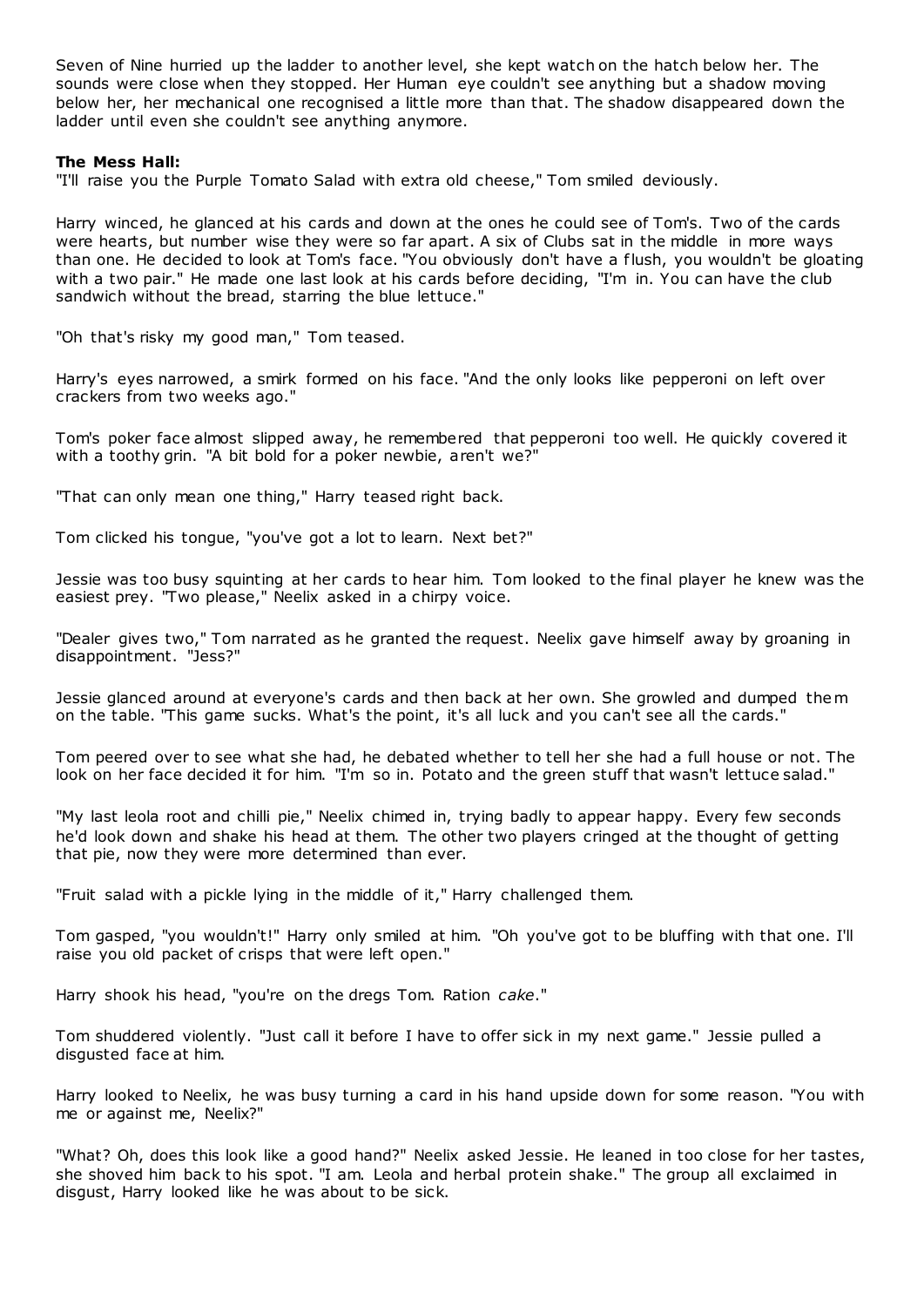Tom whimpered as he placed all of his cards upright onto the table. Harry laughed as he only had a measly pair originally hidden in his hands. He put his own two pairs down.

"Is that all? Damn, I'm the rookie. Knew I should have got more cards," Tom grumbled.

Neelix rotated his whole hand upside down this time. He shrugged, "how's these?" He put his cards down. Everyone's eyes widened in horror. All of his cards were diamonds.

"Damn it Jessie, you had a full house," Harry complained as he pointed at the cards she abandoned.

Tom shook his head and mouthed so many warnings but it was too late. Jessie just scowled at the other man though. "I may be a newbie but I'm sure that his were better."

"It's still better than trying to bluff with a pair," Harry said.

Tom huffed, "that was harsh." He glanced in Neelix's direction, "looks like you win."

"Oooh, does that mean I get all of that lovely food? It seems to be a bit harsh considering the state the ship is in," Neelix questioned.

Tom sighed, "no, the losers share all of it out."

Jessie's eyes widened more than usual, "what? Even if you fold? If I knew that I wouldn't have took part."

Neelix looked confused. "So the winner gets nothing?"

"Exactly, that's the point. Who'd want it?" Harry asked just as he realised who he was saying it to. He inhaled through his teeth and shifted his eyes nervously. "We're just joking of course. Winner takes all." He hinted at the other two, "right!?" They both nodded quickly.

"Well if you insist, but I think cos we all had fun, I should share my winnings with you," Neelix grinned. The group were only happy for half of his sentence, it was obvious which half it was.

## **Day Sixteen**

"Oh my god! *Futill*, *antee*. Do you even know how to say I?" Kathryn snapped. "Don't get me started again on the whole *dadda* instead of *dayta* thing."

Seven of Nine stared blankly at the deranged Captain, unsure of what to say back to her.

"Of course, you're a Borg imbecile. Note I said imbecile, not *imbecill*. You say rubbish like we are and we are not amused. You don't know what I even means, funny that considering the source," Kathryn rambled.

"Kathryn, a lot of us, including me are allowed to speak English a little differently. It's called a dialect," Chakotay quietly said.

"Abandon ship," Tom whispered to Harry. He couldn't even nod, he seemed frozen in fear.

"No, it's called stupidity. Do you know why we put E's on the end of those words. They're not silent E's, they're not a second L pretending to be E, like Chakotay here pretends to have a brain. No, they're to stop us sounding like blonde Barbie idiots!"

"I was under the impression that the Captain had already made her sub unit," Seven of Nine said to the others.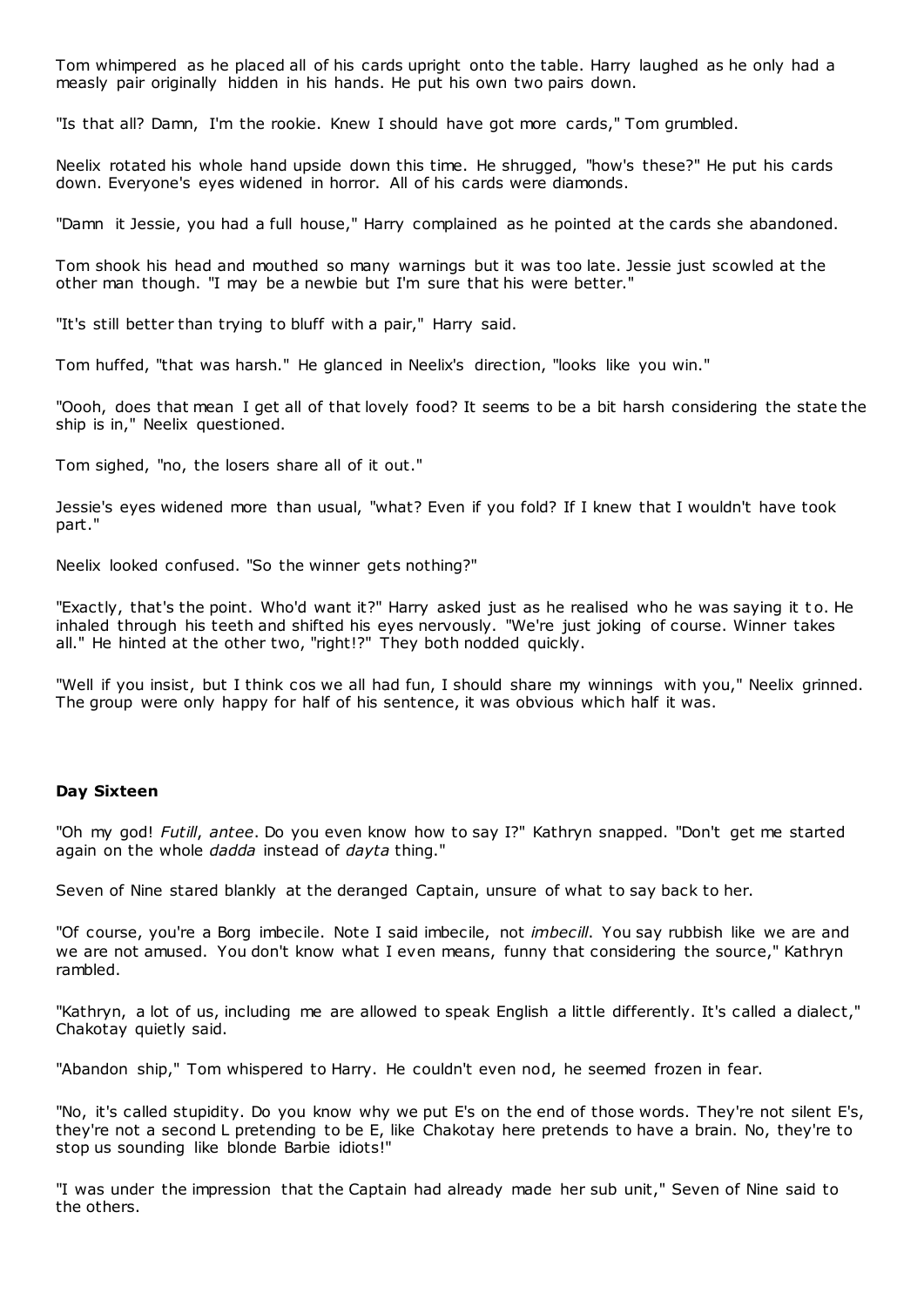"Huh?" Tom muttered.

"Jesus Christ, you're not listening to a word I say. English, speak it," Kathryn snapped.

Chakotay sighed in relief as she didn't understand what the drone had meant. "Our replicators are down."

"I do not understand," Seven of Nine said.

Kathryn groaned, "shocker." She slapped Chakotay across the back of the head. "Have you forgotten our little lesson about respect already?"

"No," he shuddered. "We're all a little on edge with what happened. The replicators being down, doesn't help."

"I see," Seven of Nine said.

"Unfortunately, so can I," Kathryn muttered. Luckily for everyone on the Bridge, a loud cry from the Ready Room caught her attention. It also scrubbed the crabby attitude off of her in an instant. "Oh, duty calls," she smiled before running off.

"I do not understand her," Seven of Nine commented.

Tom sighed in relief. "Nobody really does. Just remember, coffee and baby less Janeway is a devil spawn, or devil herself. With either or both of those things, well..."

Chakotay rolled his eyes, "Tom enough!"

"It's the truth," Tom complained. He turned to his best friend looking for some back up. Harry still appeared to be frozen on the spot. "Of course it helps if you don't provoke her. That was something you told me not to do, wasn't it?" He poked Harry to get him to snap out of it, nothing happened.

"You're right. It's just we don't need her making our new crewmember prefer the Borg. The last thing we need is them paying us a visit," Chakotay said.

"True. Well at least now it'll be different. The baby cries and we get some respite," Tom said.

Kathryn marched out of her Ready Room, carrying her baby with her. Most of the Bridge crew cringed as their presence brought along a horrible smell. "You're on crap duty." In a flash she dumped her into Chakotay's arms.

"Um..." Chakotay was speechless. Most of the Bridge crew just looked amused.

"Shoo, you stink," Kathryn grumbled as she dropped into her seat.

"Right, maybe we can call it diaper duty from now on?" Chakotay mumbled.

Kathryn turned around slowly, her death glare rising a level higher than usual. Chakotay quickly ran to the Ready Room. A large piece of debris followed him, but luckily smashed against the door. "It's nappies, not diapers!"

Tom looked at a still frozen Harry. "I thought she was American, weird huh?" He turned back, immediately regretting it. Kathryn was now standing right next to him, glaring into his eyes. He barely suppressed a squeal.

Tuvok's eyebrows now hovered above his head. "What were you saying about the accident?"

Seven of Nine glanced towards him, grateful for the interruption. "While I was on Deck Twelve I noticed some suspicious activity. I decided to investigate."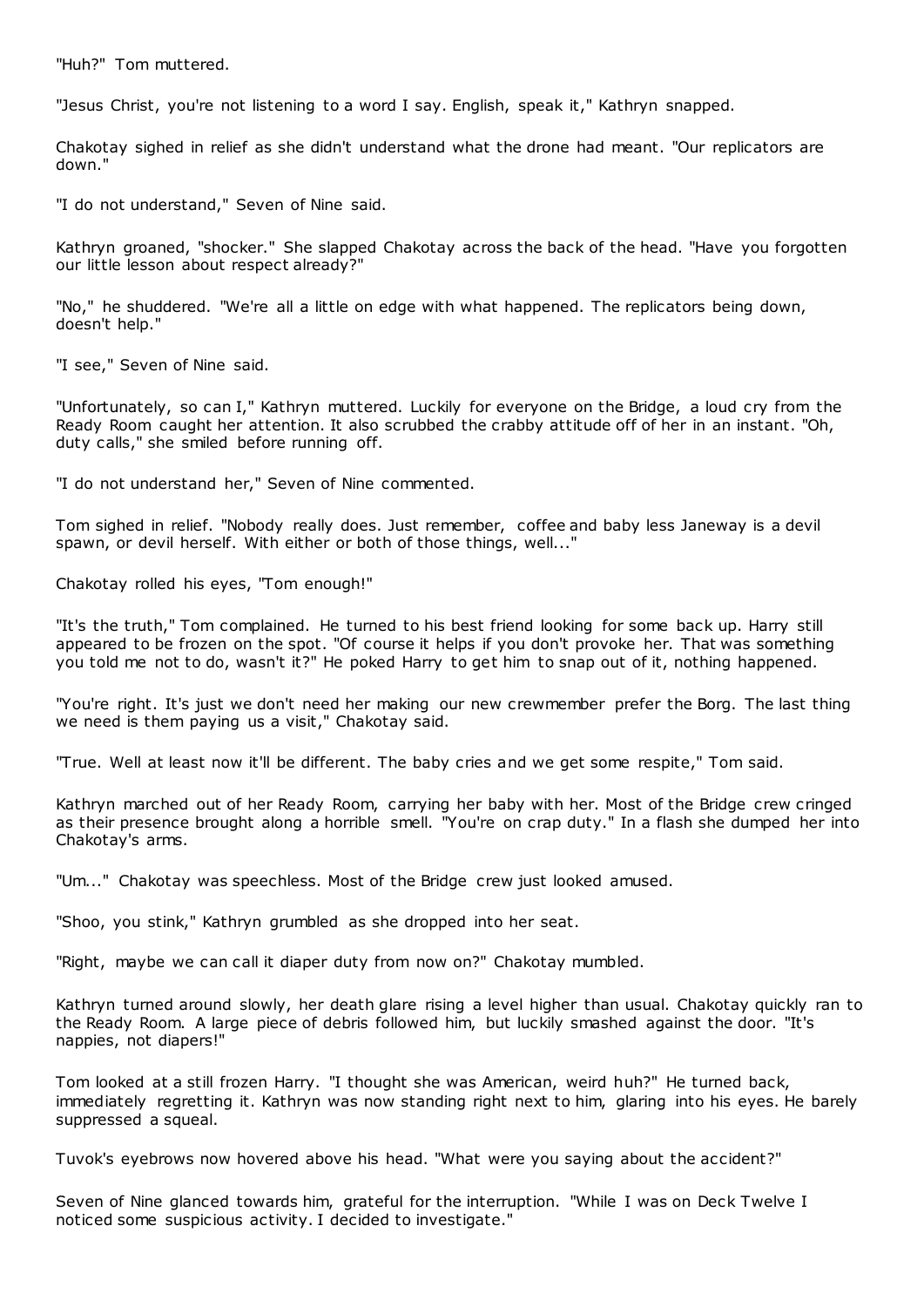"Without telling anyone or being ordered to?" Tuvok said.

"I am not used to asking for permission. During treatment the Doctor encouraged me to use my initiative, and not wait for a voice to tell me," Seven of Nine explained. She raised her eyebrow as she noticed Kathryn doing the same thing to her that she did to Tom. "I searched for any entry points to Deck Thirteen, there were none, not without clearance. That was when my suspicions were confirmed."

"Snore!" Kathryn groaned. "Did the Doctor also tell you to drag things out as well?"

Tuvok was more interested in the details anyway, he ignored the Captain and nodded at Seven of Nine to continue. "A member of the crew did try to enter Deck Thirteen, the need for clearance did not stop them. If it were not for the damage, they would have gone further."

"Hang on, life support is off there," Harry butted in.

"That is not the biggest concern as the crewmember would not have reached that point. Only a few people on board this ship have clearance to remove Hazard Level Twelve forcefields," Tuvok pointed out. Everyone wanted to look towards the culprit, but they knew it was risky. They didn't need to though, they could feel the room drop about two degrees.

"Oh I see, trying to get rid of me again, are we?" Kathryn hissed.

"Again? No, it was not you," Seven of Nine said.

Kathryn rolled her eyes, "thanks for telling me that. I would never have figured that brain buster out!"

"The Captain is the only one with clearance," Tuvok dared to say. He knew he'd regret it in a few seconds, so he quickly continued. "But security clearance can be tampered with if someone knows what they are doing.'

Kathryn swung her head towards Seven of Nine, she didn't even blink. "If it were me, I would not have reported it."

"Who'd want to go Deck Thirteen anyway?" Harry asked.

## **Sickbay:**

His teammates tried not to smirk at him but the sorry for himself look on his face wasn't helping. Craig's bottom lip stubbornly stuck out, his eyes were watering as well. The Doctor was too busy multitasking with humming a tune and treating him to notice any of these things.

"His singing isn't that bad," Thompson teased.

Craig pretended not to know what he was talking about, he even tried to laugh. The sudden movement reminded his arm that it hurt which forced him back to feeling sorry for himself.

The Doctor finished what he was doing to his patient's knee in time to scowl at Thompson. "Mind telling me how this happened?" he asked in Craig's direction.

"Security ace here forgot that the turbolifts were off-line," Thompson sniggered.

"Oh, then why did the doors open for him?" the Doctor was surprised. Craig's head seemed to retreat into his shoulders, his face burned.

"Who said that they did?" Foster said with a shrug.

The Doctor started to smirk too. "Did you walk sideways into it, Mr Anderson?" He started to hover a regenerator around Craig's sore arm.

"Sure, forget the most important part of the story," he mumbled huffily. "Thompson stole something of mine and I turned to get it back."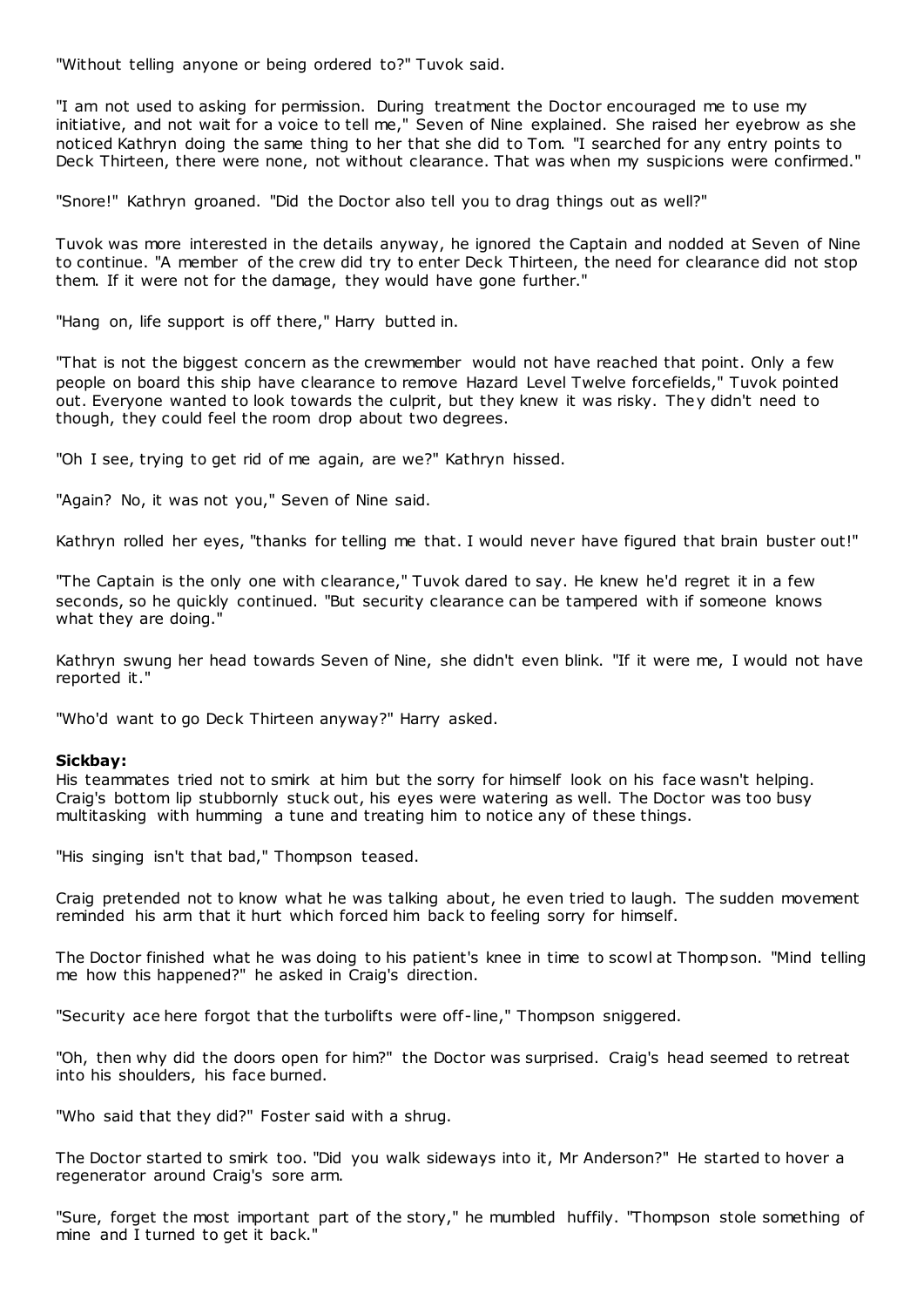"And bang! I didn't forget," Thompson laughed. He nudged Foster in the arm with his elbow, "saved the best till last." Foster stopped smirking and sighed in deeply. He bit his tongue for the moment.

"Oh I see, this is a rite of passage," the Doctor chuckled. The whole team stared with a blank stare, bringing his laughter to an awkward halt. "When Mr Taylor joined your team, you also gave him a hard time."

It was Craig's time to laugh a little, "oh right, so I'm not the first you bullied into Sickbay?"

"You are, unless we count himself," Foster snickered.

Thompson didn't look amused. "I'm no bully. I just like to have a laugh on duty. Is it a crime?"

"Obviously James thought so," Foster tried to stop laughing.

"Oh come on, if anyone's the bully on the team, it's that guy," Thompson argued. He tossed a PADD into Craig's lap, it only bounced and fell to the floor. "Yeesh, I only wanted to look."

"Yeah just in time for the corner," Craig said. The Doctor nodded at him when he finished his treatment. "He's been okay with me so far. Maybe you're just a prick."

Foster nodded furiously until Thompson glared at him, he looked away so he could smirk instead.

"Speaking of which, isn't he a member of your team again?" the Doctor asked. He turned to his medical tray. "I'll be seeing you again soon, I imagine," he commented as he walked off to his office.

"Right, just proving my point," Thompson commented. He knelt down to pick up the PADD before Craig could. He tried to snatch it back but Thompson decided to have a read of it instead. Foster rolled his eyes and walked away towards the exit. Craig tried to grab it off him again, but he'd keep moving it while still reading it. "What does OOML stand for?"

The door opened just as Foster got there, James rushed in. Both of them stopped to avoid collision. "Sorry, got held up. Tuvok wants us to..." he said, trailing off when he spotted Thompson and Craig. He turned to Foster. "Why are you guys in Sickbay?"

"Same old, Thompson's a five year old," Foster muttered his response.

"Right. Somebody has been trying to get onto Deck Thirteen, so we need to go nowish," James said.

Foster nodded, "good luck." He nervously looked away as James' eyebrow raised. "Oh you said we... I meant good luck breaking those two up."

Thompson laughed as he read the PADD he held up slightly above his head. "God what a loser, but I suppose if I looked like you..." Craig tried again, but he moved again. "I'd resort to desperate measures too." That comment stung the younger man a little, his head retreated back into shoulders as he gave up and backed away.

"Ho boy, this is gold!" Thompson cackled just as the PADD disappeared from his hand. He couldn't believe it, he hadn't seen a hand coming. Before he could think anymore about it, the PADD swung into the side of his face.

Craig's eyes widened as the joker stumbled sideways onto the floor. James shook his head as he handed the PADD back towards Craig. "I'd password it, or better yet program it to shock idiots."

"Yeah... thanks," Craig stuttered, he took his PADD back gratefully.

"It's okay. We should go before our Thirteen would be intruder tries again," James said, passing a brief scowl in Thompson's direction. Craig glanced down and smirked as the tiny smack he'd seen had brought him to tears. Foster did as well as the other two headed for the exit, he quickly followed them.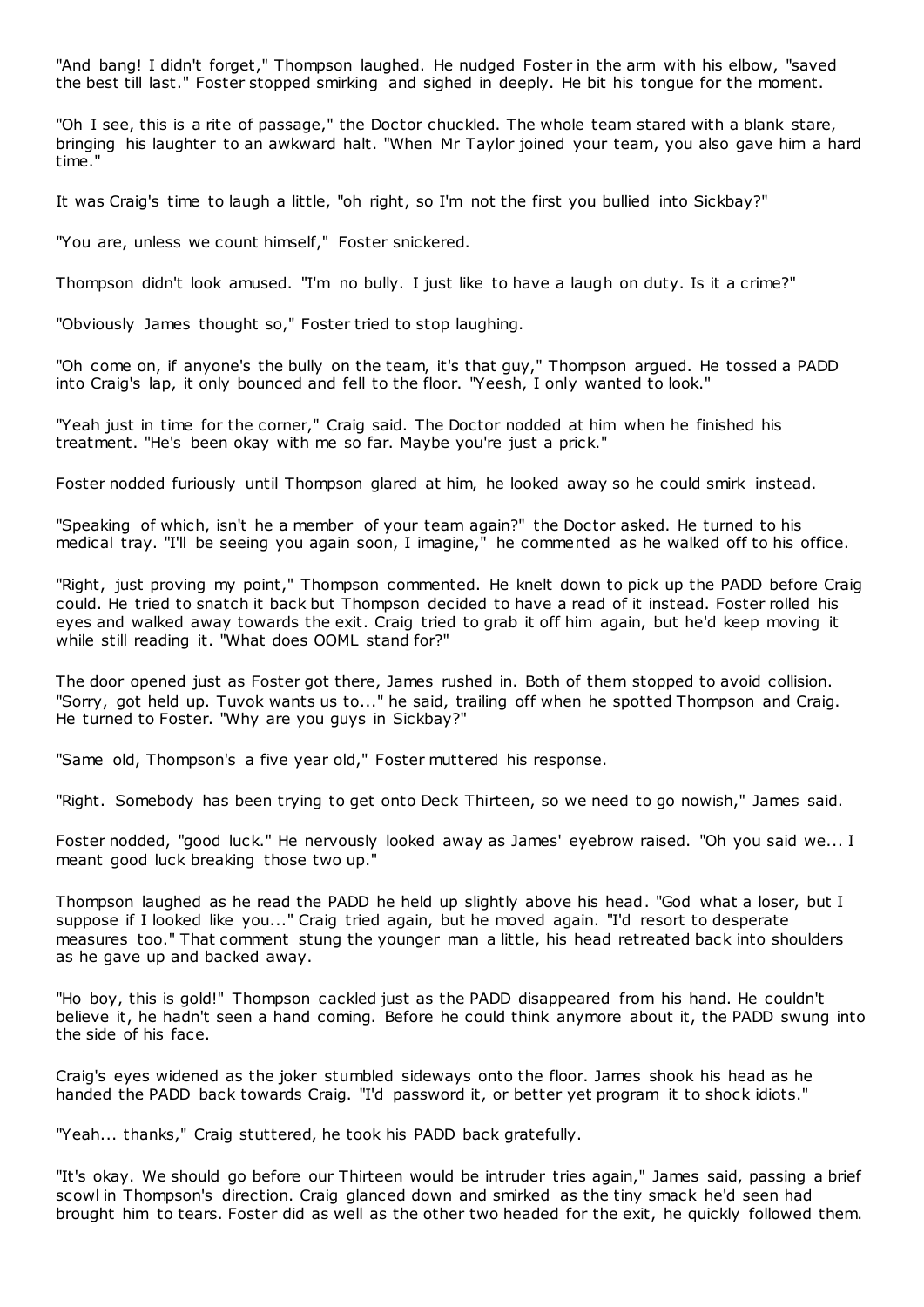The Doctor sighed. "Something's never change."

Craig and Foster both had the same idea. The next deck was a great place to stop and recover from their hike across to the other side of the ship. Craig reached it first, he couldn't get away from the ladder fast enough. Foster smiled, he was very relieved he wasn't the only one. He did the exact same thing.

"Guys, wait up guys!" Thompson's voice managed to echo down a few decks above them.

As Foster sat down, Craig smirked at him. "Should we leave as soon as he gets here?"

"I was planning to," Foster smirked back.

"I tell ya, the ship never seemed that big until now," Craig sighed. His whole body ached in agreement. Foster only nodded.

They both jumped as a head popped up from the ladder and looked at them. "A little warning would be nice."

Foster's hand went to his chest, "I could say the same."

James looked up, he could see and hear Thompson huffing and puffing a few decks above them. "There's only one more deck you know."

"You go ahead, we'll watch your back," Foster sighed.

Craig looked a little guilty as James was about to do just that. "Wait, what if the intruder's not a member of the crew? It could be Borg. We have no sensors to tell us they're out there, and I haven't looked out a window in a while."

James climbed up only one step. "I doubt it. Don't worry about it, I'll check it out and come back for you." He disappeared down again.

"Cool cool," Foster breathed a sigh of relief. Craig stared at him in disbelief.

"We're letting him go alone?" he stuttered.

Foster shook his head. "He's letting himself. If he needs help, he'll holler."

"Jesus Christ, I need to do more exercise," they heard Thompson groan above them.

"I dunno, it doesn't seem right," Craig said. He made up his mind pretty fast. Foster watched him climb back onto the ladder again.

"Great, now I have to wait for Thompson," Foster groaned once he was out of sight.

Craig looked around as he climbed down to the next level, he slowed to a stop. "James?"

"Down here!" he heard from below.

"I thought it was one more deck, not two," Craig muttered to himself. He continued on his descent, keeping a close eye on his route. The tubes they were inside were getting darker as he went further down, it was a little difficult to see where to step off. As if he read his mind, James pointed a torch towards to the floor nearby. Only a few more steps and he was there.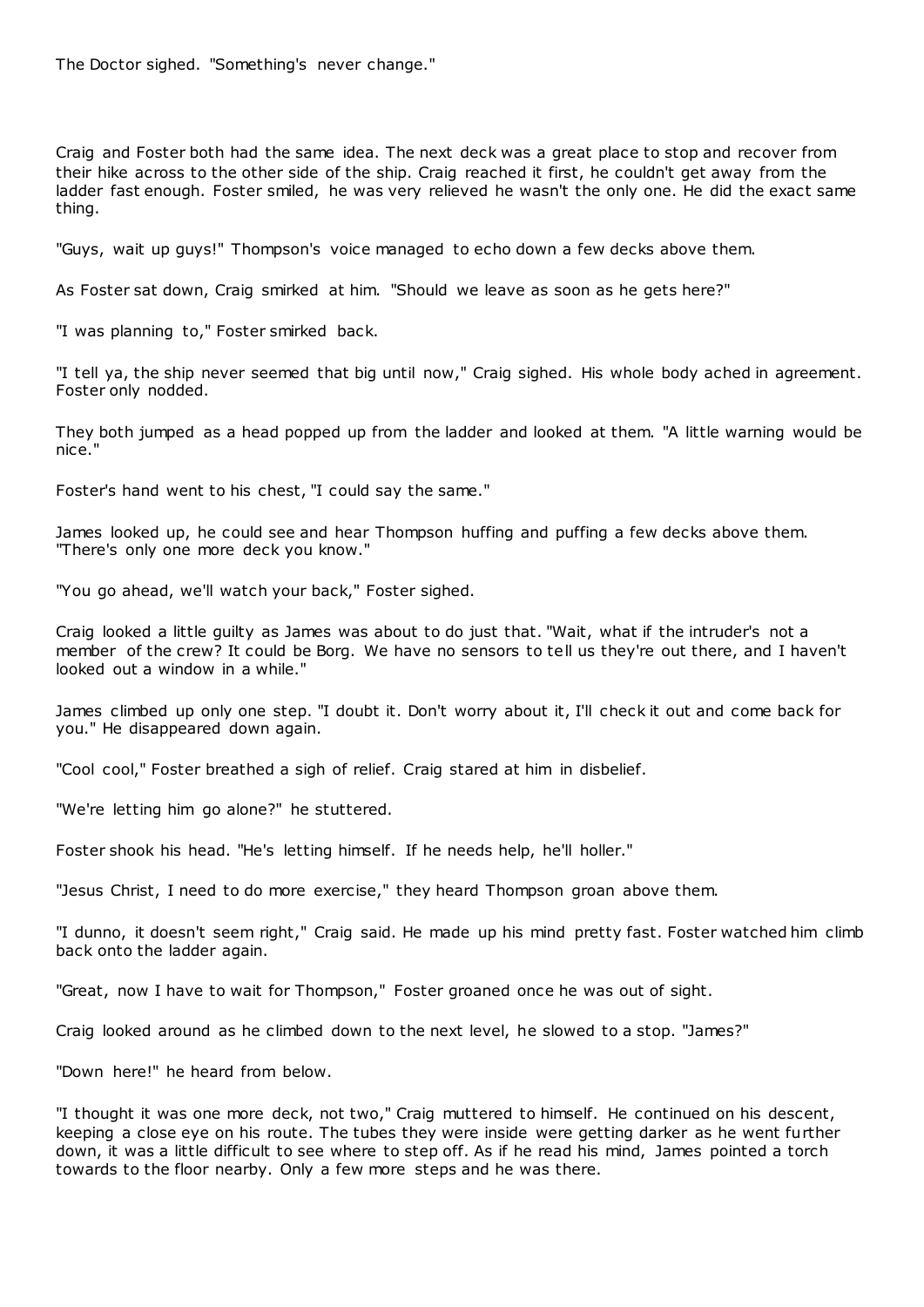"Careful, you don't want to slip down there," James said once he got off the ladder. The torch was directed to the ladder again and then down to where it was damaged. Craig dared to take a peep, he shuddered at the thought. There was no climbing down and definitely no getting back up if he slipped.

"So this is where the reported intruder was?" Craig said nervously. He kept his attention straight ahead just to keep his mind off the hole nearby. "It's taken us so long, how are we going to find out anything?"

James didn't answer, he just pointed the torch in front of his feet. Craig glanced down. The light reflected off a third person lying on the ground, at least he thought it did. What he saw reminded him more of looking at his reflection in a flowing river. All he could make out was the person's long, light coloured hair and that he'd seen something like this quite recently as well. He looked up towards James, the concern on his face matched his.

Kes watched the tricorder as it scanned her. The Doctor did so with a very concerned look on his face, his forehead had been taken over by worry lines. James, Craig and the rest of the team were nearby. All but James were having a sneaky sit down or lean on whatever they could.

The doors opened for both Kathryn and Tuvok, they headed straight for Kes and the Doctor.

"Report," Kathryn demanded.

"We reached the area Seven of Nine said she saw somebody attempt to get into Deck Thirteen," James explained. "We found Kes instead."

"Yeah but that's not all. She was shimmering," Craig added on.

Kathryn's eyebrow began to twitch. James spotted her and rolled his own eyes. "She looked like a reflection in a pond. It was like she was fading away."

"Damn, I thought that," Craig muttered to himself.

They both had Tuvok's full attention, he even looked a little worried. "Kes, were you experimenting with your new abilities?"

Kes glanced down at the floor, closing her eyes. The Doctor sighed angrily. "Please, my patient has been through a traumatic event and then lugged up seven decks by a Security team."

"We need to find out what happened before she continues *fading away* into a *shimmering* pond," Kathryn muttered in a sarcastic tone. James passed her a brief dirty look, she ignored it.

"We also did a good job getting her here, there was no lugging," Thompson butted in.

"You were still climbing down, you got in the way," James pointed out. Craig nodded in agreement.

"Well maybe somebody shouldn't have smacked me in the face, again!" Thompson snapped.

Kathryn literally shook with rage, but unfortunately nobody saw it in time. "I'll do more than smack you in the face you little ponse!" Thompson whimpered, he quickly rushed to the office to hide. "And you, one more sarcastic comment and dirty look..." James shook his head and walked straight outside. She growled at his empty spot.

"Please don't be hard on them. I shouldn't have been there, and they did a good job getting me here," Kes tried to calm the situation. She turned to Tuvok. "Weeks ago I had a vision of Voyager being damaged, possibly destroyed. I..." she cringed and closed her eyes again. "I was so busy being selfish that I caused what I wanted to stop. I just wanted to fix it."

"There is no proof that you did this, Kes," Tuvok said.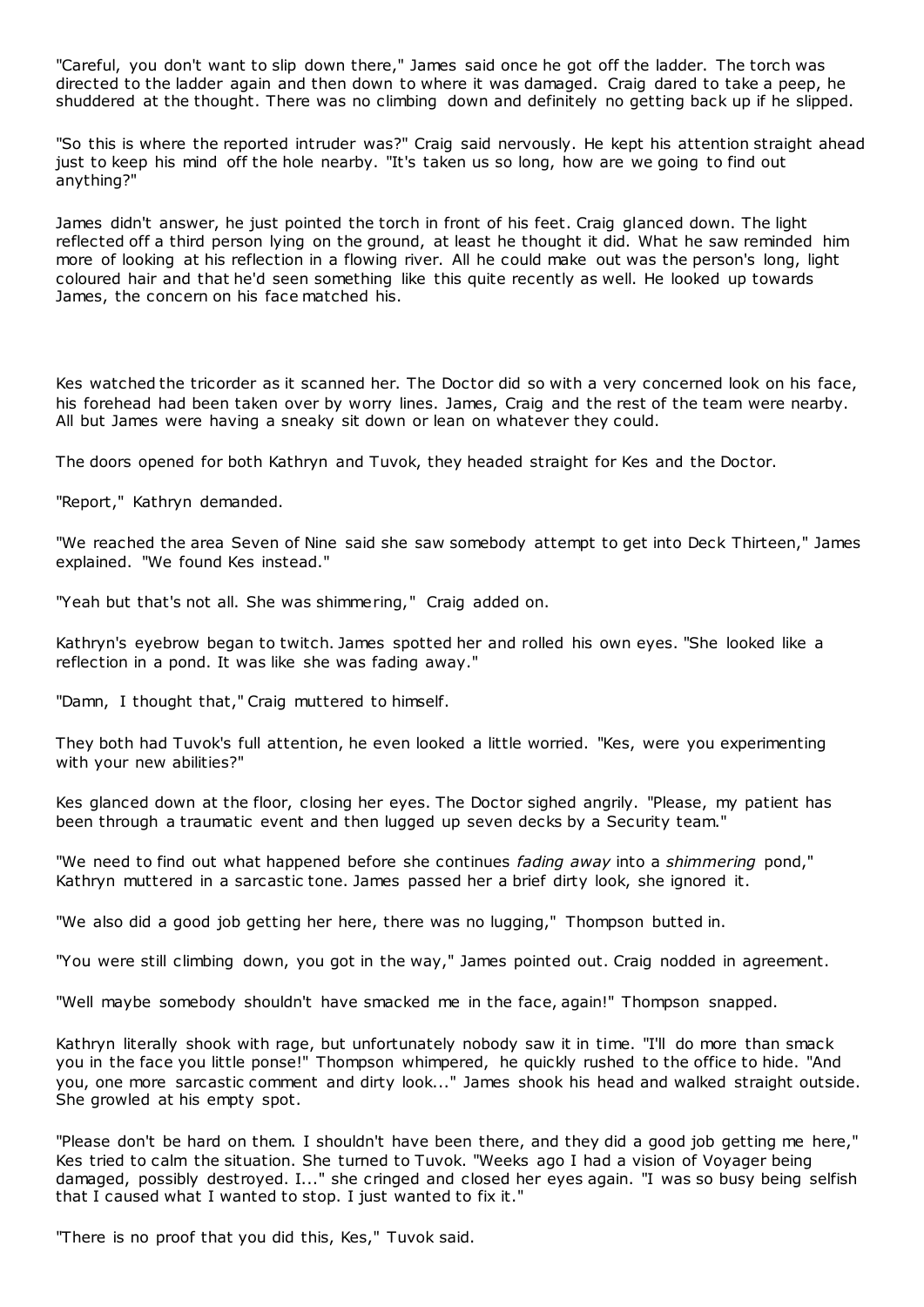"If you hadn't have stopped Seven, we probably would have been assimilated by the Borg by now," Craig spoke up.

Kathryn raised her hand as if it was to tell him to shut up. "Wait a minute, back up here. You told me that she could alter anything on a molecular level, is that the new ability you were talking about?"

"You are correct," Tuvok replied.

"So, you think this is what happened to her?" Kathryn questioned.

The Doctor sighed. "Once she was brought back here her body was obviously back to normal. I have no way of investigating this phenomenon unless it happens again, here."

"We didn't dare touch her, now I'm glad we didn't," Craig winced.

"Okay fine. How would this new ability help then?" Kathryn asked.

Kes shook her head, "I may not have been the main reason for the disaster, but I'm certain I was one of the catalysts. The aliens hit the ship on Fifteen, I alter the hull on Eleven, Thirteen is the one that explodes. I wanted to see why. I tried to use my powers to get to Thirteen without going through the forcefield and..."

"We already know how it happened, an energy surge," Kathryn replied.

Kes looked a little frustrated, which was a rare sight for everyone there. She shook her head again. "You don't realise what that means, do you? How could you all forget?" She tried to calm herself down with deep breaths. "This has happened on that deck before."

"Of course we remember that," Kathryn said.

"If you did, you'd know that it's a huge concern. It nearly destroyed us, twice," Kes explained.

"Kes, we remember that. What makes you think we haven't?" Tuvok questioned.

"Because we're not worried about it. We've investigated it, it's not the same as the last two. It's also not there anymore," Kathryn replied. She felt calm for the moment, so she placed a comforting hand on Kes' shoulder. "It is likely the cause of it all, so a lot of people are working on it now. You shouldn't have been there. There's nothing even left of the deck."

"Also you'd need an environmental suit to look around," the Doctor added on. "You've had a difficult few weeks Kes, these new abilities are a lot to take in. It's obviously taking its toll. I suggest rest."

"I'm not tired," Kes tried to get out of it. The Doctor shook his head. "We're still in danger, I feel it. The answer is on that deck."

"We're all on the same page, don't worry. The Doctor is right, rest. If we find anything out, you'll be the first to know," Kathryn smiled.

Kes tried to smile back, "thank you, Captain."

Kathryn nodded, she turned around to walk back out. Her smile was already gone and her eyes were stone cold. She marched straight outside to look for something, she found it immediately. "You, word now."

James stopped leaning against the wall to turn and face her. "Finally. Are you going to tell me what your problem is, instead of picking on every little thing I do?"

Even the surrounding walls trembled in her presence. "For one thing, you're back to being that cheeky little punk you were when you first joined Voyager. Remember him, the one who deleted coffee from the replicator. Oh and speaking of picking on every little thing! That's a bit rich isn't it?"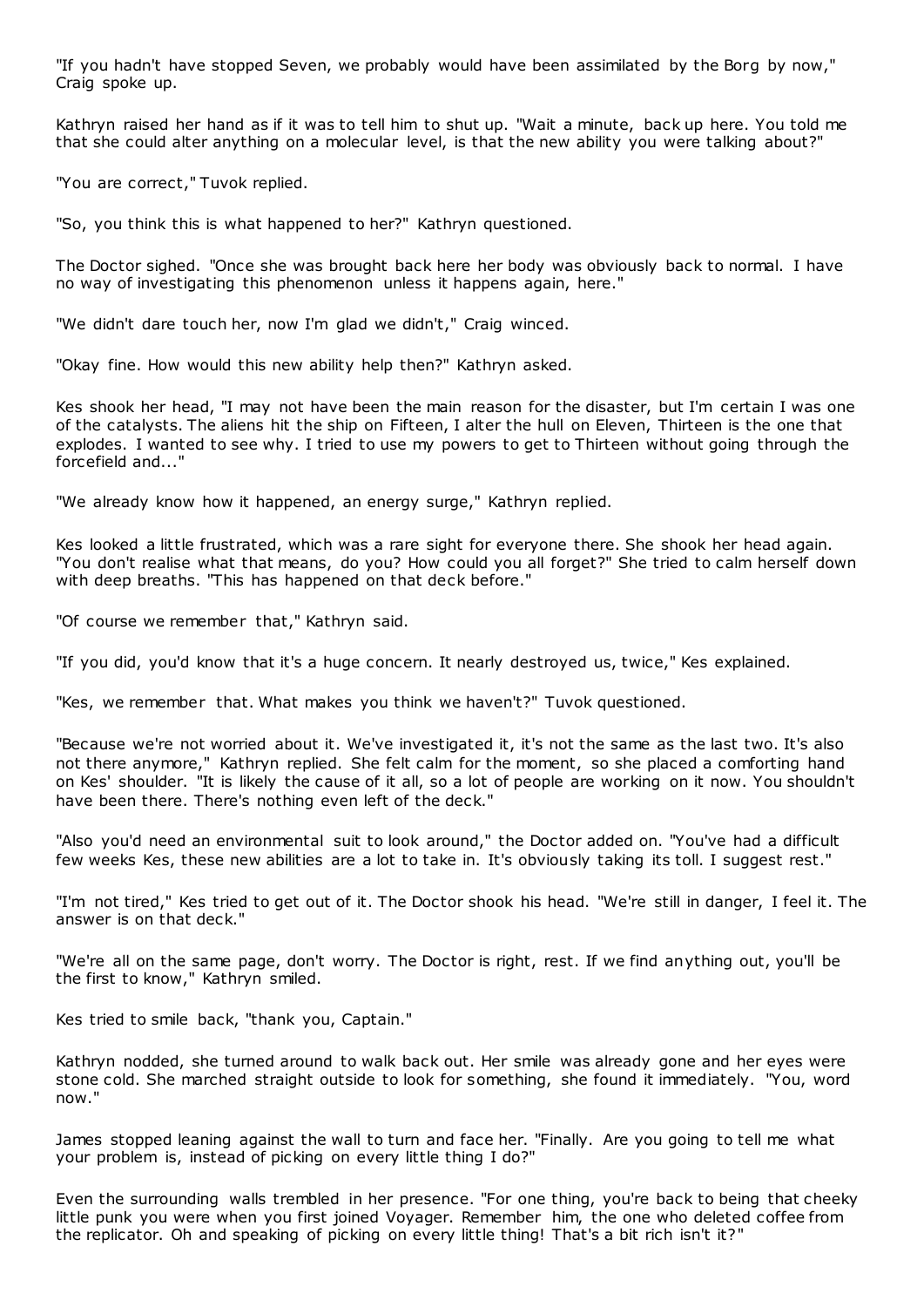"What are you talking about? I've always, to quote you, been a smart ass. I get sometimes getting mad at it, but even when I'm not doing anything, you're ripping me a new one," James snapped.

Kathryn tried not to laugh. "Oh, did I hurt your feelings?" James shook his head and kept his mouth shut for once. "My problem is you recently turned over a new leaf. But now you're back to being..."

"A punk? Seriously, who uses that word?" James commented. Kathryn growled quietly. "And that, stop it, you're not a dog. Though I'm probably wrong there."

"You've gone back to that annoying, hothead twenty one year old who did nothing but pick fights. Whatever happened between you and Jessie is none of my business, but don't take it out on everyone else and start acting your age again. All right!" Kathryn snapped back.

James stared at her blankly, slowly shaking his head. "Nothing happened between me and Jess, don't bring her into it."

"Oh please!" Kathryn scoffed. "I'm not daft. She's acting just as badly as you, any idiot would notice the pattern here. Sort it out and maybe I'll stop picking on you." She turned to walk down the corridor.

"Right, cos I'm the one losing my rag all the time over the littlest thing. Sort yourself out before judging others, okay," James said.

Kathryn tried not to growl again. She decided not to prove his point in anyway and continue walking. Her fists did clench though, she quickly undid it until she was out of his sight.

Each wall was ripped apart. All that was left of the corridors were the explosion's trail, gouged into the ground as it had travelled through the whole deck. Debris lay everywhere, left to not rot in the atmosphere-less environment. The darkness was overpowering.

Nestled in the centre of the deck was a deeper gouge. The two walls that used to surround it only existed now as powdered debris lying to one side. If it wasn't dark and people were allowed there, they would have seen a tiny speck of black appear in the air over that spot. A tiny drop of black liquid slipped from the speck, congealing in the hole below.

## **Day Twenty Five**

*First Officer's Log Stardate 51196.9: Repairs to the ship are still progressing slowly. The overloads continue to plague the ship's systems, slowing the repairs further. So far though there has been no encounters with the Borg, and Deck Thirteen remains docile for the time being.*

*"Chakotay, she's crying but there's nothing wrong with her! Get your tubby ass in here now or you'll be the one crying!" Kathryn's voice screeched. She was somehow drowned out by baby cries.*

*Tensions are still fray but that's no surprise. The replicators are still out of action, and everyone's been living off salads and rations. Don't ask where water is coming from, it's best not to ask these kind of questions.*

*"Oh for... she's spit up on me. Stop screaming! Stop it! I miss coffee t oo, it's not my fault," Kathryn's voice cried as well.*

*Um, end log.*

Chakotay pulled himself away from his chair to go and rescue his daughter. In the Ready Room he found only Kathryn in tears and his daughter lying in her arms gurgling happily.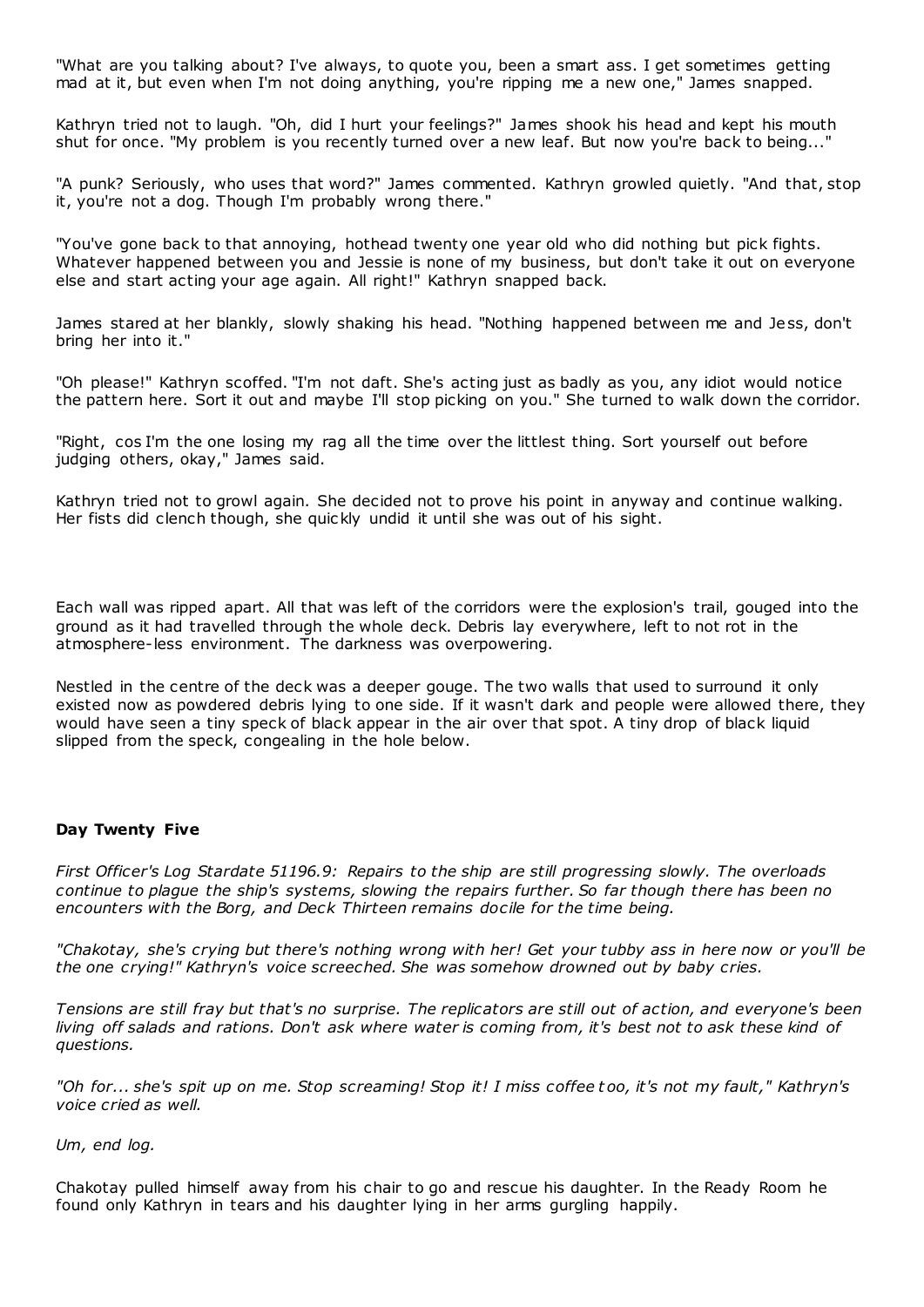"Should I take her?" he asked softly. He headed over to her without hearing her answer.

Kathryn was about to reply when the comm beeped. *"Torres to Captain Janeway. I think you should see this."*

Chakotay and Kathryn looked at each other with the same worried look. That couldn't mean anything good.

## **Engineering:**

It took them a few tiring hours to get there, but Kathryn and Chakotay rushed through the doors anyway. They headed straight for B'Elanna, she stood at the warp core, working on the control panel there.

"What's the news?" Chakotay dared to ask.

B'Elanna sighed, she didn't turn around to greet them. Instead she nodded at Harry at the station nearby and turned back to face the core. The good old whirring sound it made when powering up raised both Kathryn and Chakotay's spirts. They had forgotten B'Elanna's surly attitude when they arrived. The sound seemed to stall, so did the visual side of it. It still seemed to be powering on, but slowly.

"No overloads but what..." Chakotay said.

B'Elanna nodded. "I have no idea. The antimatter is reacting, the core is stable, it's just doing it slowly. I have no idea yet what it'll do when its online."

"It's a start," Chakotay tried to reassure her. The look on her face made him think that it was way too late for that.

"We're not done," Harry chimed in. "It's minor but it's too similar to ignore." He keyed in a few commands on the station in front of him, Kathryn meanwhile approached to see what he was doing.

"What time did we call you here?" B'Elanna asked.

Kathryn looked up at her, her fury slowly returning. Chakotay quickly tried to calm the situation before it started boiling, "we did have to drop Kiara off to our babysitter, we still got here as fast..."

"I'm not picking, I just want to know," B'Elanna said.

Chakotay frowned, he glanced down at Kathryn who had gone back to watching what Harry was doing. "0900, why?"

B'Elanna cringed, it wasn't what she wanted to hear. "I called you at 0950. We logged it, just in case."

"Right now here in Engineering it's 1246," Harry said. Both Kathryn and Chakotay frowned, that didn't seem right to them. "Here's the time on the Bridge." He pressed one more key. Kathryn shook her head as she read it. 1147.

"Has the main computer been affected by the overloads, explosion, anything?" Kathryn asked.

"No, there's no problem," B'Elanna replied.

"Any theories?" Chakotay said with a little hope. When no one answered him that faded away.

Kathryn sighed. "When will sensors be online?"

"We haven't been making them a priority as we're still struggling with the engines," Harry replied.

B'Elanna walked over to stand with them both. "I can get started on the external ones now, it'll probably take a few days."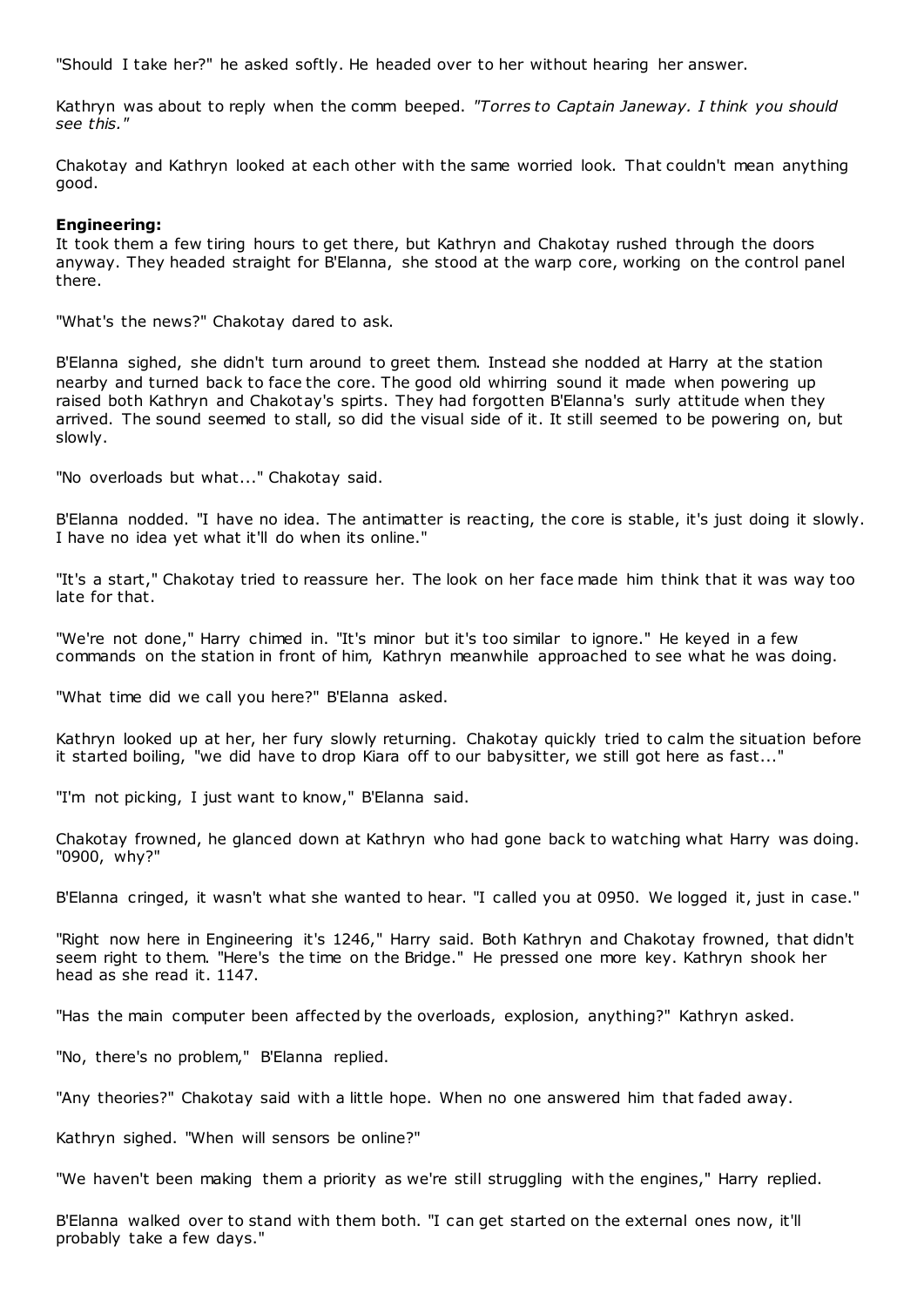"Good. There's a chance that we've drifted into something that's effecting a few syst ems. That's probably all it is," Kathryn said. She turned to leave as quickly as she entered. "Keep me informed."

## **Day Twenty Seven**

Kathryn stared at the viewscreen, hoping to find anything that would explain the problems.

*"There's nothing there, just pieces of our own ship," B'Elanna's voice quickly said.*

*Harry's voice sounded a little chirpy despite the news, "the time difference isn't as large anymore, probably around an hour and ten..." His voice cut out for a second, "minutes."*

Chakotay climbed out his seat to stand beside her, he placed a hand on her shoulder. "Kathryn, maybe it's time you go home, rest. You've been up for three straight days." Kathryn turned her head around slowly, her eyes drilled holes into him. He didn't back down though. "Perhaps the night shift Engineers can work on the internal sensors in the mean time."

*"You're thinking Thirteen, right?" B'Elanna asked. "Probably right, check it out."*

Chakotay frowned, her voice sounded a little higher than normal and she was missing words out. "B'Elanna, has the computer problem spread to the comm?"

*"No, why do ask?" she asked.* The comm switched itself off with a distorted beep.

"That'll probably take another few days, Kathryn," Chakotay said.

Kathryn shook her head, "I'll rest easy when I know what's causing this." Chakotay sighed. It was one disaster after another, he worried that the next one would keep her up as well. At least she was too tired to lash out at everyone.

## **Deck Six:**

Despite the lack of success in Engineering, Harry had a big smile on his face as he walked down the corridor. The only thing that had kept him sane the last month was the upgrade project for Stellar Cartography, which he had dubbed Astrometrics. It wasn't just the project he was looking forward to, he was looking forward to his time with Voyager's ex Borg drone.

As soon as he entered Astrometrics his smile disappeared and his heart sank. She wasn't there. He tried to reassure himself that the clock issues on board may have interfered as she wasn't the type to be late.

He decided to get on with the new computer interface they had installed in the centre of the room.

He must have been there a good half an hour before he realised that. His hand instinctively went for his commbadge. It hardly beeped back at him, leaving him frowning.

## **Meanwhile:**

The hole to Deck Thirteen in the middle of Twelve's floor had finally been repaired. The team assigned to it on and off were busy clearing up whilst chatting with each other.

Seven of Nine stood with her teammates, but she wasn't interested in joining in with them. She had her eye elsewhere. She was waiting for something.

A tiny bang in the distance got her attention. She turned her head to see if the others heard it. They didn't seem to. It was the right moment to leave the group and follow the noise.

Around the corner she saw the door to the turbolift shaft. It had been forced open weeks ago so she could see straight inside the turbolift stuck there.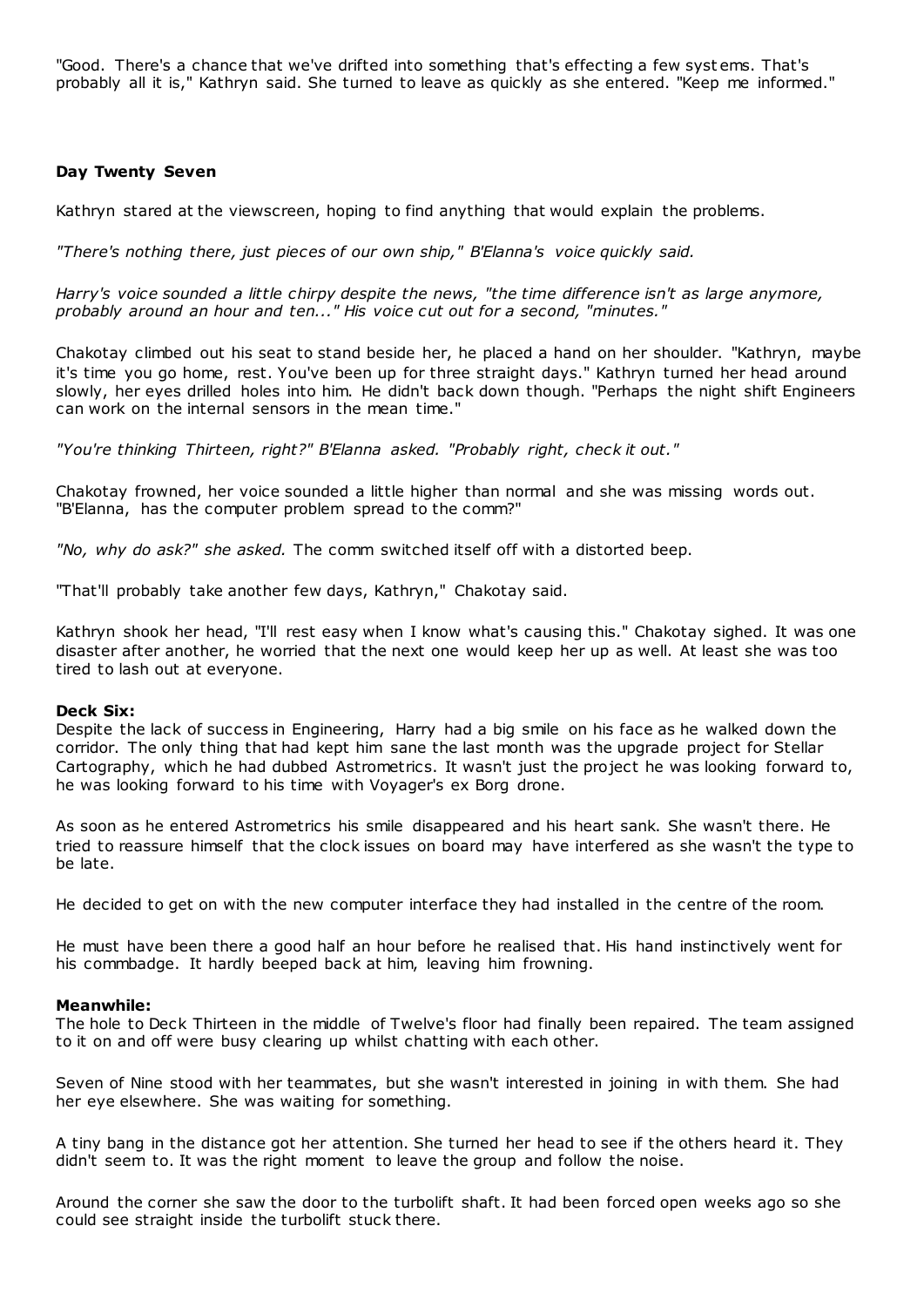It didn't take long for her to get there. Whatever made the noise was long gone. She looked inside the turbolift to get a good look, but she didn't have to look for long. Something heavy had smashed a large hole in the floor. She looked up to see if anything from the roof did it, it appeared intact.

Seven of Nine calculated that the hole was big enough for somebody to fit through. It was close enough to the emergency ladder in the shaft. The turbolift had sat there for a month, it was clearly not in danger of falling or it would have already. There was only one way to find out if it was what she was looking for. She activated the torch strapped to her wrist and knelt down.

She didn't have to climb down far. Her target stood out a mile. The door leading to a corridor had been ripped apart, the walls surrounding where the door would have been was severely charred.

Arming her arm with the torch attached directly ahead of her, she climbed through the gap. The forcefield that was supposed to be sealing off the dec k didn't exist, her only issues were avoiding getting her heel caught on debris as she stood up.

Slowly and carefully Seven of Nine made her way down the debris filled corridor, shining the torch around to assess the damage. The only way to distinguish the corridors from the rooms was by the amount of debris piled up, more of it meant a wall had collapsed.

While she walked she took a tricorder out of a pocket attached to the outside of her suit. The display reading lifesigns read two, this was the evidence she was looking for. Still she pushed on further. She still had questions and that lifesign had the answer, her gut told her. She hadn't used it before but she was told to trust it.

Halfway down the corridor something clattered in the distance again. She figured she was getting close, so her arm lowered to point the torch to the floor. Whatever or whoever was here, she didn't want them seeing her before she saw them.

It was getting harder to tell if she was heading straight into further corridor or the rubble of a room. The debris was a little more spread out. She decided to follow the remains of a wall on her right around a possible corner. That was when she registered something strange in her mechanical eye.

## Nothing.

Everything around her looked like something, but this just appeared to be a tiny hole floating in the air. It made no sense to her. Then she realised her torch didn't reflect off it or through it either, it was like it didn't exist.

The light increased for a second, then she heard very light footsteps through the rubble. She swung around to find a familiar face right in front of her.

"What are you doing here?"

"I was about to ask you the same thing," she didn't answer.

## **Engineering:**

B'Elanna kept a close eye on the warp core as its dull colours slowly moved around the see through casing. It may have been her wishful thoughts but she swore it started to speed up, only slightly. She hurried to a close by station.

"Damn," she muttered. Her instruments were telling her it was running normally, which is what it had been saying for days. She was about to walk away when she noticed something had changed. "Time 1602, Bridge time 1559. Well at least something is fixing itself."

## **The Ready Room:**

Kathryn never understood why it existed, it didn't work, yet she still drank it. It was the closest thing she had to the real thing. It was insulting and she felt like a traitor for doing it, but it was better than just water. It was cold as well, that was the worst part of it all.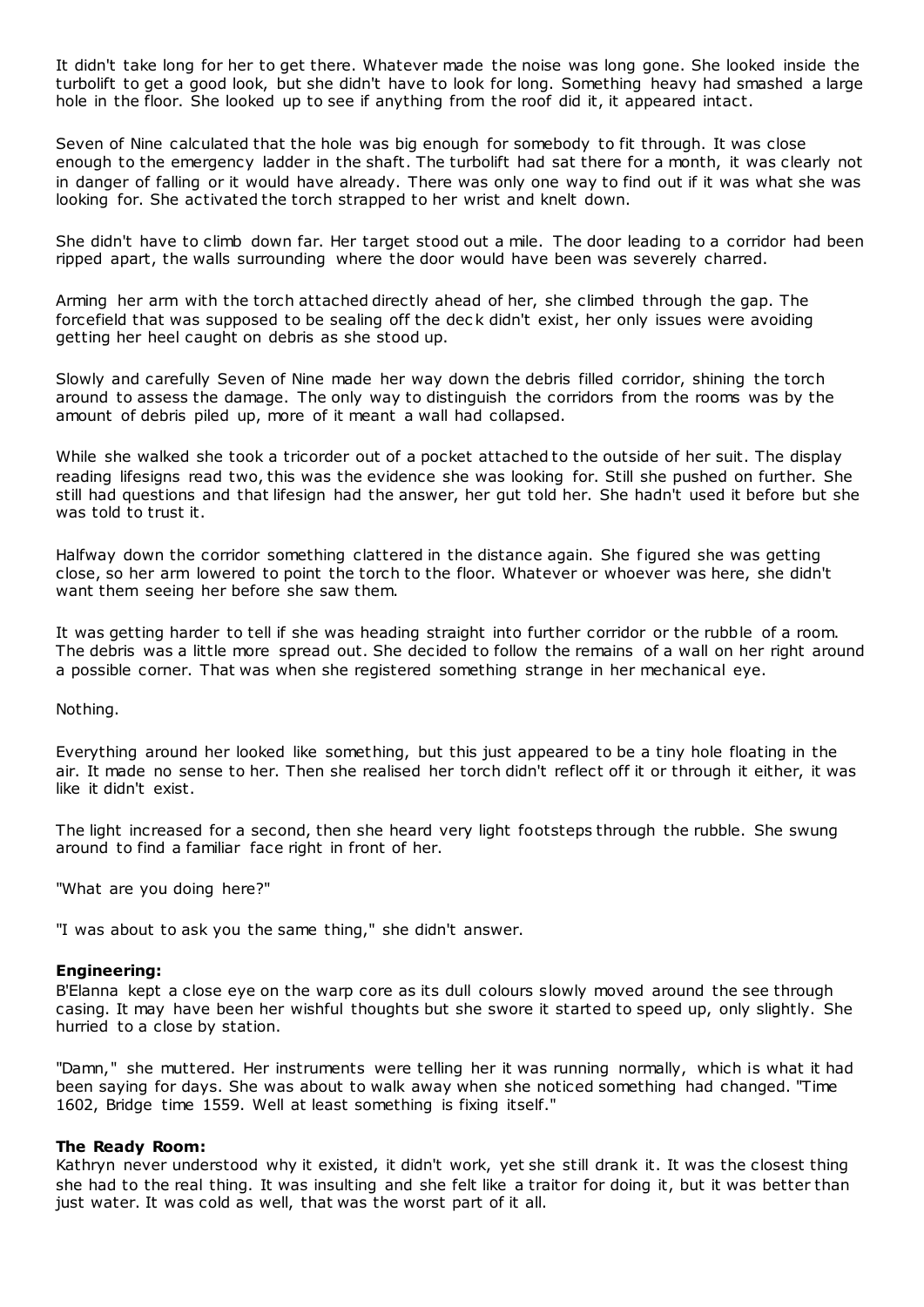Half way down there was a knock on her door. She was grateful for that.

"Yes?"

Seven of Nine entered, Kathryn grimaced a little. She still hadn't gotten used to that silver thing she wore. It was all she wore as well.

"Seven? After you've finished here, talk to somebody like Jessie and get some more clothes. You're probably a bit ripe after a month," she grumbled.

Seven of Nine raised an eyebrow, she decided to comment on the easiest part. "Seven?"

"Well no one calls me Kathryn Janeway constantly, do they?" Kathryn shrugged. "What is it?"

"I have some... disturbing news about Deck Thirteen, Captain," Seven replied.

That was something she didn't want to hear, "has Kes tried to break in again?"

"No." Seven of Nine started to explain.

Kathryn's face stiffened, her eyes could even freeze the drone standing in front of her. Everything the drone was saying was turning into a blur as fury washed over her. She raised her hand to stop her, "hold on." She pressed her commbadge.

Jessie climbed into the Bridge, panting heavily. Chakotay looked over, concern grew on his face. "Jessie, what..."

"B'Elanna sent me as the comm's a bit hit and missy, it works and then it doesn't..." Jessie explained.

"Ok I get it, what's wrong?" Chakotay quickly butted in.

"I don't think we're out of the woods. You need to see this, now," Jessie replied. Chakotay nodded, he headed for the jeffries hatch. Jessie didn't follow, she was struggling to get her breath back.

"Relax, I'll tell B'Elanna you're helping me with something else here," he said. Jessie nodded gratefully.

"Excuse me," she heard Chakotay's voice say. Moments later James climbed out of the same hatch.

"Oh hey," Jessie said with a smile. She still struggled to get her breath back though.

James looked worried, he quickly walked up to her. "What's the matter?"

"Oh, just broke the record for fastest Deck 11 to 1 climbing," she replied.

"Really? What's happening?" James asked.

Jessie shook her head, she was about to answer when Kathryn's voice rang out over his commbadge. *"Sometime today would be nice, Ensign."*

James shook his head and rolled his eyes. "Whatever's happening, it'll happen soon right?" Jessie nodded. "Time to visit the witch, hmm."

She noticed a lot of worry in his eyes despite his comments. He gave her a half smile to reassure her and headed for the Ready Room. Jessie watched him until he disappeared inside.

"Have a seat," Kathryn icily said.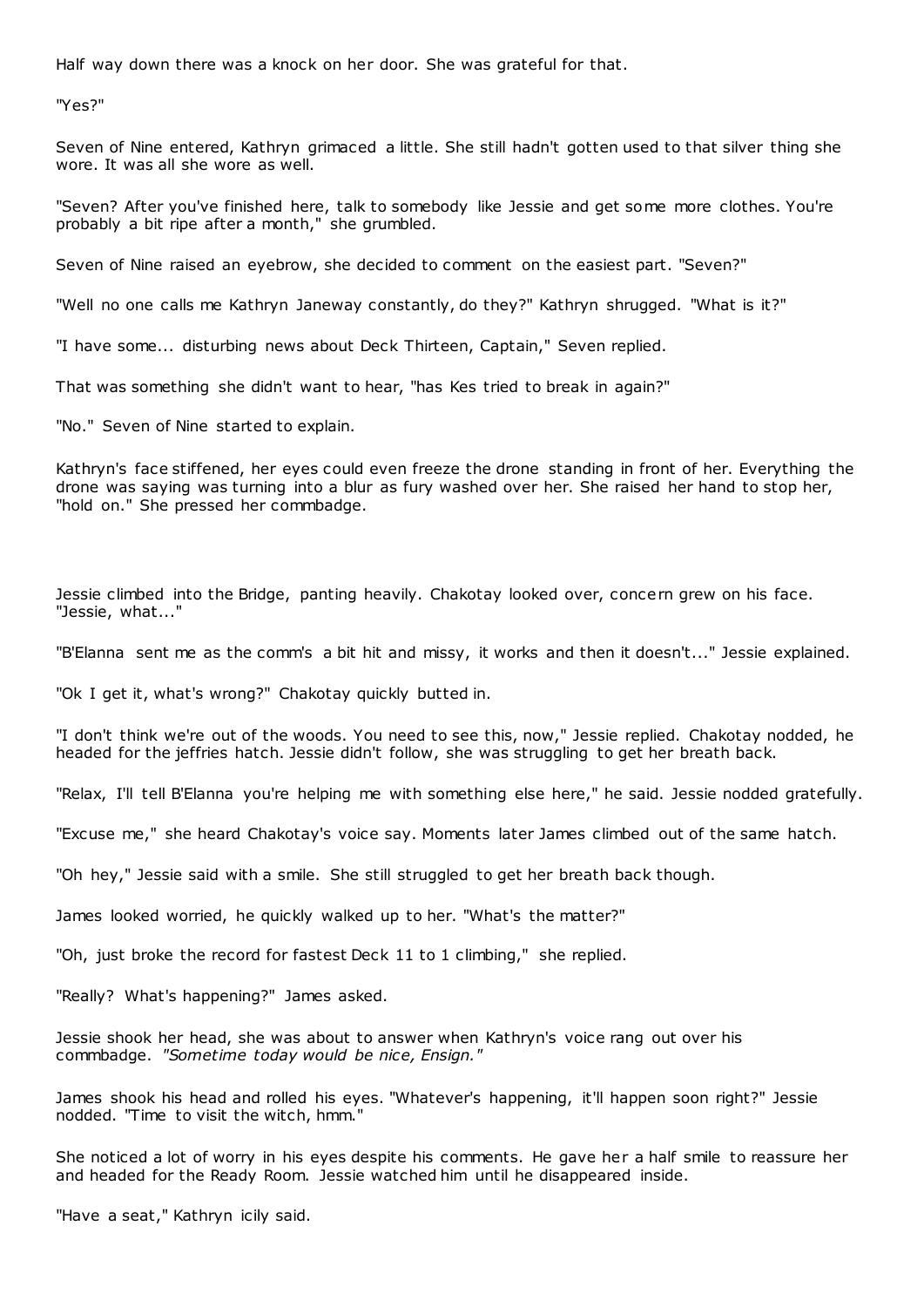James' head turned to the left, Seven of Nine stood nearby, staring intently at him. "I'd rather not."

"I'm not asking," Kathryn dangerously said.

James stubbornly stood there for a minute or so, the stares she was giving him finally made him give in. He sat down uncomfortably.

"You know what this is about," Kathryn said. "Perhaps we can skip the denials and lies and get an explanation."

James looked at Seven again, and back to Kathryn. "The Doctor's a perv?"

Kathryn definitely wasn't amused. Her stare managed to get even more intense. "Of course, but that's not what I asked. What were you doing on Deck Thirteen, Mr Taylor?"

It wasn't the staring that made him wince, it was being referred to by his second name. "Kes warned me about the explosion in her vision. I went to get the people there out..."

"No!" Kathryn sharply snapped. "Not last month. I meant today."

James looked confused, he glanced towards Seven who's stare had not changed since he had come in. He turned back to Kathryn. "What are you talking about?"

"Denial and lies is it? So I assume Seven just imagined you there," Kathryn said.

James' eyes widened a little, "wait, you'd believe her over me? She tried to get us assimilated a month ago."

"Yes," Kathryn harshly replied. That stung him quite a lot. "I'm waiting for an explanation."

"So am I," James muttered. He looked back at Seven, "why are you doing this?"

"For all I knew you were responsible for the explosion. I had to report it," Seven answered.

James shot out of his seat. "I told you, I went there to get that team out." His desperate, angry eyes looked back towards Kathryn. "I'd never do anything like that, you know that."

"Normally I'd agree, but for weeks you've been secretly going down there. You've jeopardised the lives of this crew by activating life support, removing the forcefield on Thirteen. Your behaviour lately is not what I expect from you either, as we've previously discussed," Kathryn said.

"No, no, that was not out of character for me. You're blowing this way out of proportion," James argued.

Kathryn climbed out of her own seat, her eyes were on fire. "So you admit it?"

"Not to that, I just meant your comments on how I was acting," James replied, shaking his head. "I've done some stupid stuff over the years, but I'd never put this ship in danger, ever."

"Then cut the lies and heartbreak rubbish and explain yourself!" Kathryn snapped.

"I dunno what to say. I wasn't there," James said.

Kathryn sighed, she looked very disappointed. She looked at Seven and gave her a nod. The ex drone walked out of the Ready Room.

"She's lying," James said.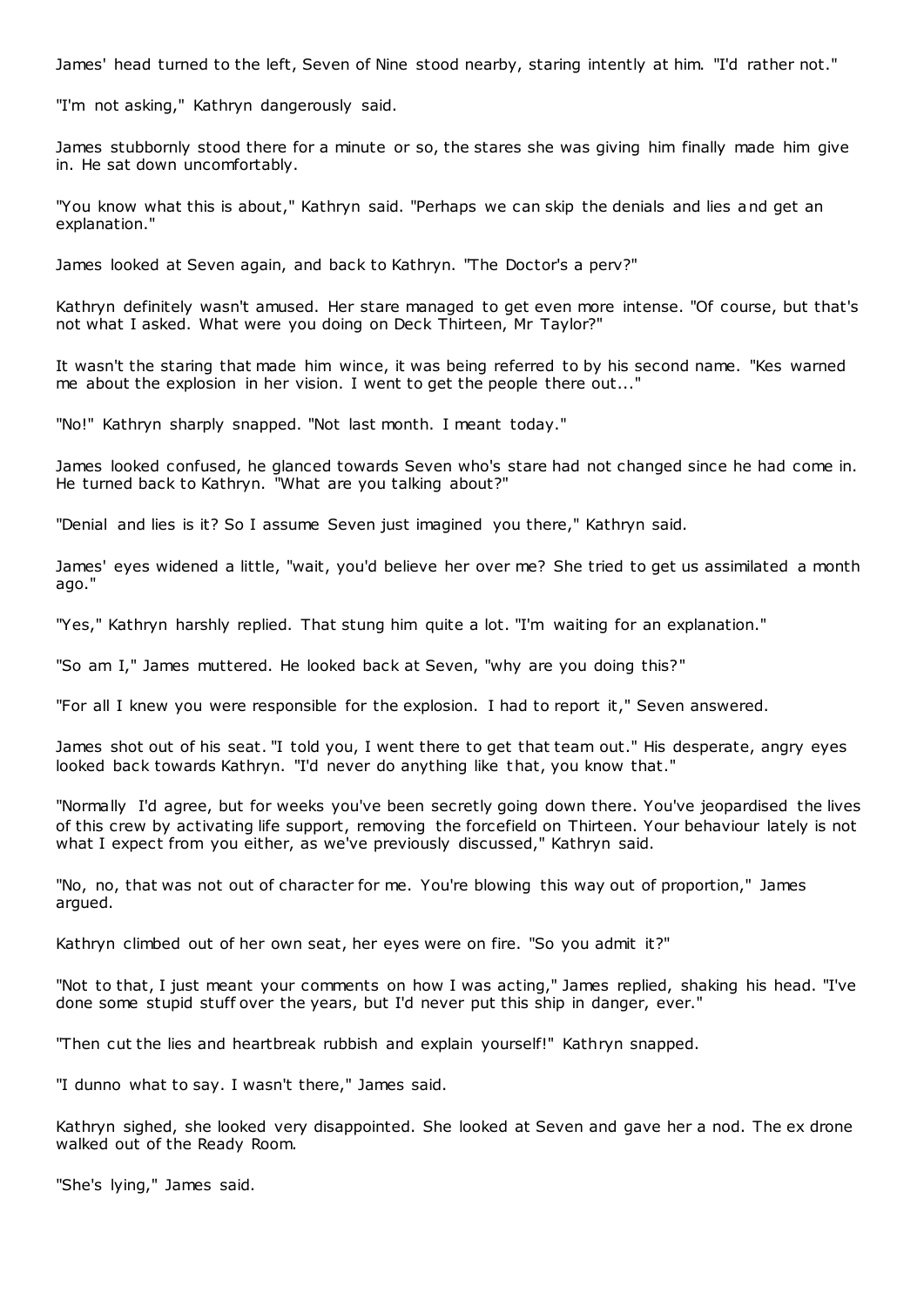"Stop," Kathryn butted in. "You're a terrible liar. Her tricorder readings place you there, and she hasn't just found you out today. Somebody has been on the deck for weeks, not every day but more than enough to flag up. You know more about this than you're letting on, that much is certain."

James continued to shake his head. "I was responsible for her being disconnected, under your orders sure, but she won't see it that way. She's setting me up."

"Do Borg even do that?" Kathryn didn't buy it.

"It was the first thing she did once 8472 were gone," James replied. He covered his face with his right hand. "Why won't you believe me?"

"I've already explained that," Kathryn shrugged. "If you're doing this to help the ship, why not just say it? Lying and denying it isn't helping you."

"I wasn't there," James said quietly.

Kathryn glanced down at the desk, sighing deeply. She looked back up. "Then I have no choice." Her hand went to her commbadge. "Janeway to Tuvok." Nothing. She tried again with an annoyed sigh. The chirp finally sounded, "he's not co-operating."

The other door that's rarely used opened. Tuvok stepped inside with a few Security officers behind him. James looked at them and back at Kathryn with a sense of betrayal on his face, he shook his head before walking over to them. They all disappeared through the door.

Kathryn squeezed her eyes shut and inhaled through her nose, she shook her head as well. The anger was gone, just disappointment remained.

*"Captain Janeway to the Bridge, please," Harry's voice chimed in.* The ship trembled, giving away what he wanted.

"Great," Kathryn sighed as she climbed up to her feet.

As soon as she entered the bridge, the ship trembled again more violently, it almost knocked her off her feet. The jolt sprung the Red Alert klaxon into action, but it was garbled. The red lights flickered on and off more frequently.

"What now?"

"Every station on the bridge began acting strangely, and then..." Harry started to explain. He ducked down underneath opps as a part of it exploded. "That."

"More overloads?" Kathryn couldn't believe it.

"How long did it take me to get here?" Jessie quietly said to herself. Kathryn gave her a *what* look. "B'Elanna warned that this wouldn't be an issue until..." The ship shook again but this time it didn't stop.

*"Torres to Bridge!" B'Elanna's voice yelled over the comm.* Small explosions were heard behind her. *"Finally, I've got through, has Jessie reported in yet?"*

"Yeah, I was just telling them," Jessie replied.

"Telling me what!?" Kathryn snapped. "What's going on now?"

*"I have no explanation Captain. Most of the systems on board are running at 110% and they're still rising! I believe it may be the reason why the computers in Engineering were showing a later time," B'Elanna loudly explained over the noise.*

Kathryn steadied herself by grabbing the railings. "What about the core, that didn't..."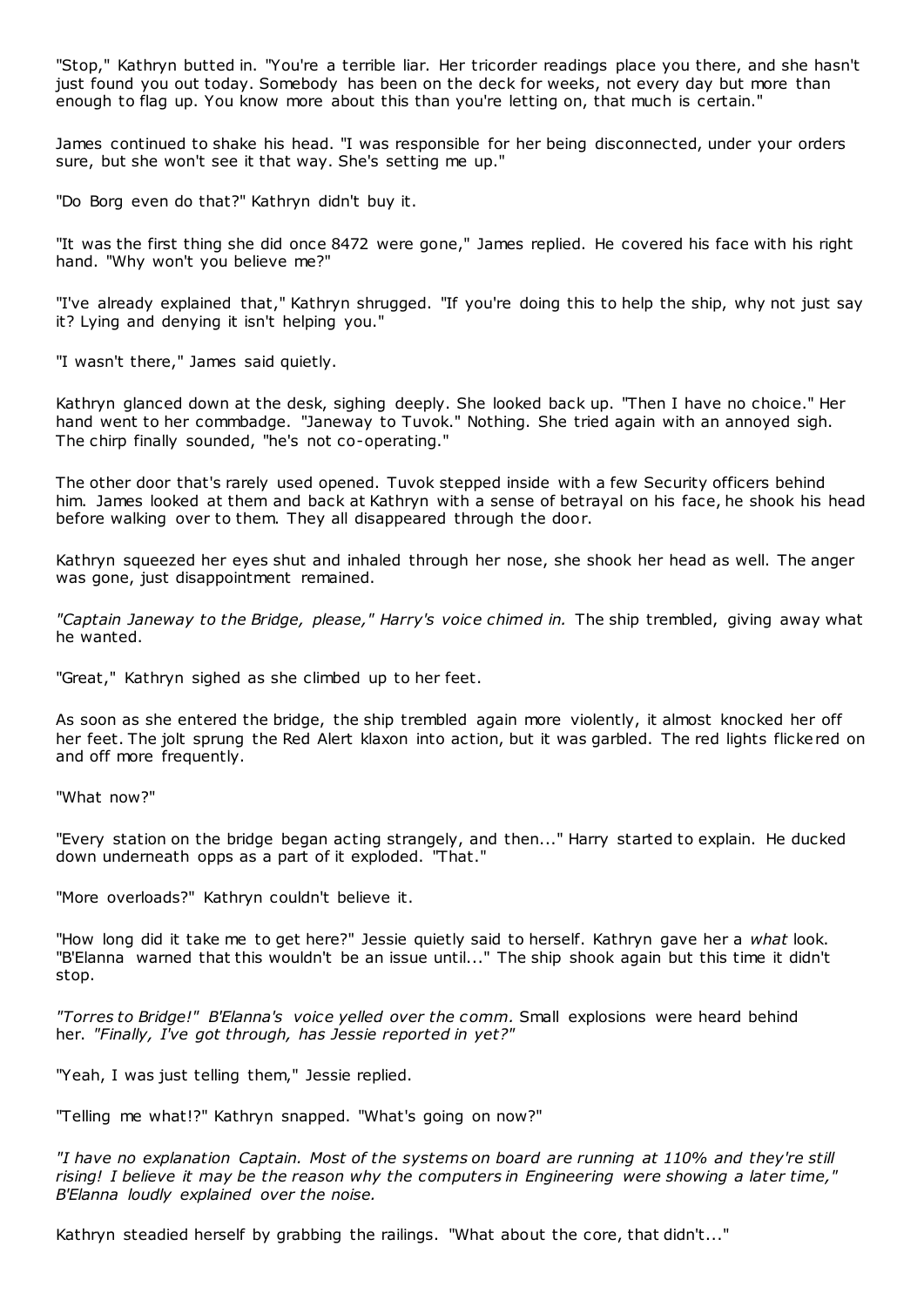*"The core is the only thing not affected, in fact it is still trying to power itself on. It doesn't making any sense," B'Elanna answered.* Another loud explosion cut the commlink off.

"B'Elanna? Damn," Kathryn muttered.

Every single console that was on began sparking uncontrollably, everyone manning them backed away as quickly as they could. There was nowhere to hide as even the lights started to do the same. The ship itself was shaking more violently than before, everyone were struggling to keep their balance.

"We need to shut down again, Harry!?" Kathryn yelled.

Harry tried to return to his station but it wasn't having any of it, the back station spat sparks at him before shutting down completely. Jessie meanwhile tried to get to her Engineering station, dodging everything it threw at her. Eventually she resorted to crawling there on her hands and knees, Harry looked at her and thought he could get away with doing the same. Both of them carefully reached up to still working parts of their stations.

*"Sickbay to Bridge, we're getting power overloads on every biobed and every comp..."*

"Join the club, Doctor!" Kathryn snarled.

*"I realise that but..." the Doctor stammered.*

Jessie lifted her head a little so she could see some of the station. "Captain, it's serious, Deck Thirteen serious."

"Doctor, evacuate Sickbay now!" Kathryn ordered.

*"Acknowledged," the Doctor stuttered.* The comm cut off.

"Captain I can't shut us down," Harry stuttered. His eyes widened, he quickly leapt out of the opps area right before it blew itself to pieces. Him and the crewmembers nearby were slammed into the ground.

Kathryn looked back, she rushed to the barrier around the command chairs to check on them. "Jessie, you have an Engineering station..." She ran around to tend to them.

"I know, I know..." Jessie stuttered after ducking another barrage of sparks. The only part of her station still functioning was flashing and every time she pressed something she could feel the heat building up.

## **Deck Five:**

The Doctor hurried his several patients down the corridor, towards the Jeffries tube. Other crewmembers were running as well, ducking wall panel explosions.

*"Warning, Deck Five structural failure in two minutes,"* the computer's garbled voice did nothing to help the panic.

"Hurry, please," the Doctor stuttered. Two crewmembers ran around the corner and passed him. He waited a little longer for anyone else, once he was certain there were no more he followed the others to the tube. In the distance he could hear a roar approaching. He didn't waste anymore time, the door separating the corridor and the Jeffries tube was slammed shut.

## **The Bridge:**

Kathryn helped another crewmember up to his feet, Harry attempted to help her but his ankle screamed at him to stop. Once the crewman was up, he stumbled to the floor, grimacing in agony. Kathryn went to aid him again, her eyes fell on his leg. Blood had stained through the lower half of his trouser leg, she was about to help with that when she heard a terrifying sound. Her daughter's terrified screams.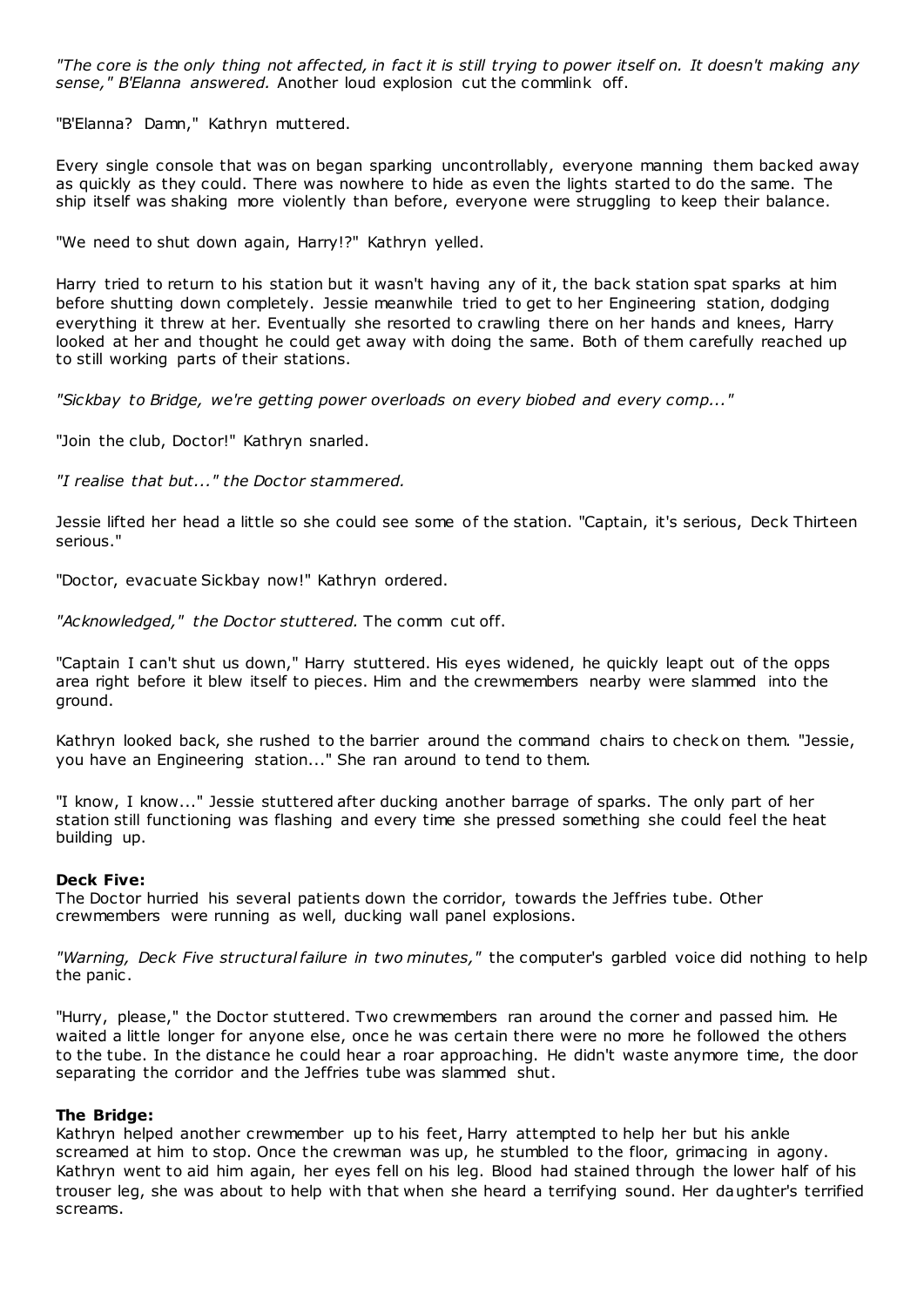"I'm okay," Harry said through gritted teeth.

Kathryn looked to the crewmembers already gathering around to help Harry, knowing he wasn't alone she got up to run for the Ready Room.

"That's it, I think I've got it!" Jessie yelled with a smile on her face. She pressed one last control. The console didn't seem to like it at all, fire erupted from it, striking her right in the arm she was using. The force of it slammed her to the floor. Kathryn's head swung side to side, torn between finishing off what Jessie started and her helpless daughter crying all alone in the Ready Room.

Fate made the choice for her. The computers and lights began to switch off one by one. For some systems it was not soon enough. Fires had begun and were spreading fast, support beams from the ceiling were falling away. Once the lights had all gone out, the only sound to be heard was the crackling of the fires.

Chakotay had no idea how far he had come, without any kind of light he was climbing blind and he didn't know which deck he was on when everything went to hell. On every deck he'd force open a door, slower each time as his energy drained, to see anything familiar. Each deck looked alike and not in the way he was used to. Scattered debris lay everywhere from what he could see, small fires were burning in localised spots, lighting up the darkness of each corridor.

With a heavy heart he'd continue climbing down, adding one to his count. He figured the next deck would be where he should stop.

His strength was almost gone when he pried open that last door. He hoped it would lead to his destination and that would be it. Once it was open enough for him to see inside, he wished he hadn't bothered.

If it were not for the fires dotted around, he wouldn't have known he was in Engineering. Even then the whole place had been ripped apart, there wasn't much to distinguish it from any other room. One particular fire reflected light from the warp core, which he was glad to see for the first time, was offline. It also appeared undamaged from whatever happened here.

Chakotay desperately looked around for any signs of life. The whole room was deathly silent and he feared it was a futile effort. He tried nonetheless. Every body he came across wouldn't move or respond to his voice, his hopes died with every pulse he failed to find.

It was only a tiny groan, but in the silence it was deafening. Chakotay quickly tried to find the owner of it.

Through the haziness he finally found some movement. Two figures, one was helping the other one up. He rushed forward to help as well. The groan he had heard though continued from another direction. As the two figures slowly approached him, he continued his search for it.

"Chakotay?" B'Elanna's voice coughed from the direction of the figures.

He was relieved to hear her voice, but he couldn't help but think about the members of his crew who didn't make it. He finally found where the groan was coming from, a young woman lying on the floor with burns on her face. "It's okay, I'll get you out of here." Chakotay knelt down to help her up.

All that he could hear were the screams of a baby. Tuvok tried to lift himself up but something was holding him down. Whatever it was, was heavy. His hands tried to push it away but nothing happened. He could hear groans from his team-mate lying beside him. His head tried to turn to the other side. His neck made a loud crack noise in protest, if he were not Vulcan the resulting pain would have made him scream.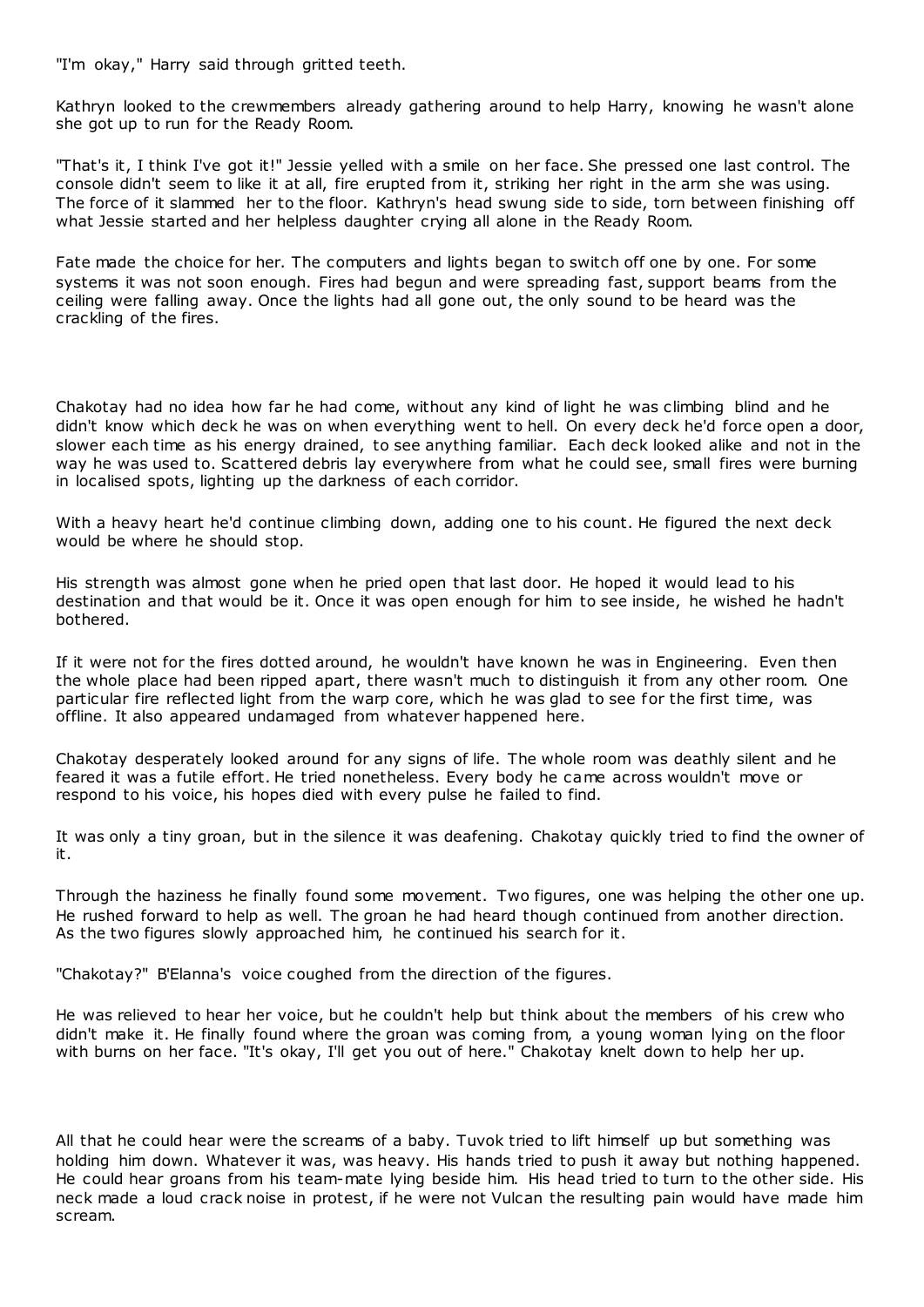Another groan pierced the blackness, Tuvok now knew that at least one of his team survived, but he wasn't sure about the other.

"Lieutenant?" he tried to speak, his voice was hoarse.

The groans from beside him stopped. "Sir," the same voice struggled to answer.

"Can you move?" Tuvok asked him.

The Lieutenant tried to sit up, but the same weight was pushing him down. "No sir."

"Ensign Shaw?" Tuvok croaked. Another groan was muffled, but he took it as a confirmation anyway. "Taylor..."

"I dunno sir," the Lieutenant groaned. The pain was starting to seep through his chest, his eyes felt a lot heavier than they did before. Tuvok tried again to move, but to no avail. Whatever was holding him down was too heavy, even for him.

The three of them heard metal clattering and scraping, but the noise wasn't enough to keep them alert. A loud bang saw to that though. A lot more metal clattered to the ground immediately afterwards, the baby's cries got louder like she was in the room with them.

"What... what's happening?" the Ensign barely mumbled.

"Hold on," they heard James' voice say. Then they heard rushed footsteps going away from them.

"Taylor, now's not that time to esc ..." Tuvok said, trailing off as he fought unconsciousness.

They all heard a loud sigh, the baby's cries seem to settle down. The footsteps grew closer again, metal crunched close by.

The Ensign felt the world starting to fade away, when the weight crushing down on her seemed to disappear. She did her best to fight her closing eyes. Another loud bang helped her out.

"Say something, where are you?" James' voice called them.

"We're both here," Tuvok tried to call back, his throat throbbed in protest. He tried again to move, his hands pushed against the metal holding him down. As he did, it moved upwards with little effort. Another loud bang told him it was out of the way. Both him and the Lieutenant slowly tried to sit up, now only the pain was holding them back.

"Can anyone stand?" James asked. He tried to look around but the darkness was still obscuring his view of everyone. He knelt down nearby where Tuvok lay. He answered by reaching out to grab a hold of his arm. James stood back up slowly, bringing Tuvok with him. "I hope we're not going to the Brig still?" he tried to joke.

Tuvok knew not to take him seriously, "not just yet. The Captain's child?"

"Not a scratch on her that I could see, she's obviously just scared," James replied after a glance behind him.

"Good. We should get medical attention for Shaw and Reynolds," Tuvok said. He att empted to walk forward on his own but his left knee gave way for a second. James grabbed his arm to stop him from falling.

"And you," James commented.

"I need to return to the Bridge to assess the situation," Tuvok said as he limped forward. "Make sure they are stable and then join me. There could be more casualties." He held onto the door frame as he passed through it. The Ready Room was dimly lit up by a small emergency light. Tuvok saw the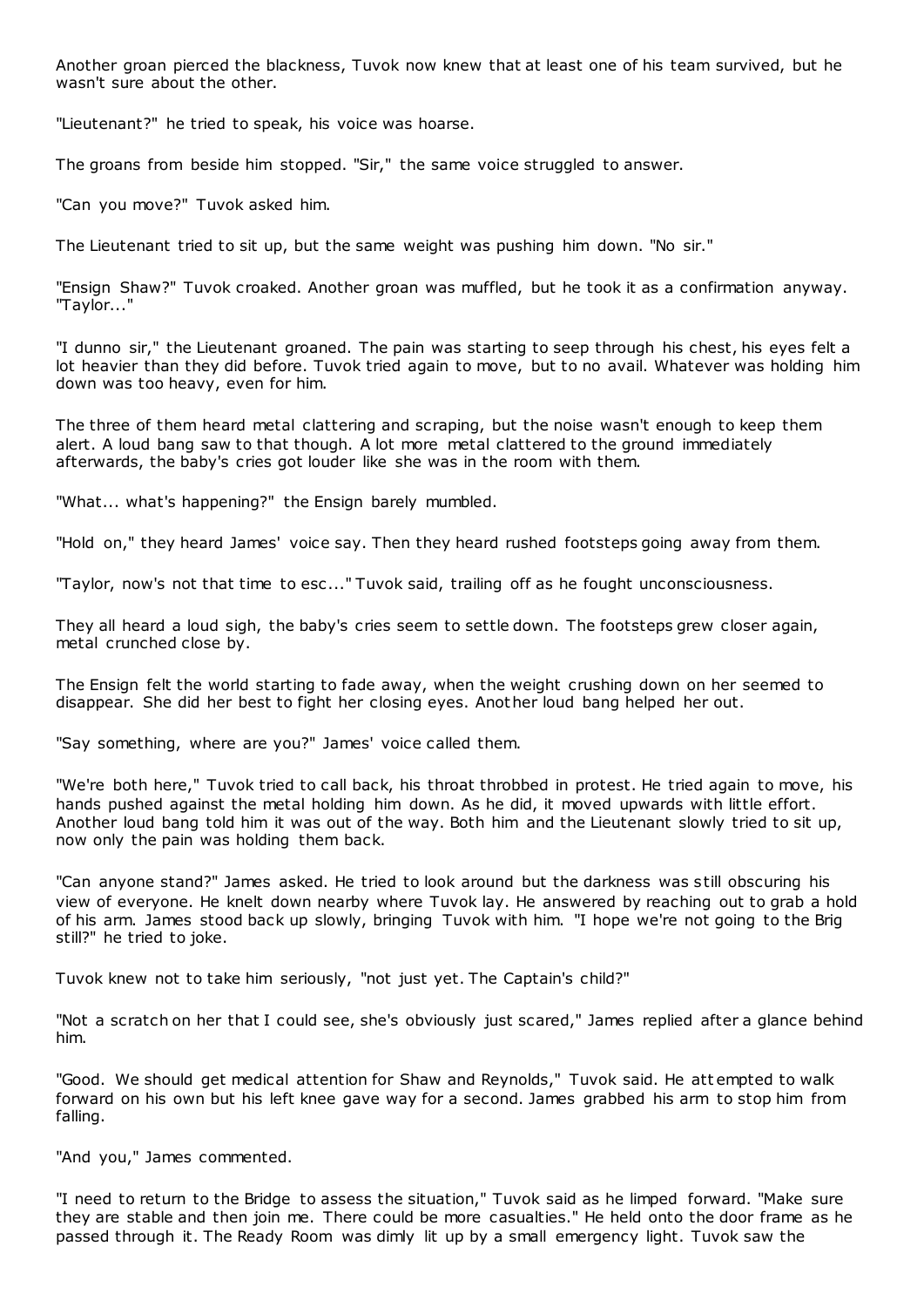Captain's daughter fidgeting inside her carrier on top of the sofa, he decided to take James' word and leave her be. His target was the door to the Bridge.

James meanwhile knelt back down again, he could just make out the Lieutenant resting his back against the wall. The man shook his head, "I'm fine, check Alissa." James looked around to see if he could find the Ensign again. Her painful breathing drew his attention.

Tuvok stumbled across the Ready Room. The only way he could open the door was with the manual overrides, but they would be by the Captain's desk. With his knee throbbing it was a longer journey than he realised. Once he reached the desk, he had to lean on it to get his bearings back.

Something behind him screeched, he slowly turned around to see what it was. James got in his way as he approached him. "Not very logical for the second in command to be hobbling around, is it? That's what lackeys are for."

Tuvok looked over his shoulder towards the door. It was now open, his eyebrow raised in response. "Ensign, the door."

James looked around behind him, he turned back with a frown on his face. "Yeah, and?"

Tuvok shook his head, he began his long limp towards the door. James lightly shook his head, he took a few steps forward to walk alongside him. Tuvok found his left arm lifted up over James' shoulder and his pace quickened.

The state of the Bridge shocked them both, Tuvok was experienced in keeping it contained and to himself. Crewmembers lay unconscious, possibly dead near the back of the Bridge. Harry was one of them, lying upright against the back of the Captain's chair. Tuvok noticed Kathryn lying face down on the floor right in front of them, he pulled himself away from James to kneel down next to her. His hand reached for her neck.

"She's alive," he said. His head looked back up to assess the damage.

The fires had thankfully died down, what was left was smouldering the Engineering station. Tuvok continued to scan the room but James kept his attention on the fire. His eyes widened in horror as they spotted a familiar figure lying close to the fire. He didn't waste anymore time, he ran over to her and knelt down.

"Jess?" James gently lifted her up from the floor and rested her head and shoulders in his arm. Only then he realised her right arm was horribly burnt. His spare hand went to check if she still had a pulse, he sighed in relief as she did.

Kathryn began to stir, groaning into the floor. Tuvok briefly glanced back at her. "Captain?" He just got another groan.

"We badly need the Doc," James said without looking away from Jessie.

Tuvok nodded. "Indeed. We may need more than that though."

#### **Deck Eleven:**

Chakotay and B'Elanna helped a young woman out of Engineering. They gently sat her down next to a few others who were injured too.

"What do you mean, they were running too fast?" Chakotay was asking.

B'Elanna sighed as she straightened back up. "Remember the time error we had in Engineering. Well imagine that but in more important systems."

"And they overloaded," Chakotay understood, at least he thought he did. "Is that why it happened the first time?"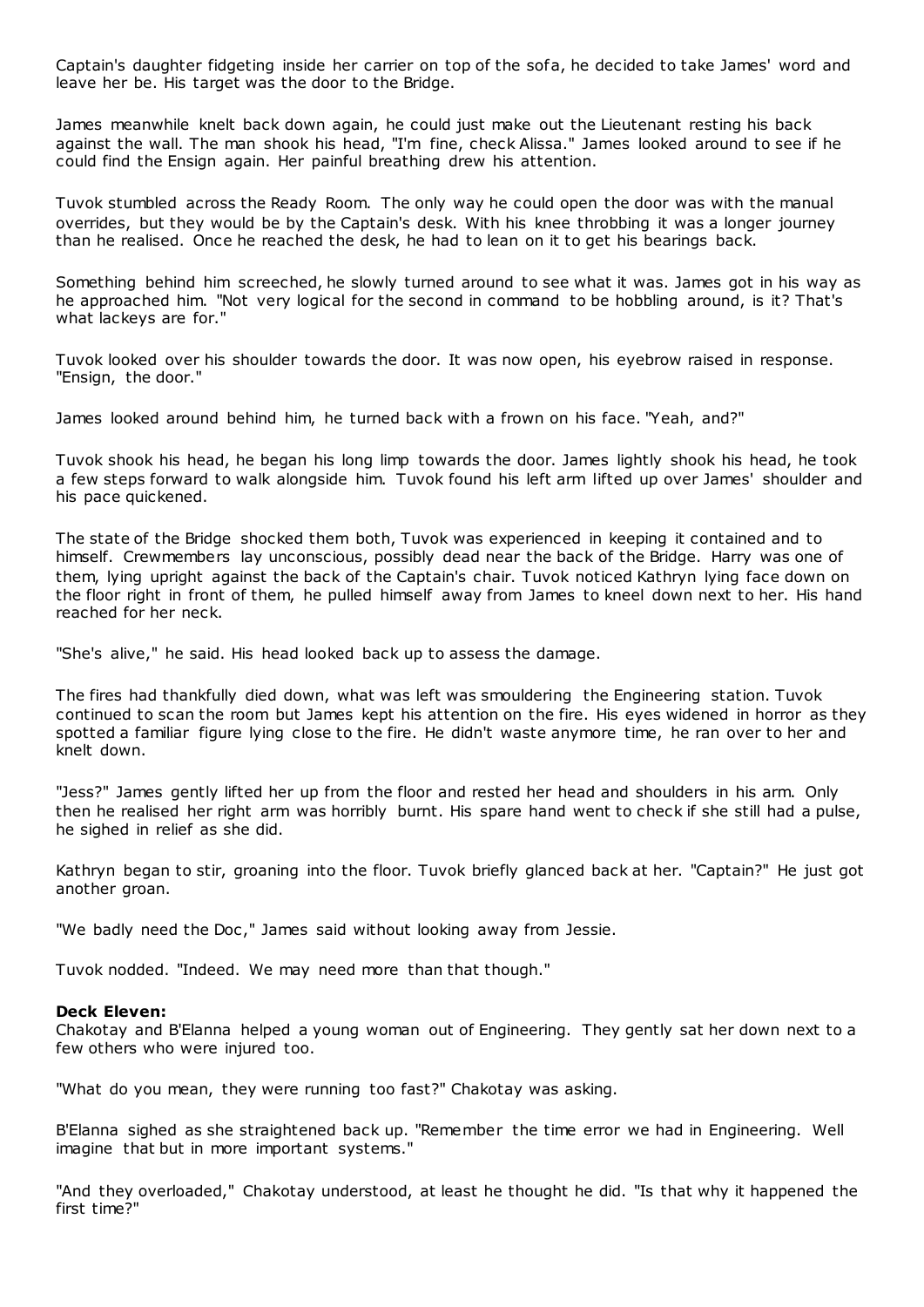"No. I don't know," B'Elanna shook her head angrily. "None of this makes sense. When I sent Jessie to tell the Bridge, the power being fed had only risen by .01%. It spiked to 10% in a few minutes. The warp core on the other hand."

"Calm down, we'll figure this out," Chakotay softly said.

B'Elanna scoffed, she looked around at what remained of her Engineering staff. All four of them. "By that time most of us will be dead. We're lucky the power shorted itself out and the core wasn't doing it as well."

Chakotay frowned in confusion. "I wonder why. It was slower as I recall. Why would it behave differently to everything else?"

"Probably because it's anti-matter, not matter. I don't know," B'Elanna sighed. The whole situation had completely drained her. "Even just one system wouldn't speed itself up to oblivion on its own, everything doing it is ridiculous. 8472's attack couldn't have done this, Kes' telepathic powers couldn't, not even Deck Thirteen's anomaly habit."

A thought occurred to Chakotay, he felt his cheeks tingle as the blood drained from them. "Anomaly."

"I didn't mean it was an actual anomaly, Chakotay. I just meant..." B'Elanna muttered while covering her face. She then had a thought of her own about the same word. Her hand moved away again, she stared at Chakotay. He only nodded.

# **Day Twenty Eight**

"Like I tried to tell you, I wasn't there," James groaned angrily. His attention went back to Jessie lying on a table, now bed. Kes tried to block out the conversation so she could concentrate on treating her arm.

"Aaargh!" Kathryn yelled in frustration. She paced back and forth in front of him. "Now's not the time for this!"

"Kathryn," Chakotay whispered to her calmly.

Kathryn shook her head, the fire in her eyes were directed towards him. He felt his innards melting. "No, no! People are dead and all he cares about is covering his own ass."

"I don't care about getting into trouble with you, so why would I lie?" James snapped at her.

"I don't know, you tell me!" Kathryn screamed at him. The Doctor glanced over from the other side of the Mess Hall, he shook his head in anger and tried to get back to treating his own patients. "Look at what happened to Jessie. She risked her life to save this ship and for all we know you're the cause of this. I thought she was all you cared about."

"Don't," James growled. "If I knew what was happening, the last thing I would do is keep it to myself."

Chakotay shook his head, "we want to believe that, but you were on that deck and you told nobody about it."

"I wasn't!" James complained. "I'd prove it if I could."

"Is there an anomaly on that deck?" Chakotay asked like he had never said anything. James s tared at him in disbelief, he turned his head away.

"Seven of Nine described a strange black *dot*, for want of a better word, there when she caught you," Kathryn said. James' head turned back, he was torn between confusion and worry. "Did that slip your mind?"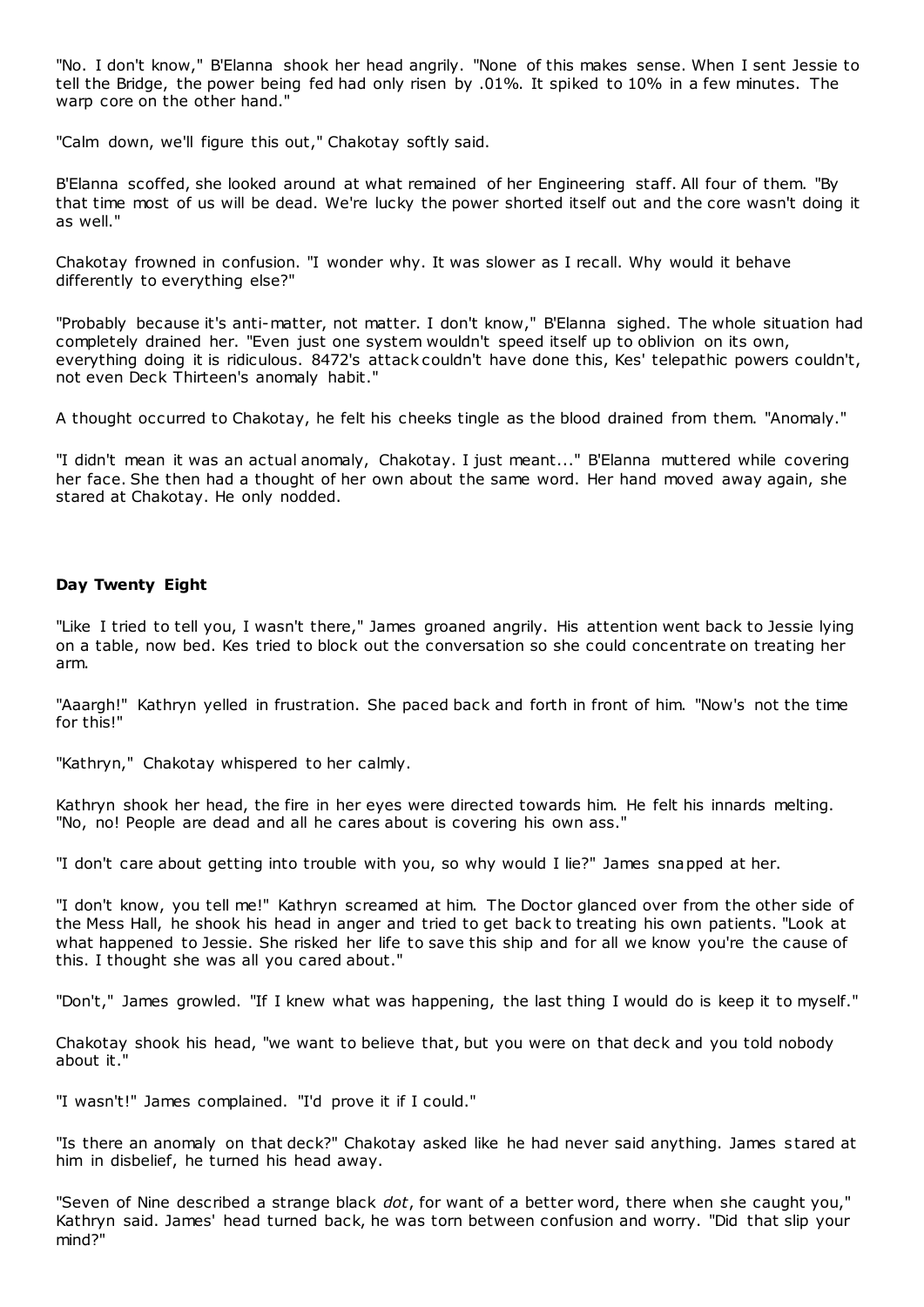"A black dot?" he said once he went with confusion.

"If you don't know about that, then why were you there?" Kathryn asked.

James' eyes widened as they rolled, he sighed and returned his attention back to Jessie. "I don't know why I bother."

Kes looked on in concern, she wanted to help but wasn't sure how.

"I knew there would be an accident, I went there to evacuate the deck," James said quietly. "I thought I saw an anomaly but it was just for a moment. I thought I imagined it, as the next thing I remember we were surrounded by carnage. There was nothing like that there then. As that team will tell you, I escaped it with the last evacuee. I never went back until the rest of team one and I found Kes. I haven't been back since." His eyes kept a close watch on Jessie's face as she remained unaware of what was happening. "I swear.'

Kathryn sighed. The lack of sleep and coffee was enough to rattle her, but everything else added on to that was making it difficult not to smash nearby furniture. "So who did Seven see there? Nobody else could have done it. You're the best hacker we have. Besides you, only I could have lowered that forcefield."

"If I knew I'd have bloody told you, wouldn't I?" James grumbled. "Believe me, after the last time I never wanted to see anything like this again."

"Perhaps we should ask his Security team, as well as Jessie when she wakes up. They'd have noticed if he sneaked off at anytime," Chakotay reasoned.

"Fine. Until then, you're not to be alone. Do you understand?" Kathryn snapped.

"Perfectly," James groaned.

Kathryn walked off first with Chakotay close behind. "What do you think?" she asked.

"I believe him. He has no reason to go down there and hide it either," Chakotay replied.

Kathryn nodded, "I do too." Chakotay was surprised at that answer, everything pointed otherwise. "I still think he knows more than he lets on. At least now we have more information."

"We're still a long way from an answer. Was there an anomaly or not?" Chakotay said.

"I'm leaning more towards yes, but not one we've encountered before," Kathryn replied. "We need to start repairs all over again from scratch. This time our priorities, apart from replicators anyway, are to repair that deck. I want it taken apart bit by bit until it gives us an answer. I feel like we're wasting our time trying to repair anything else until we do."

Chakotay agreed, he nodded. "The ship's going to take longer than the estimated three months this time."

"Exactly, we can't afford to waste it if Thirteen's just going to hissy fit again. We've already been in Borg Space one month too long," Kathryn said, ending with a sigh. "It's odd that they haven't come for us yet, we're an easy target."

"If you were the collective, would you assimilate a cursed ship?" Chakotay smirked. Kathryn scowled at him, he recognised that look in her eyes. He was going to pay for that joke when he was alone with her.

*"Vessel identified: USS Voyager, Federation starship. Intrepid class, registry 74656. Location spatial grid 1991. Cube 1898, intercept."*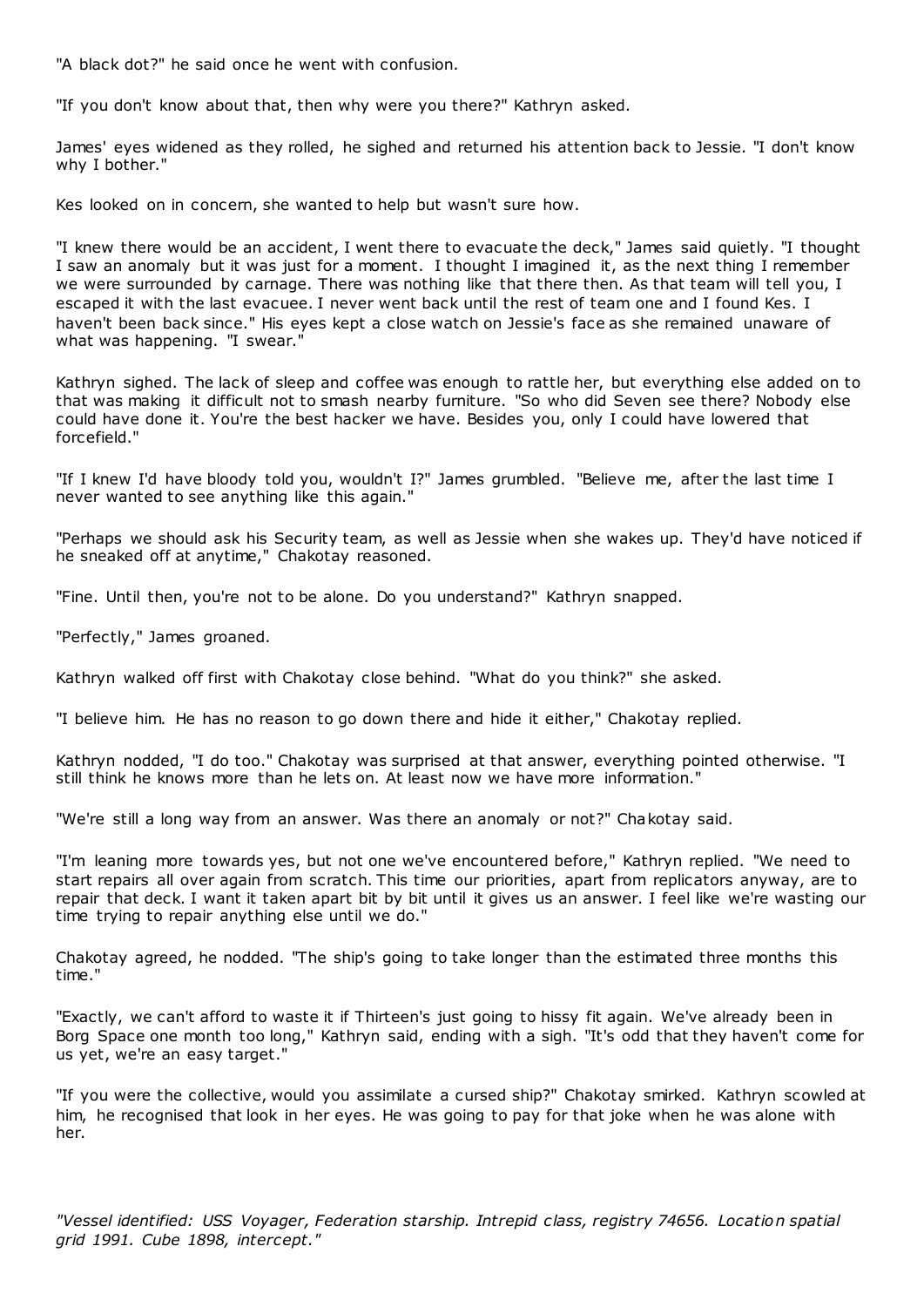One Borg cube changed its heading and shot off into warp.

# **Day Forty Seven**

B'Elanna and a few crewmembers climbed down the Jeffries tube ladder, she reached the next level first. She didn't wait, she went straight for the opening where a door used to be.

The crewmembers followed her into a heavily damaged corridor, already habited with some repair personnel. Portable lights were dotted every metre or so down the corridor so they could see what they were doing. Most of them were trying to rebuild the walls.

"This one's going to take more than a few weeks," she explained. "The explosion ripped through the power conduits like a fire going down a fuse. I've got a team already rewiring a whole new system, what I need you to do before they finish though is..."

The team passed by Seven and Harry as they worked on rebuilding a wall panel. Right now though it was a lying on the floor, the wall was still just rubble.

"I've never seen this deck so busy," Harry said with a smile. Seven seemed to ignore him as she continued to work. "Even before this the deck would be..."

"Creepy, I have been told already," Seven butted in.

Harry didn't find this rude at all, he grinned at her. "Our only theory was that when the ship was split into two, it was actually split into three. The third one was more than just a duplicate though." Seven finally turned her head to stare at him quizzically. "Think of it as an opening to another dimension. Just my theory anyway."

"The previous anomalies would absorb power from the ship, damaging it in return while it grew," Seven said. "What does a third or second Voyager have to do with that?"

Harry pulled a confused look, "you know what, I don't remember. We just assumed somebody was doing it to us on purpose."

"What about now?" Seven asked, turning her head back to their work.

"Maybe. We make progress and the ship overloads," Harry shrugged. "Does the Borg know anything that could give us a hint to this?"

"No," Seven answered plainly. Harry seemed a little disappointed with that non answer. "If this vessel does have a gateway to another dimension, they would want to assimilate it though."

Harry's face drained a lot, he cleared his throat and continued his work. "Maybe we should keep it to ourselves then, hmm?" Seven nodded. Harry smiled at that, he saw it as a sign that she didn't want to go back to her previous life.

At the back of the Bridge, Chakotay was busy explaining something to Tom, James and a craggy looking Kathryn. He gestured his hand every now and then to the cracked schematic of Voyager on the back station. "If we suffer a major hull breach, the rest of the ship shouldn't feel a thing."

"I think it is genius," Tom beamed.

"I think Chakotay doesn't swing that way," James commented. Tom threw him a glare.

Kathryn yawned into her hand, "let me guess. You thought of it, but couldn't explain it so he did it."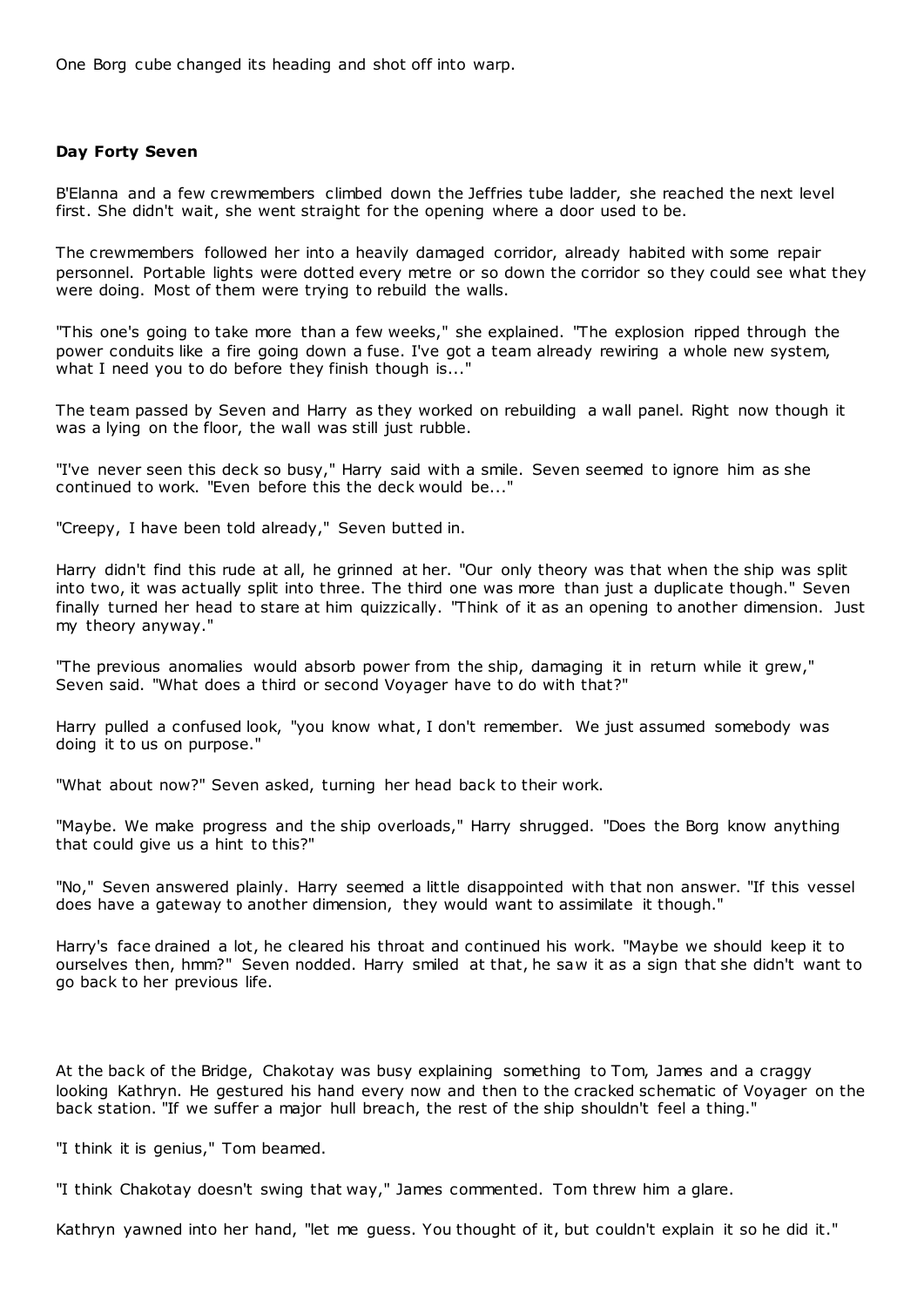Chakotay shrugged, "firstly, yeah Tom's explanation would have had you reaching for a phaser."

"Too late," Kathryn muttered.

"Secondly, even if I did, no way," Chakotay said in James and then Tom's direction.

"Hey, twice," Tom complained.

"It isn't a bad idea really. It makes me wonder where you even got it from," Chakotay said.

"I was inspired by the ancient steam ship, the Titanic , I can't take all the credit," Tom said, smiling proudly.

James opened his mouth to speak but stalled when Kathryn tackled the helmsman to the ground. He and Chakotay watched as she beat him silly.

"You dumb shi..." she threw another punch. Chakotay winced while James just smirked. "Don't you think we're in enough trouble? I should wring your scrawny neck!"

"Captain please..." Tom squeaked, holding his hands up to defend himself. "I made a few..."

She hit him in the chest, making him wheeze. "A few what? Holes? Or did you melt down the escape pods to make this brilliant new hull design of yours!" A slap to the head stopped him from replying. "Oh I know, when we're up and running again let's turn off the sensors and fly the ship in the dark shall we? Make it a bit more authentic!"

"I made improvements," Tom stuttered. She pinched his nose tightly. "Ow, Captain I didn't!" he squealed in a nasally voice.

"You're supposed to be a twentieth century and ocean fanatic , an expert in both. Explain to me how the only twentieth century ship you could think of was the most famous!" Kathryn snapped at him. Her slaps and punches just kept coming. "Oh yeah, what was it famous for? Let me think!"

"To be fair, we wouldn't sink," Tom stupidly said.

Kathryn's face managed to get even redder, which the other boys didn't think was possible. "Oh, so that's ok then! I know, let's put that new hull in your quarters to test it out. Then we could beam some ice outside, send you home, and see if you still think *oh we won't sink* then, prick!"

"Before we change the name of the ship, maybe I should point out that this did look like it would work before Tom said anything," Chakotay said as he stared at the back station. Kathryn threw him a killer glance so fast she probably got whiplash.

"Did you think that after seeing the Titanic's plans, they said *that'll totally sink*, then sent it out on a cruise?" James commented.

Tom sat up a little as Kathryn had eased off a little. "Well it was a British ship." James gave him a little kick in the leg.

*"Doctor to Paris. Report to the Mess Hall at once."*

"How did he know?" Tom stuttered. Kathryn stared daggers at him as he crawled into the safety of the Jeffries tube hatch.

**Day Forty Eight**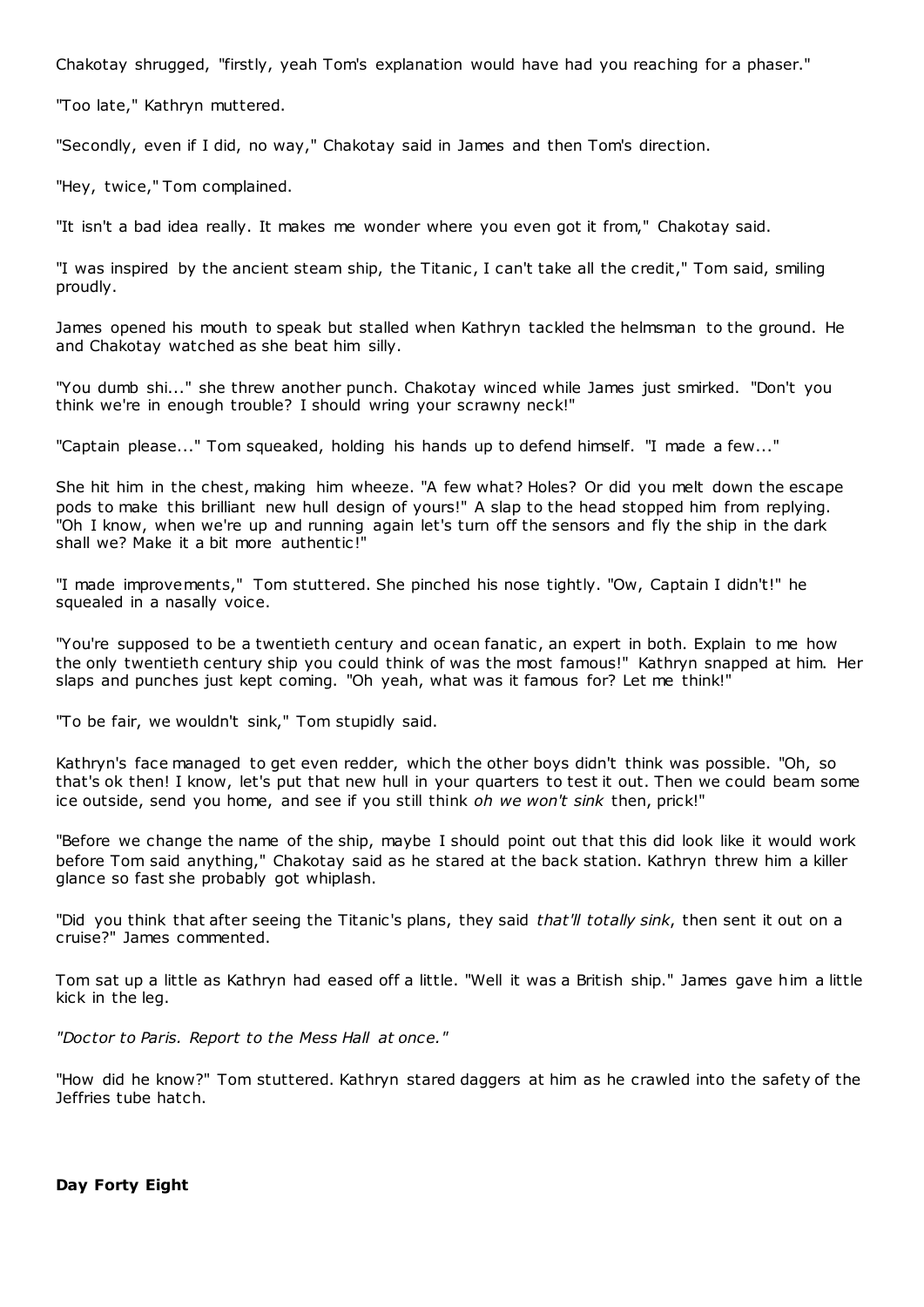Jessie picked up the last clean cardigan she had left by the collar. She flung it up slightly to get it to land on her left shoulder, it was easy to slide the arm into the sleeve. Her right arm was another matter.

She stared at the sling supporting it. It still stung so much she had to repress shouting or screaming. Kes had treated the skin damage but the nerves were shot. Jessie was angry that she could barely feel it enough to move it, but it would still hurt like hell anyway.

Her right shoulder lowered to try and coax the cardigan to sit there, but it would just fall straight off and hang there from her left shoulder. She sighed. Sometimes it would take her one try. The other times she'd try a few times and James would help her, no matter how much she protested.

As if on cue there was a knock on her half open door. "I'm decent," Jessie said with a shake of her head.

James popped his head through the opening. He was about to speak when he noticed her struggling with the cardigan. He turned to the side to squeeze through the door.

"It's okay, I got it," she quickly said to stop him. To prove it she tried again, but that didn't work any better than it did before, it even started to slide off her left arm. She groaned in frustration. "Ugh, this shouldn't be hard."

"I know. It's not permanent, so can't I help in the meantime?" James said, showing her a small innocent smile. She laughed a little at it, shaking her head.

"You don't know that. By the time Sickbay's fixed it'll probably be too late."

"Aren't you the one always telling me to stop being so pessimistic?" James' smile grew a little. He pulled the cardigan gently onto her right shoulder, covering her sling arm with it.

Jessie sighed and nodded. "Yeah usually."

James walked around to stand in front of her. "I know you weren't eager to have me around so much."

Jessie shook her head. She butted in, "it's not that. I mean I'm not bothered about that. I just don't like having other people do things, simple things, for me."

"It's not like I help you get fully dressed," James said. Jessie's eyes narrowed, probably a good thing as they looked deadly. He broke into a laugh, "I'm sorry. I get it, I just wanted you to stop feeling so down."

Jessie's eyes returned to normal, she resorted to faking a scowl at him. "I wouldn't pick you anyway, even if you do live here."

"Ouch, I guess I deserved that," James said, only half serious. He broke into a smirk, she couldn't help but smile in response. It didn't last long, his smirk turned into a fully serious face. "I know all this crap between us is my fault, so..."

"Don't, we're fine," Jessie kept her smile. "I do appreciate you helping me out. I don't think it's the not being able to put a cardy on that's getting to me anyway."

James looked around the room. Hers was a lot neater than any of the other rooms he'd seen, but there was still debris from the overloaded computers and lights lying in the corners. Everything was still broken as well. "Yeah, I know what you mean."

"Well that too," Jessie shrugged. James looked back at her with a frown. "Five or whatever w eeks is a long time to go without a bath, let me tell you," she whispered with a disgusted look on her face. "I'm so gross."

"Really, I didn't notice," James said.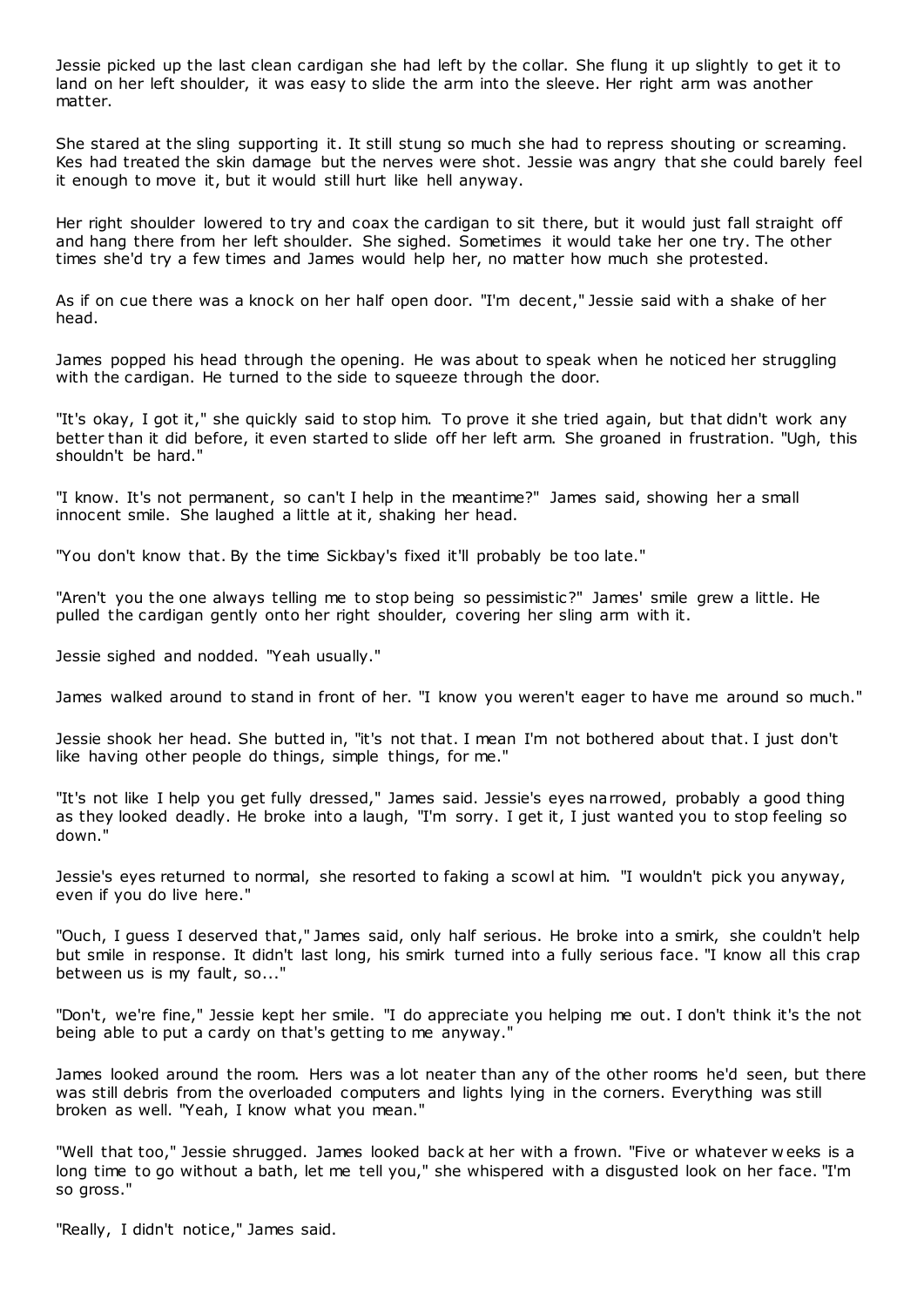Jessie smirked. "Careful," she continued to whisper. "Somebody else would think you were flirting with a comment like that." She headed for the door while maintaining eye contact with him.

Once she had gone through the door he sighed like he had been holding his breath for a while. "I'll remember that," he said to himself.

#### **Deck Thirteen:**

Harry pointed his tricorder down the corridor. Seven stood beside him, staring straight ahead.

"Are you sure this is where you saw the black dot?" Harry asked her.

Seven walked forward, looking around to familiarise herself with the specific corridor. "I'm certain."

"There was no power, no light. The whole place was rubble," Harry said as he put away his tricorder into his belt.

"I am certain," Seven repeated herself with a little anger in her voice. Harry was surprised at this. "Perhaps it was destroyed when the ship overloaded the second time."

"Hmm, maybe," Harry wasn't so sure. "Why don't we have another look around? This deck's had people all over it and they haven't seen it, but if it was *nothing* like you said, they wouldn't."

Seven nodded in agreement. "What would somebody like Ensign Taylor benefit from sneaking down here?"

Harry's eyes widened, "wow, that question came in at warp speed. You're really sure it was him?" Seven stared at him blankly. "He wouldn't. That's why it's a little difficult to believe, as is everything that's happened."

"Curious," Seven said with her eyebrow raised.

"What?" Harry questioned.

Seven shook her head. "It's not important right now. We should look around as you said."

Harry nodded with a smile on his face.

## **Day Sixty Five**

*Captain's Log Stardate... god only knows by now. It's been months since Species 8472 attacked us, causing overloads all around the ship. As we've narrowed the problem down to Deck Thirteen, most of the crew have been working around the clock to restore it. I hope that we'll find out the cause if we do. So far even the strange things that Seven reported haven't been seen for a while. B'Elanna has...*

*"Captain, why are you explaining a decision we made a month ago?" Tuvok's voice asked.*

*It's not my fault this episode hasn't had a log since Day twenty five. Sheesh!*

*"Also Captain, it's stardate 51268.4," Tuvok's voice said.*

*In other news Commander Tuvok is overdue his foot up his ass appointment, so I'll be attending to that when I'm done here. As I was saying; the repairs are going slowly but well, so I'm expecting another disaster any minute now.*

"Foot up his ass?" Tuvok questioned. A tiny giggle distracted him for the moment. He caught Kathryn narrowing her eyes, even he knew to back away slowly. Chakotay passed him just as he left the Ready Room, he entered after him.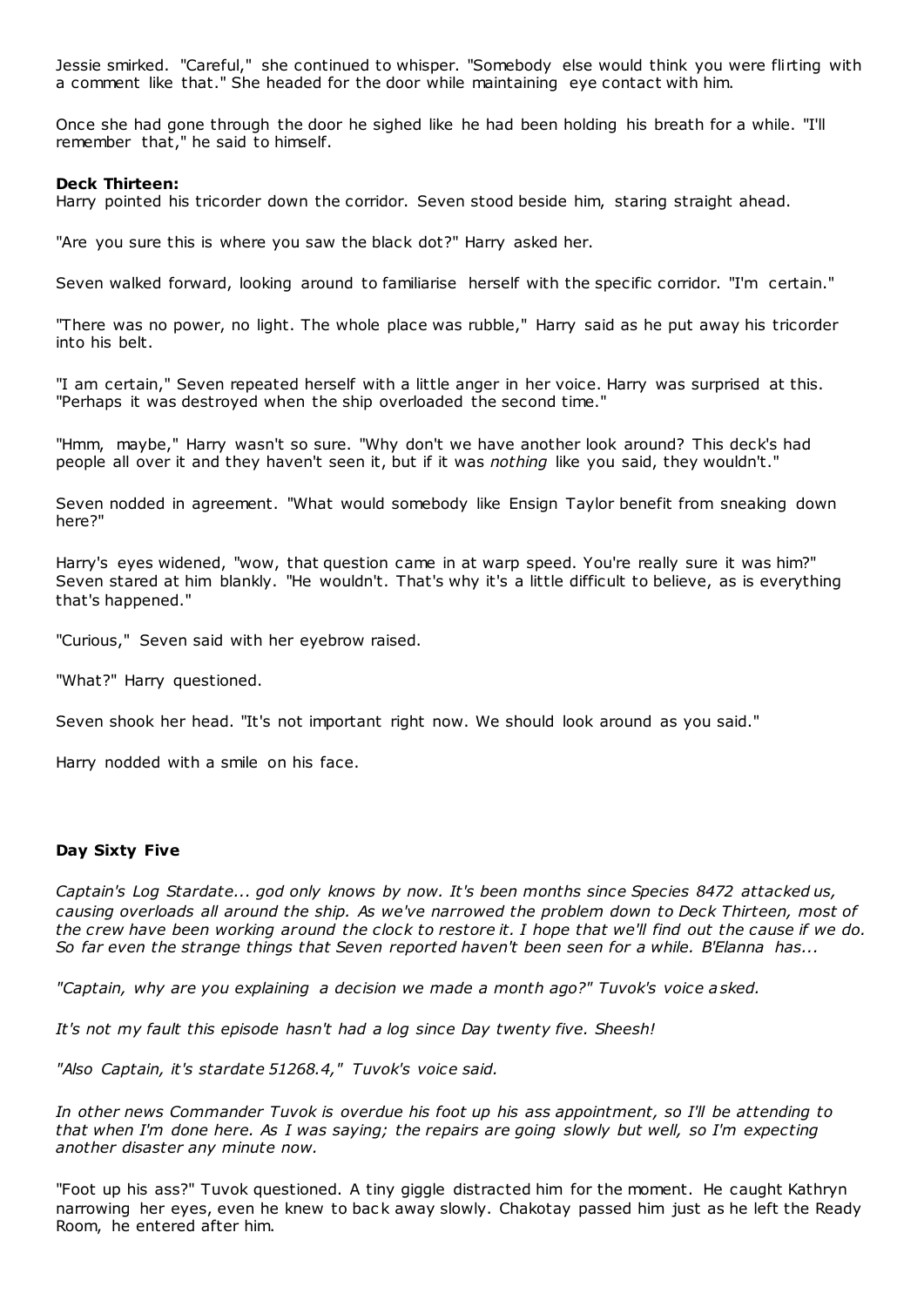"Kathryn, happy birthday," he said with a broad smile.

"Happy what?" Kathryn huffed. Her eyes drifted upwards as she tried to figure a few things out. "51268 is... how do we work these sodding stardates out again? Why don't we just use normal dates?"

"Um, okay," Chakotay didn't know what to say. He approached the desk, passing a wave and smile towards his baby daughter. She smiled and tried to wave back. "I've got you a present. Don't worry, I replicated it months ago."

"Is it a reset button? We seemed to lose that years ago," Kathryn sighed.

Chakotay couldn't help but smirk. "No but this may be useful too, especially when you don't even know what date it is."

He brought out an old fashioned silver pocket watch from his pocket. He handed it to Kathryn, she didn't look impressed. "It's a replica of a the chronometer worn by..." Kathryn handed it to Kiara, who promptly chucked it back at her dad, giggling madly. "Um ouch, in more ways than one."

"I would have kept it if it didn't come with a Chakotay Tale of the Month," Kathryn muttered.

That hurt his feelings, he winced. "If I handed you a pocket watch without the story, you would have wondered why I picked it."

Kathryn groaned. "Harry and Seven still haven't found that apparent anomaly she saw. I'm starting to feel like we're chasing ghosts."

Chakotay smiled, he silently accepted that as an apology. He knelt down to pick the watch up. It went onto the desk this time, far enough away so his daughter wouldn't grab it.

"Who has time for sentimentality anymore? Every day is a reminder of the hell we're in. How do I help my crew through this when I can't even pick myself up?" Kathryn asked.

Chakotay sighed, he wished he had an answer for her.

The Mess Hall had returned to its old job of serving meals and providing a brief respite for the weary crew. There were not that many people there at the moment, one of them was Seven reluctantly drinking a white drink. Neelix and Kes were preparing yet another salad for lunch.

"Have you practiced any of your new abilities?" Neelix cheerfully asked. Kes shook her head timidly. "You shouldn't let what happened put you off. I don't believe you did anything wrong."

"I can be more useful helping the Doctor and you," Kes said.

"You shouldn't give up. You always wanted to become more than you were, that's why you left Ocampa," Neelix tried to encourage her. "You've come so far, I hope you don't give up."

"My abilities would only damage the ship. There is no helpful and safe use for it," Kes said sadly.

"You won't know until you try," Neelix smiled.

Kes finally looked up into his eyes, she smiled gratefully.

James and Jessie walked in through the nearby door, chatting amongst themselves. With her good arm she attached herself to his right one, pulling him closer. He tried to fight the blush building in his cheeks, it worked but Jessie already noticed it. She laughed as she pulled her arm back away only to use it to playfully slap one of them. His right hand reached down to clutch hers.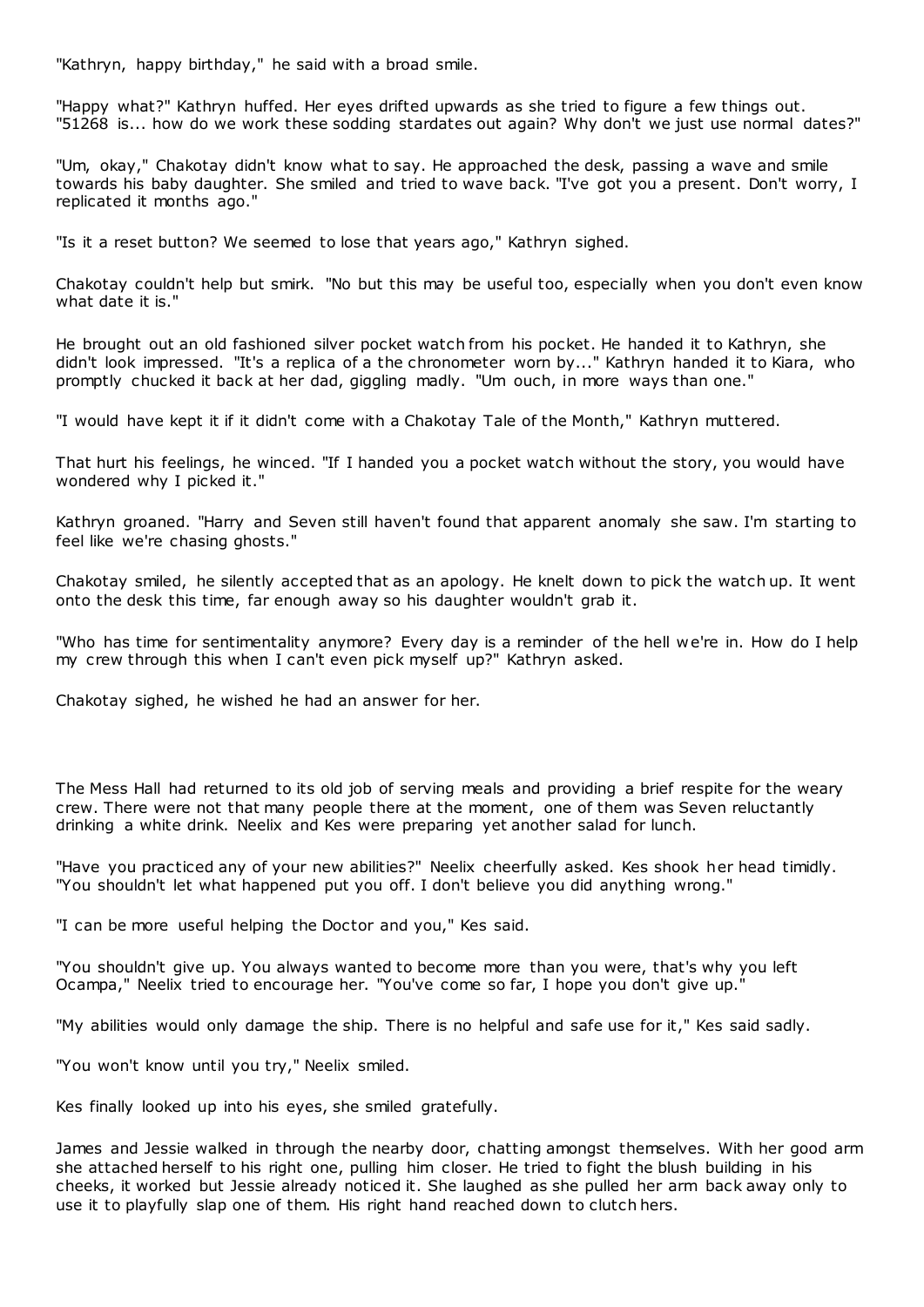Kes glanced over, catching the whole thing. Her smile widened. Things were starting to pick up, she thought. She turned back to Neelix to continue preparing the salad.

Harry waltsed in with a nervous look on his face. He looked around until he spotted Seven. His nervousness grew as he approached her table. Meanwhile Tom tip toed into the room, once he was in he made a dash for the galley to take the only free seat. He turned his head to look over his shoulder.

"Ensign Kim?" she greeted him.

"Um hi Seven. What's a girl like you doing in a place like this?" Harry stammered.

Tom meanwhile nodded in approval, "good good, go in strong." Neelix and Kes stared at him in bemusement.

"I was in need of a nutritional supplement, this is where the crew eat," Seven answered. "Though I resent the implication that an ex Borg shouldn't be here."

Harry's blood escaped his face, it seemed to run away from him completely. "No, no, that's not what I meant. It's a compliment."

"I do not understand," Seven said.

Harry quickly tugged at his collar as it felt like it was sticking to him. "Was your mother a thief?"

"No, she was a scientist," Seven replied.

Harry pretended she didn't say anything, he continued. "She must have been, cos she stole the stars to make your eyes." He glanced behind him briefly at Tom who put his thumbs up at him.

Seven looked very puzzled at this point. "That would be astronomically impossible."

"Strike two," Tom winced. Kes shook her head while Neelix chuckled quietly.

"They should rearrange the alphabet, cos U and I should be together," Harry stammered.

"The alphabet is irrelevant, it has no logical use. I see no need to change it either," Seven said, she was starting to feel uncomfortable.

"Do you practice medicine on the side, cos I'm running a fever," Harry improvised.

"No, you should see the Doctor. It appears to be affecting your speech patterns as well," Seven answered.

"Ooph, he's not getting any anytime soon," Tom commented.

"Any?" Kes was confused.

"That's a nice outfit, it would look better on my bedroom floor," Harry continued.

Seven looked around for some help. "I don't think it would fit you, Ensign." She climbed to her feet, "excuse me." Harry repressed a whimper as she walked away.

"Ouch!" Tom commented once she was gone. Harry looked at him with a lost expression on his face . "That was classic ."

Harry wasn't sure what he meant by that. "I guess she takes things literally. If she was another girl she would have been all over me."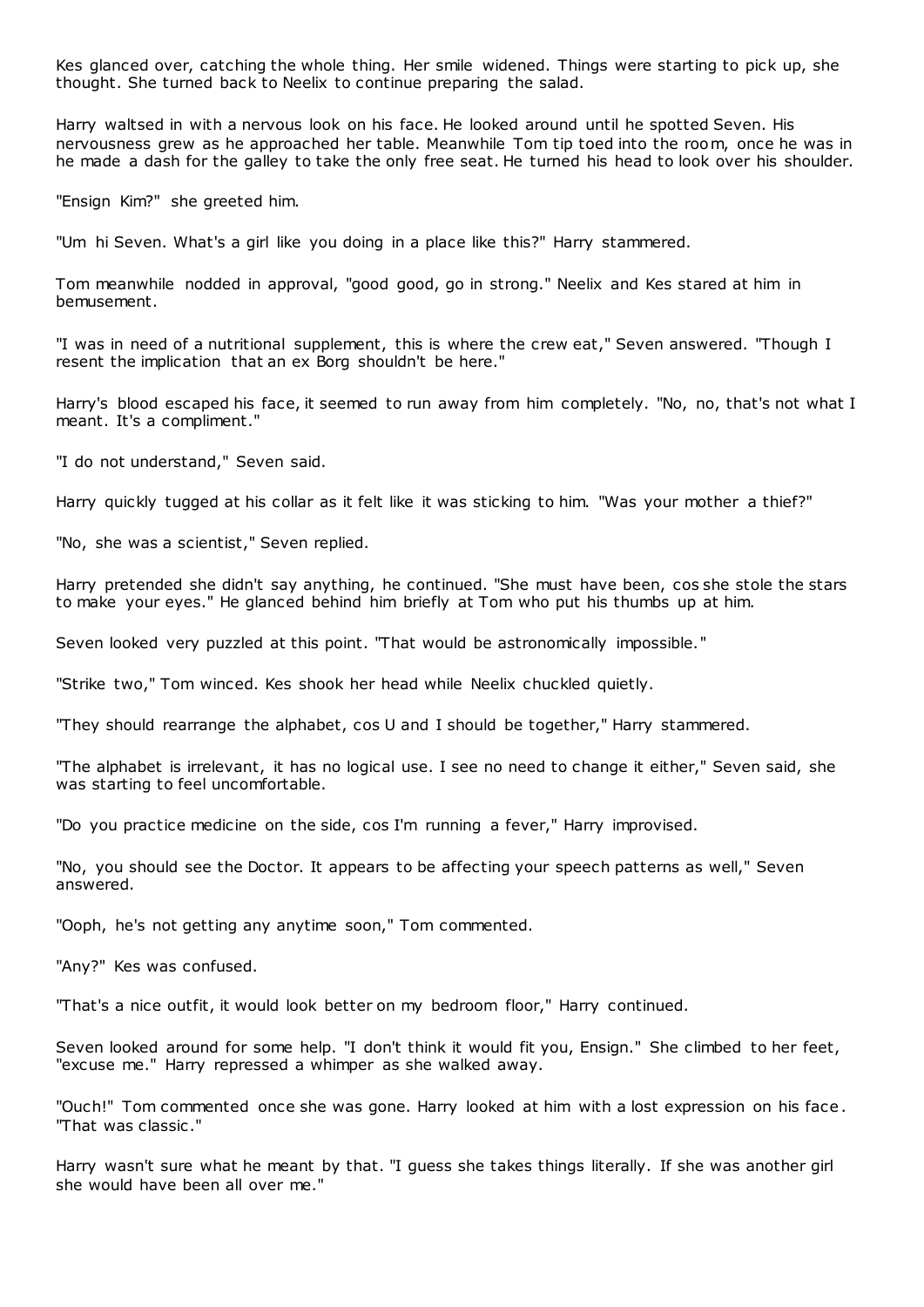He heard laughter coming from a nearby table, he looked over to see both James and Jessie were the culprits.

"Thanks, we needed a good laugh," James commented once they both stopped. "Maybe next time write her a love poem, comparing her chest to mountains." Jessie unfortunately was taking a drink, she nearly spat it out.

Tom nodded seriously, "good idea. Women love compliments!"

Harry's face was stone cold, he turned his head towards his so called friend. "You can't be serious."

"Oh, too far?" Tom snickered. Harry only nodded, most likely while plotting Tom's murder later.

#### **Day Ninety Three**

The turbolift doors opened, allowing B'Elanna, Chakotay and Kathryn to step out of the turbolift. Chakotay glanced back at it after he left it. "I've missed that."

"We all have," B'Elanna smiled. She lead them down the corridor which looked almost new in places. There were still holes dotted around the walls as crewmembers worked on fitting computer panels in those spots.

"Impressive," Kathryn said.

"We're still weeks away from it being finished. We still haven't found any problems," B'Elanna reported. They passed the last hole before the corner, which no one was working on. A panel had been left discarded in front of it on the floor.

"So nothing creepy or anomaly like," Chakotay stated.

They turned the corner, just missing a black drop of liquid drip out from the hole and onto the glass panel. Everyone in that part of the corridor were too busy working to see it.

"No. We've been extra cautious with every repair we've done, but it's just like repairing a normal deck," B'Elanna replied.

"Do you recommend assigning more teams to other parts of the ship?" Kathryn questioned. There was hope in her voice.

"Maybe one or two. Once we're closer to the finish line, I'd feel better," B'Elanna replied.

Two drops fell this time. Nobody was around to see them either.

"Good. It'll be nice to get back to normal," Kathryn said, quickly touching the wall beside her. Chakotay passed her a little smirk. "Touch *wood*."

"I thought you were scientist through and through," he teased.

Kathryn passed him a fake scowl, "you're lucky we have replicators back."

"Yes, you were very sensitive without your first twenty cups in the morning," Chakotay laughed. He returned his attention back to B'Elanna, "do I dare ask for an estimate?"

"If we keep the full team on Thirteen, three weeks for that. Then it'll probably be another few months before the rest of the ship looks even half as good as this," B'Elanna replied.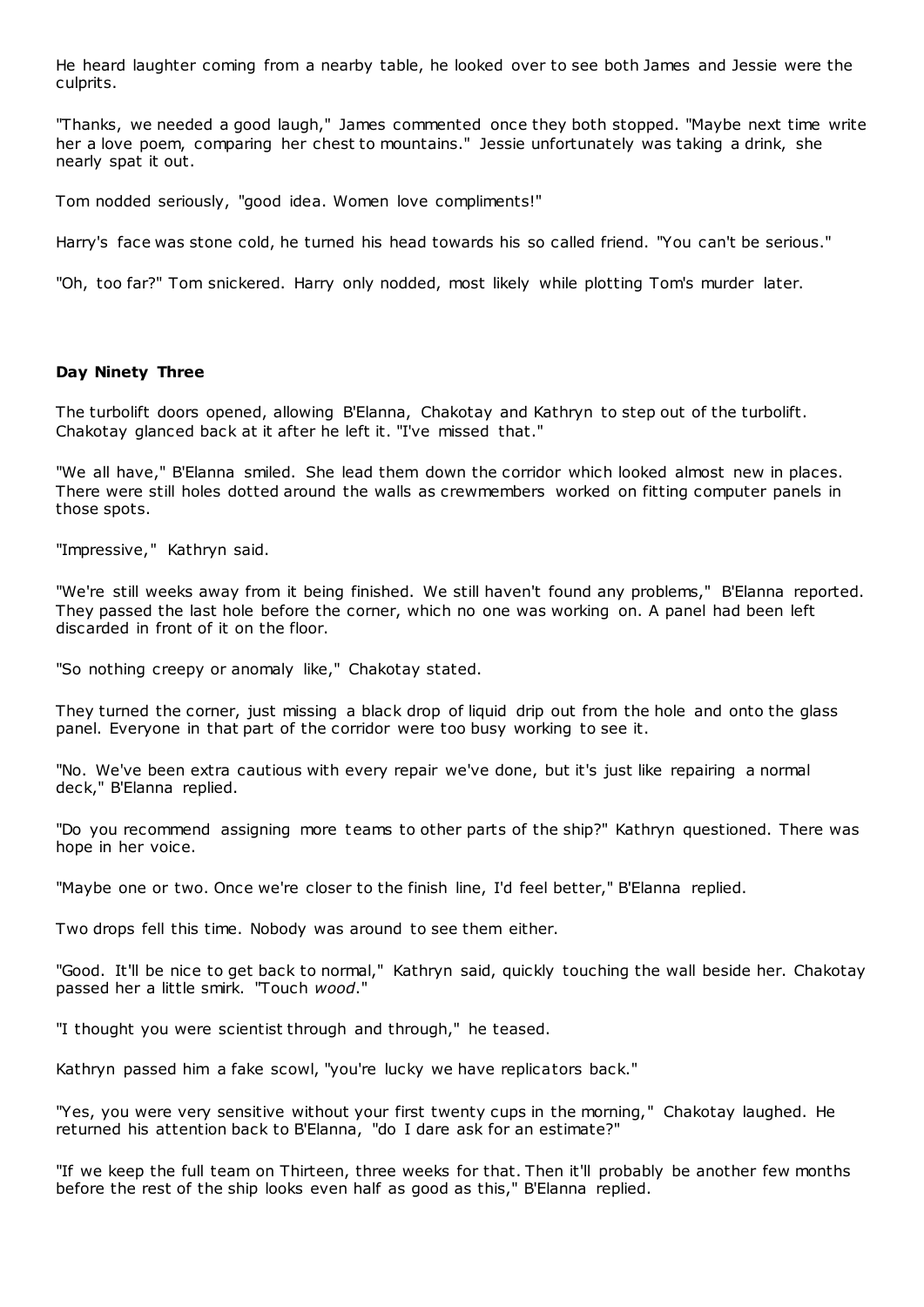"Good keep at it, hopefully everything will remain uneventful," Kathryn said. Chakotay tapped the wall, smirking at her.

## **Day One Hundred and Thirty Seven**

A child's giggles echoed down the cleaner corridor. A man's voice called after her.

On her hands and knees, a now four month old Kiara was crawling as fast as her hands could take her.

"Oh god, Janeway will kill me," the man's voice stuttered. He eventually appeared around the corner, spotting her immediately. "Oh thank god," Craig sighed in relief.

He ran to catch up to her and stop in her path. Undeterred she just crawled around his feet.

"No, no, no, no," he squeaked. He quickly knelt down to scoop her up. The mischievous girl laughed in his nervous face. "How did you get the turbolift to work, hmm?" A big smile appeared on her face, he half expected it to overlap her eyes. "All right, between us."

#### *"Janeway to Anderson."*

Craig jumped a mile, luckily he kept a tight grip on the little girl in his arms. She laughed again. He quickly tapped his commbadge, "yes Cap..." Kiara copied off him, cutting him off. "Crap, don't do that please." He did it again, but so did she.

*"Janeway to Anderson, don't cut me off again, you hear?"*

Craig quickly tapped his commbadge, "I didn't, it..." Kiara cut him off again, laughing cutely. "That'd be cute if you weren't doing that to your mum." Her head cocked to the left side and she squeaked. When he thought she couldn't get any cuter she blinked so many times and smiled. "Oh dear."

Craig was forced to put her back on the floor, of course she took off again. "No!" he screamed.

Using the Conference Room wall panel, B'Elanna brought up a picture of Voyager's interior. She pointed towards several points. "These will take another two months. The damage was severe."

"How's Sickbay doing?" Kathryn asked.

"Another month I'm afraid," B'Elanna replied with a frown. "We'll have to start from scratch, and then there's the Doc's emitters. They'll need rebuilding."

"If his mobile emitter is working we can afford to skip that for the time being," Chakotay suggested.

Kathryn nodded, "agreed." She swiveled her chair back around to face the rest of the staff. "How are we doing offensively, or defensively?"

"Shields are at minimal power, Captain. We only have ten percent," Tuvok replied. "Offensively we'll need a lot more power to get the phasers to a minimum level."

"It's a start," Kathryn seemed happy enough with that. She turned back to B'Elanna. "External sensors?"

"We worked on the internal ones first, just in case Thirteen had a hidden surprise for us when we finished," B'Elanna replied.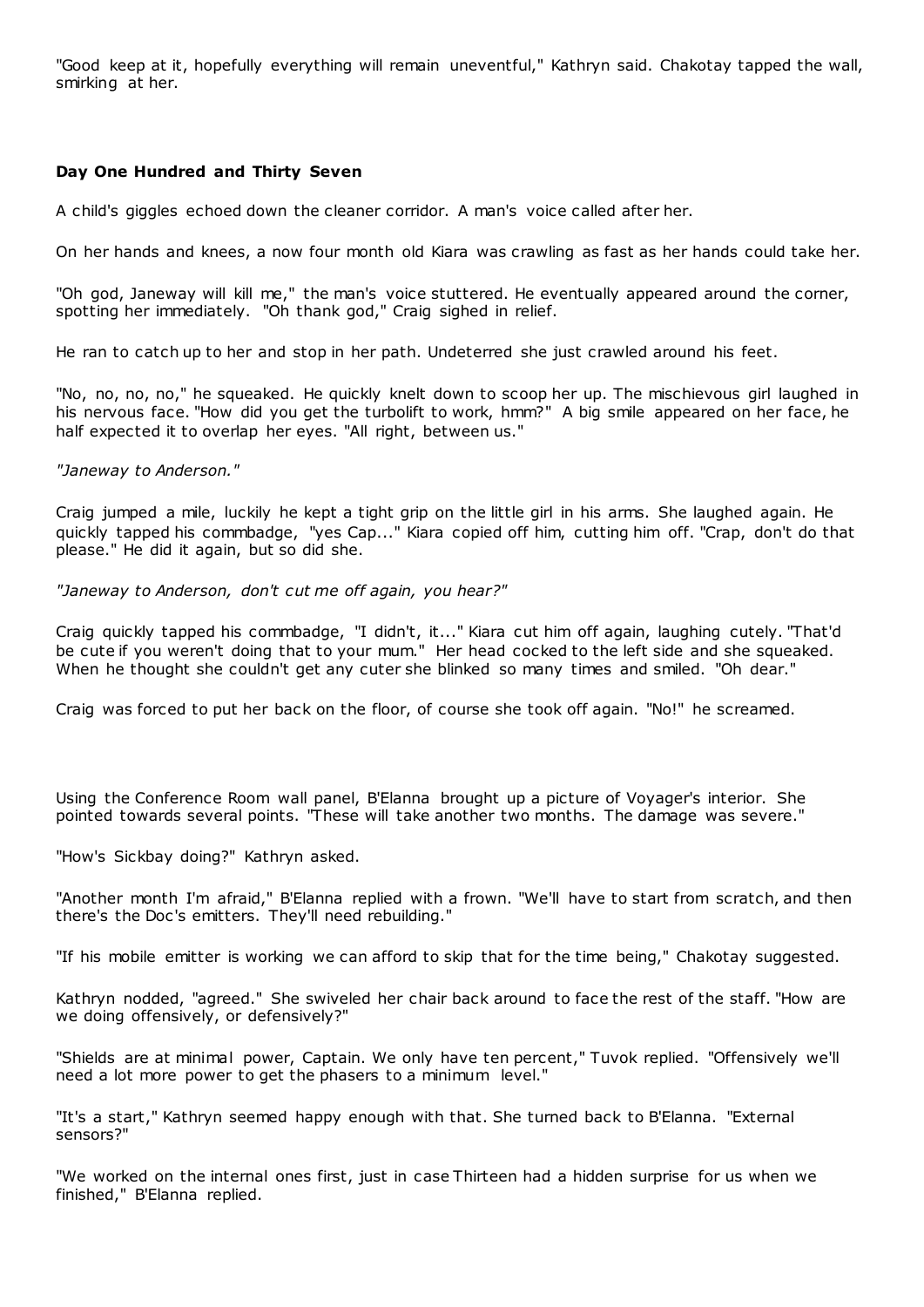Harry quickly chimed in, "I can get those operational, short range only, in a day. I got started a few months ago when I had a break from Astrometrics."

Tom sniggered, it caught in his throat. Everyone looked at him. "You mean when you struck out with Seven."

Seven raised her eyebrow, "Mr Kim didn't strike me."

"You don't say," James commented. Tom c ouldn't contain it this time, his snigger turned into a full blown laugh. He wasn't the only one.

Harry pouted and folded his arms. "Sure, will you all laugh at me when the external sensors detect any trouble before it's outside our windows?"

B'Elanna sat down in her chair, smiling as she recovered from her laugh. "Probably."

"Good thing I'm not petty," Harry muttered.

"Right. If that's all..." Kathryn cleared her throat, fighting the smirk tugging at her lips. "Dismissed."

## **Day One Hundred and Forty Two**

In his long purple robe, Tuvok knelt down in front of his meditation table. He wasn't alone. A very nervous Kes knelt opposite him.

"You seem concerned, distracted?" he stated.

Kes nodded. "That last time we did this..."

"The ship was attacked. I do not see the significance," Tuvok said. "What you did to the structure of the wall didn't effect the overall outcome. Shall we begin?"

Kes breathed in deeply, she hoped it would settle her nerves. She eventually nodded.

#### **The Bridge:**

The new Opps beeped constantly at its user. Harry turned to that part of the station. Kathryn looked over in the meantime. Harry's face was now very pale.

"What is it?" she asked.

"Er... short range sensors are picking up a cube. It's heading right for us, warp nine," Harry replied.

"Great," Kathryn sighed as she abandoned her coffee on the floor beside her. She climbed out of her seat. "Red alert, battle stations."

"Red alert isn't fixed yet," Jessie pointed out.

Kathryn groaned, covering her face with her right hand. Chakotay looked over sympathetically. "Shield status?" he asked.

James was covering for Tuvok at Tactical, he quickly checked. "Fifteen percent."

"Time to intercept?" Kathryn directed towards Harry. She pulled a confused face as he kept switching between his back station and front one. "What?"

"It should be here, now," he replied. "I don't understand."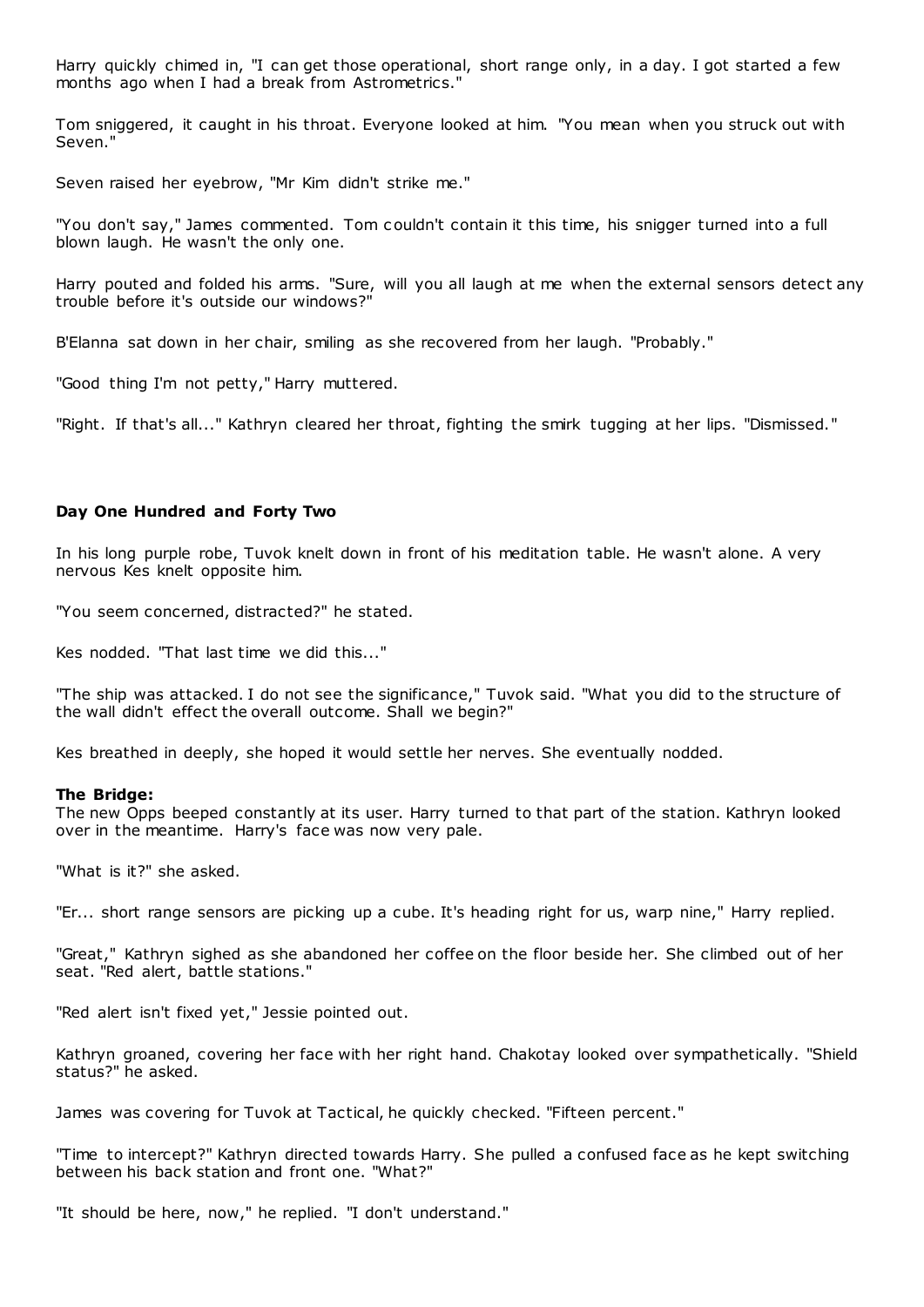"Is it still at warp nine?" Kathryn asked.

Harry nodded, then shook his head. "If they were they'd be on top of us, but it says right here."

"Maybe you screwed up the sensor repairs," Jessie remarked.

"I didn't," Harry said.

"Ignore the warp nine reading, what's the intercept time?" Chakotay questioned.

Harry sighed, "I'm not sure, I'm working it out. It says warp nine but the cube hasn't moved. It's sitting still."

Kathryn sighed, "cancel battle stations."

Jessie looked around as nobody moved. "What's the difference?"

"On the bridge, there isn't any," Chakotay replied. Kathryn sat down, picking her coffee up on the way. Jessie gestured her head that way, Chakotay shook his own. "Harry..."

"I know, I'll get right on it," Harry said, looking ashamed of himself. He quickly exited the Bridge. Another crewmember took his place.

"Perhaps we should focus on repairing the warp core now, just in case they do come for us," Chakotay suggested.

Kathryn nodded in agreement. She sipped at her coffee.

Kes shook her head, "I can't do this. I don't want to hurt anyone."

"Kes, without practice your new abilities could manifest on their own. Once you are disciplined you will be able to use them without harming anyone," Tuvok tried to reason with her.

Kes knew he was right but she couldn't settle her nerves. The feeling in her gut told her it would be disastrous.

# **Day One Hundred and Sixty Two**

The Doctor beamed proudly as he finished his treatment. "How does that feel?"

Jessie wasn't sure. The pain was intense sometimes but it was the only time she felt like she still had her arm. Her arm just lay there lazily across her lap, it looked sorry for itself. She looked to James at her side. "I still can't move it."

He looked worried, his head turned to the Doctor. "It still needs time and lots of physical therapy. Your arm hasn't been active in months, even with my wonderful medical expertise it wouldn't suddenly work again."

"I see," Jessie seemed a little disappointed. Her left arm reached for the sling by her side. James' hand reached out to take her hand before she picked it up, she looked to him with her eyes quizzing him.

"Can she start the therapy now? It shouldn't hurt right?" he asked the Doctor.

"I don't see why not," he replied.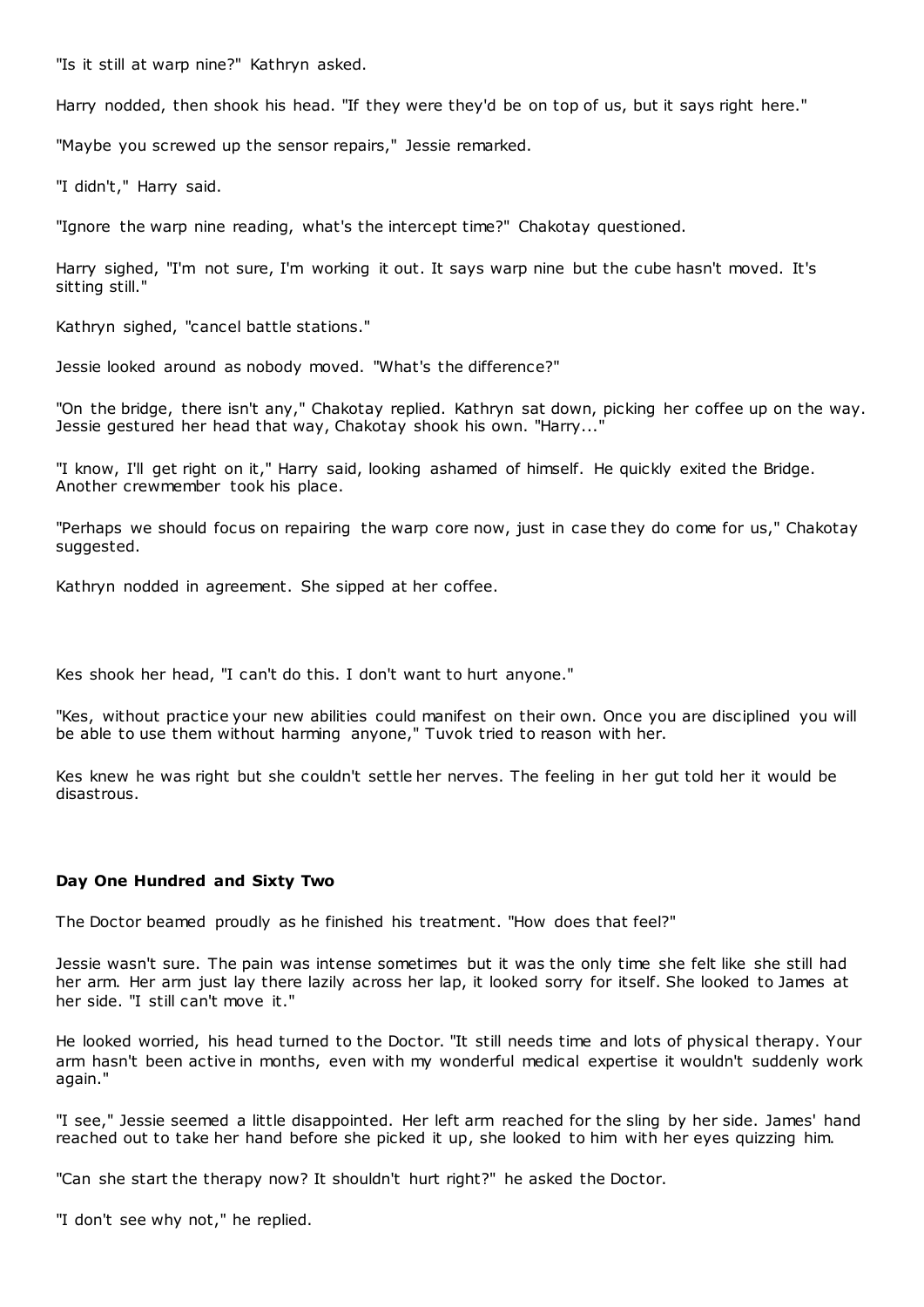"Yeah why go now and miss some recovery time? Unless you like having me around all the time, overprotecting you, helping you put jackets on and carrying your food," James said, directing a sneaky smile her way. She matched it with a pretend glare.

"Like you'd stop overprotecting me," she said.

James shrugged, "that's true."

Jessie glanced over at the Doctor, he was busy smirking at the pair. "He even carries a glass of water around for me, like I'm some invalid." She turned her head back towards James. "Don't get me started on the clothes."

"Ok I put the wrong pair of jeans with the wrong top out for her one morning. I never heard the end of it," James tried not to laugh.

"They didn't match, and you didn't have to get them for me," Jessie argued. She looked at the Doctor, "see what I mean?"

"Ohno, don't get me involved in a couple's spat. I'll just prepare your therapy," the Doctor hurried away.

"We're not..." Jessie tried to say but he already was in his office.

"He's just teasing," James smirked. "You should know what that sounds like."

"Yeah, I know a lot of jerks," Jessie commented, not seriously. Her fake glare was back, he did one back to her making them both laugh.

#### **Engineering:**

"How's it going?"

He was getting sick of hearing it, but he wouldn't dare say that out loud. Harry gave the poor console a slap as he groaned in frustration. "There's nothing wrong with the external systems. I've gone through it dozens of times. I don't get it. It still says there's a..."

"Harry, let it go," B'Elanna butted in. "You've been at this for weeks. It wouldn't be the first time Voyager's done something it shouldn't."

Harry didn't listen to a word she said. He just buried himself underneath the station. B'Elanna turned back to the warp core, sighing in sympathy. She'd be doing the same thing in his place, who was she to argue? She also had her own mystery to solve.

Seven walked over to her from another station. "Lieutenant, perhaps I should take a look at the EPS manifold."

"No," B'Elanna shook her head. "I already did, twice." She stared at the warp core, glaring at it like it was taunting her. Its colour was still dim, the coolant inside seemed to be just sitting there, unresponsive. "It's online, every console backs it up. The anti-matter won't react, every time I try the computer says the start up procedure is done and it just sits there."

Seven turned her head, watching the core intently. "Perhaps in your eyes it just *sits there.* That is clearly not the case."

B'Elanna's grip on the railings tightened, she bit her lip for a few seconds but she had to say something to the drone. "What the hell does that mean?"

"It's an understandable mistake. My ocular implants can see things other Human eyes cannot," Seven answered. "The core is functioning, but not at the speed in which it is supposed to."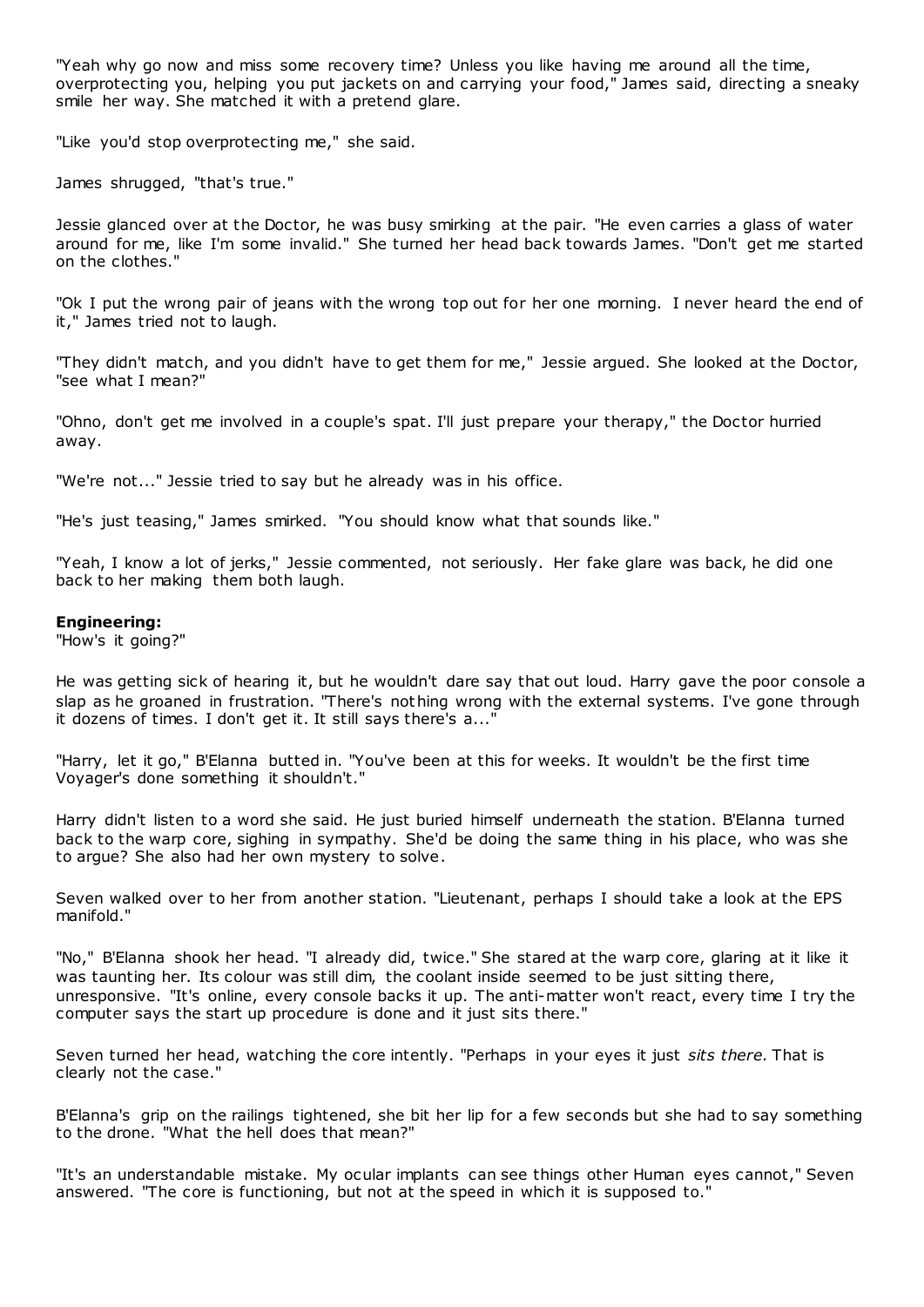B'Elanna decided to let her off, this time. "Like it did when we had the inconsistent clocks around the ship, it's working but slowly." She stared more intently at the core but her eyes couldn't see any signs of life. "A lot slower."

The silence was more than just awkward to him, it was painful. Neelix kept looking up to check on her, each time Kes' face would manage to get even sadder. He had to say something. "You never told me what happened in Engineering. What's frightening you so much?"

His sudden questions took Kes by surprise. She looked at him with dismay on her feat ures. "What?"

"You're the kindest, gentlest person I know, but you're convinced you were the cause of the terrible accident months ago. I want to understand," Neelix explained himself.

The pair were sitting in the empty Mess Hall, relaxing after another busy lunch hour. Kes hadn't expected an intervention. She didn't know whether to scold him or thank him. Her head was racing through the many thoughts she had trapped in there. He had helped her before, maybe he could again.

"With my new abilities I can alter the structure of any object. I did this to the engineering junction where Seven was, to stop her. The aliens shot us at the same time. I lost my control."

Neelix managed to smile grimly. "Did you do that to Thirteen?"

"No, that's not the point," Kes answered.

"I think it is. As far as I understand it the hit collided somewhere else, disrupting an already fragile deck. None of this had anything to do with Engineering," Neelix said. "What happened was bad timing, a coincidence."

"Perhaps, but you can't know that for certain. My power could easily have made things worse," Kes said.

Neelix disagreed. His head shook, "I know you well enough to be certain. You're powerful but you're also kind. You wouldn't hurt this ship."

"I only have to look at an object, gaze at it and I can see what it's made of, its foundation. I can control it. It's dangerous," Kes argued.

"I... I'm not sure I understand," Neelix stammered.

"I do. That's what is so terrifying. If I could show you without hurting anyone..." Kes sighed. Neelix placed a hand over hers, giving her an encouraging smile.

Tom chose that moment to walk in, his eyes widened. "Yikes, another sappy scene." He quickly walked back out.

"You can do anything you set your mind to. You've proven that over and over again," Neelix said.

Kes tried to force a smile but it was too difficult. "I wish I was as confident as you."

"You are. If it wasn't for you those men on Deck Thirteen would have died in the original blast. We'd also have the Borg paying us a visit while we were at our weakest. We'd be lost without you," Neelix smiled. "I would be."

"Even though I was cruel to you?" Kes whispered.

"I was only holding you back. I know that now," Neelix said.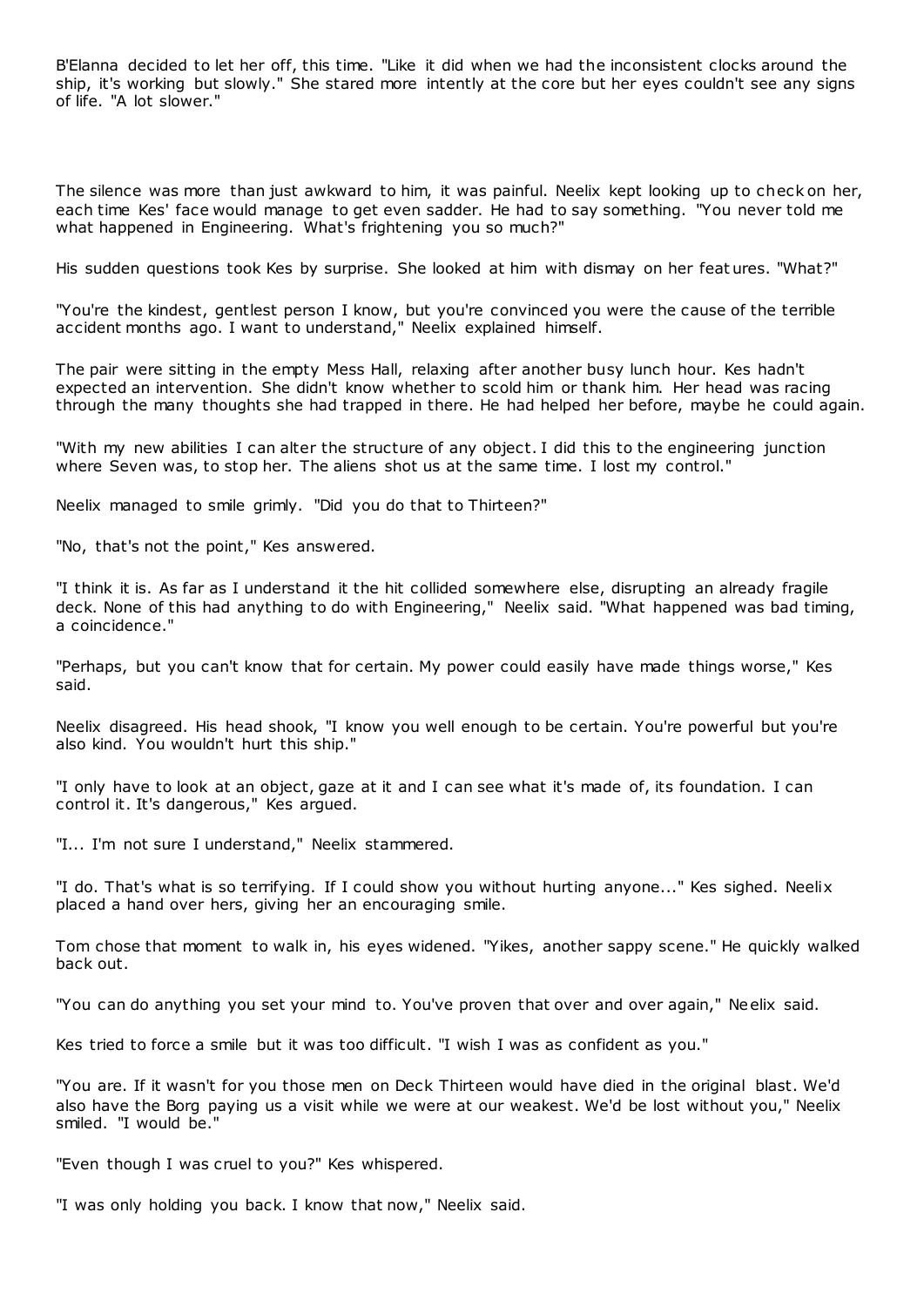"If this is about that Borg Cube not flying at warp nine, can it wait until after my afternoon coffee?" Kathryn scowled.

Harry eyed the four empty cups sitting on her desk, then the Captain herself. B'Elanna cleared her throat to tell him to not go there.

"Sort of," he replied.

#### **The Bridge:**

"What the hell are you talking about? I'm not interested in seeing you peel that catsuit off, I'm not even interested in seeing you wear it," Chakotay snapped, clearly flustered. He shook his head with his eyes wide. "Are you sure it wasn't Harry?"

"I am certain," Seven replied.

"Oh, just like you were certain I was gallivanting around Deck Thirteen," James commented from Tactical. Tuvok, who was also there, tried to pretend he wasn't listening to this but his eyebrow shot up.

"Sounds like someone needs to go back to the Doc to get her MOT done," Tom sniggered. Nobody laughed, or probably got it. "You know, a service." Silence only followed. "You guys suck," he grunted.

The opps station beeped twice. Jessie, now sling-less, glanced at it. "Sensors are back online. I assume Harry fixed it."

"No, he claimed the sensors were never broken," Seven replied.

"He must have reactivated them before coming here," Chakotay said with a shrug.

Jessie's cheeks were a little pale as she read what the station was feeding her. "I really hope it's still broken." Everyone looked her way, each with their own curious expression. "I'll put it on screen."

The doors to the Ready Room opened as the viewscreen was activated. It was tiny but everyone could make it out anyway, the shape of the object was cubed.

Tensions on the bridge rose to critical levels when they saw what it was showing. Kathryn rushed back onto the bridge seconds later, with B'Elanna and Harry behind her. Harry was about to go to his station when he saw the viewscreen in the corner of his eye, he stopped in front of the rear stations.

"The sensors are back on, I see," Kathryn muttered. Harry nodded grimly.

"It's definitely not moving," Chakotay said before swallowing a lump in his throat.

Jessie nervously bit her lip as she looked back down at her station. "According to the sensors it is."

"Warp nine?" Kathryn knew the answer.

"Uh huh," Jessie nodded.

"How can the sensors get it so wrong?" Chakotay questioned.

"They're not, it is at warp nine," B'Elanna replied. Everyone who wasn't in the Ready Room, except Seven, turned their heads towards her. "It's us that's wrong."

"What?" Chakotay stuttered.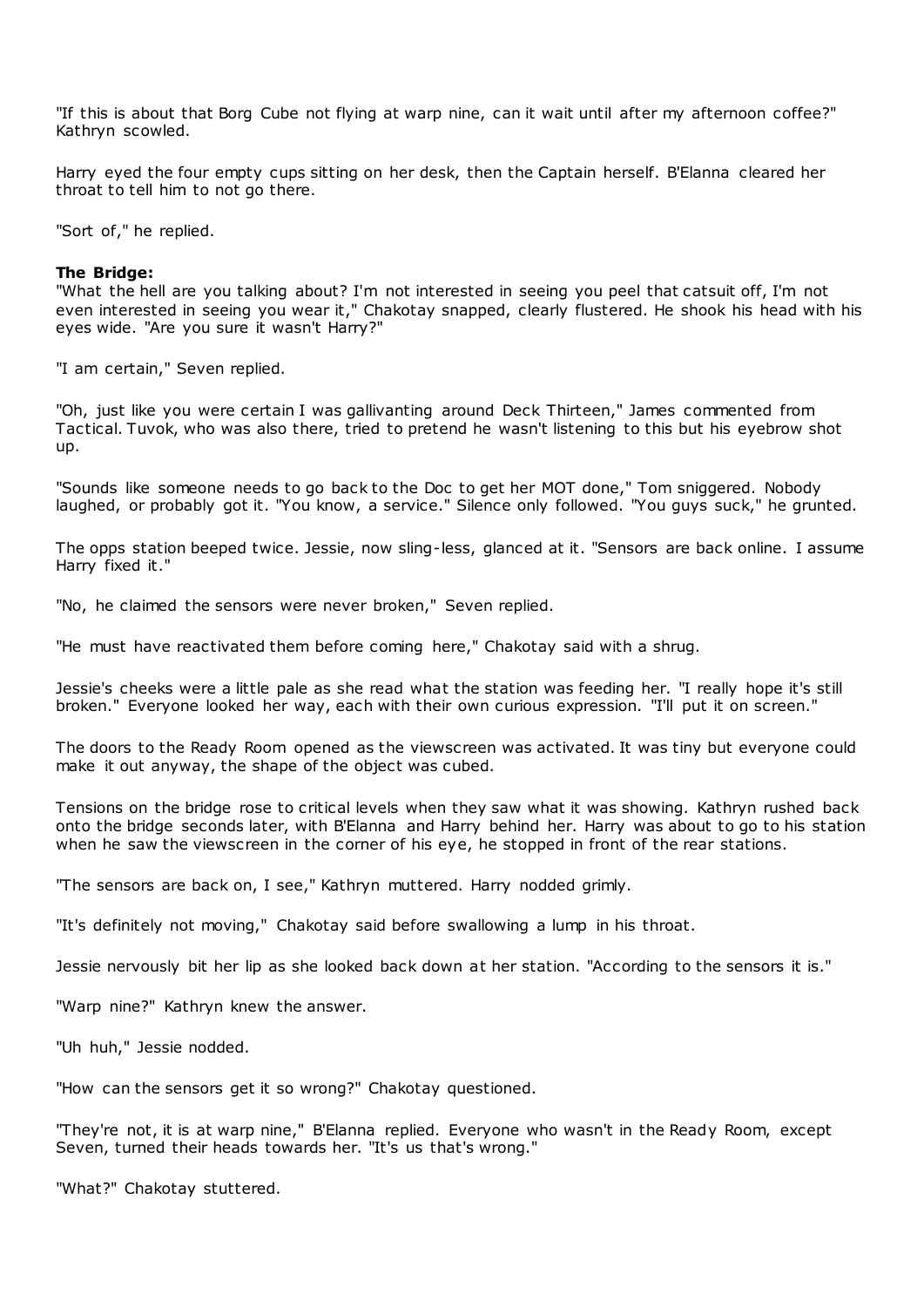Kathryn breathed in deeply through her nose to calm her nerves. "That Borg cube has been intercepting us for months, in their perspective... probably only a few hours."

Most of the bridge crew's jaws dropped.

"Figuring out the distance between where it was when we detected it, and where it is now, we estimate it'll get here in thirty three days, and five hours," B'Elanna explained.

"It'll probably take them another month or two to fire weapons," Harry commented as he returned to opps.

Chakotay shook his head, "I've heard some ridiculous things over the years, but this takes the cake. How do you know it's not just a broken ship after a fight with 8472?"

"For one the cube is definitely generating a warp field," Harry replied.

"The core," B'Elanna added on. "Remember? It was running slowly around the time that we had the problems with the clock. It's the only source of anti-matter on the ship, it was also the only system that didn't overload the second time. It isn't affected like we are."

"It's still a bit of a leap," Chakotay said.

Jessie shrugged as she moved away from Opps. "If it's true we have plenty of time to prepare."

Kathryn turned around to share a look with everyone on the bridge, a small smile formed. "She's right. We need to decide though whether we're flying or fighting. We don't have time to get this ship ready for both."

"If our core is running slower than us I'd say fight," James suggested.

Tuvok glanced his way, "even if we disable that cube, we'll still be in this situation."

Kathryn nodded, "what do you suggest?"

"Clearly the overloads were caused by the phenomenon causing the temporal distortion. We need to find it and eliminate it," Tuvok replied.

"Preferably after the Borg ship is gone, right?" Tom said.

Chakotay looked worried as Kathryn's smile grew, he knew that smile that meant trouble. "Not necessarily."

"I never said my answer, can I still vote for flight?" Harry asked with a whimper. A lot of the bridge crew nodded, obviously hoping for the same thing.

## **Day Two Hundred and Two**

The red alert lights and klaxon were back up and running, everyone on the Bridge wished it wasn't.

"The cube is hailing," Harry reported.

Kathryn rolled her eyes and slapped her arm rest as hard as she could, "god damn it!" Chakotay looked over from his seat with a bemused expression. She climbed out of her own and headed for the Ready Room. "I'll see you in another week, cancel red alert." She disappeared through the doors, muttering obscenities.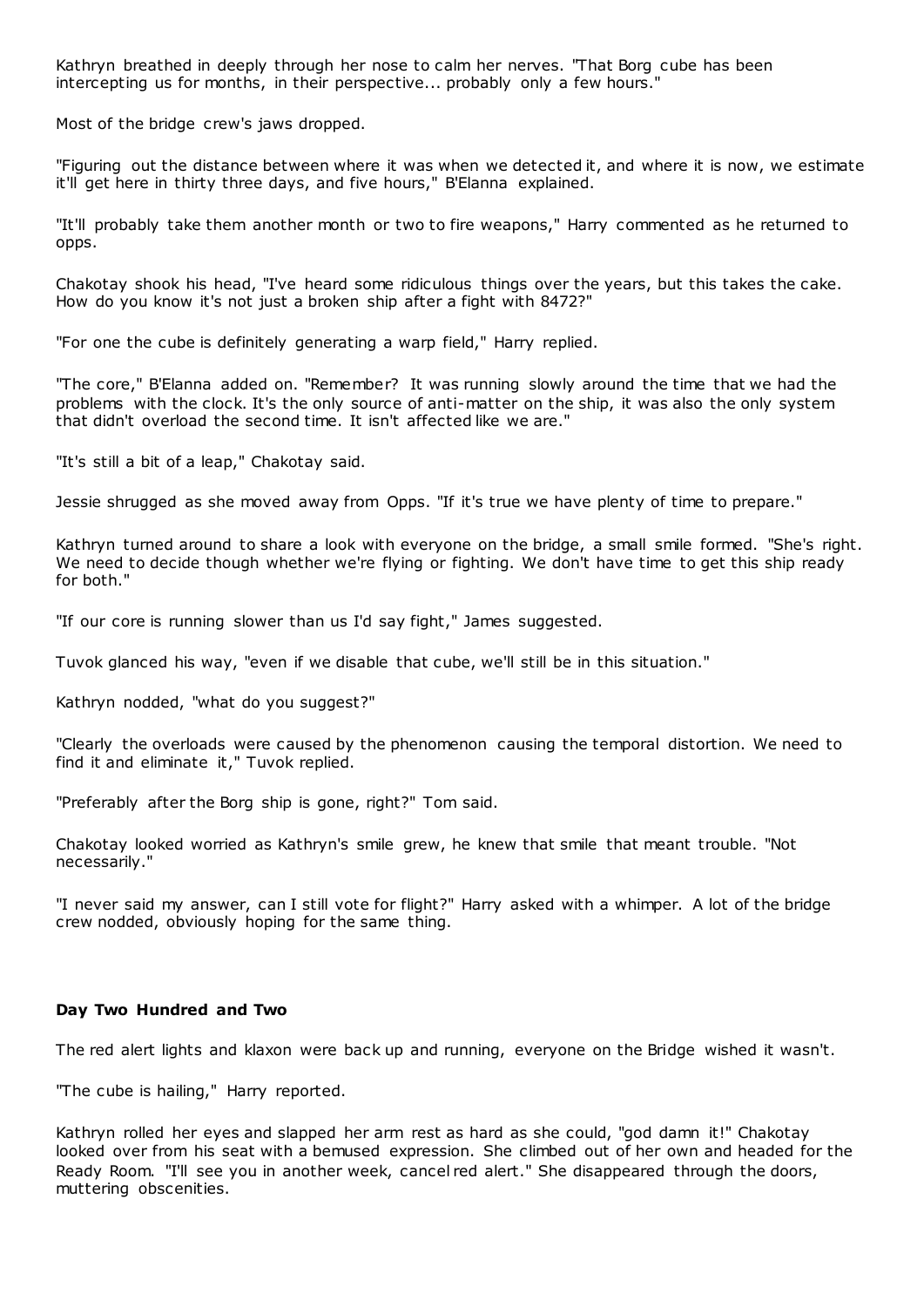Tom span his chair around 180 degrees. "Anyone wanna play charades?" Everyone's expressions gave him his answer, he turned straight back around.

# **Day Two Hundred and Eight**

"Come on, come on, come on!" Kathryn screamed at the viewscreen, which she was within an inch of.

"I knew we should have gone with the beam over Janeway plan," Jessie commented.

Almost everyone tried not to laugh. Tuvok raised his eyebrow, "she would no longer have the protection of the temporal anomaly."

"Yeah, that's the flaw in her plan!" Chakotay groaned into his hand.

Tom span his chair around again, "just the girls. Strip poker?" He smirked in Jessie's direction, "Jess?"

## **Day Two Hundred and Twelve**

Tom marched out of the turbolift with an angry look on his face, he directed an angry finger towards Jessie. "That was not cool!" James shrugged, clearly disagreeing. Jessie only smiled maliciously.

"It was quiet," Chakotay sighed in disappointment.

"God, how long does it take for a collective to make up its mind?" Kathryn complained. "They're just a bunch of dumb bitches aren't they?"

"Dum bishes!" Kiara squeaked. Chakotay cringed, a lot. Kathryn however was over the moon with this. She rushed over to where her daughter was sitting on the floor.

"That's my girl! Now say coffee," she giggled. The pair disappeared into the Ready Room.

The turbolift doors opened, Craig ran out of them with a panicked look on his face. "Has anyone seen Ki... itty?" he trailed off when he saw Chakotay. He broke into nervous laughter.

"Relax, she's with her mum," Chakotay groaned.

"Oh, thank god. I thought the worst had happened," Craig sighed in relief.

Opps beeped, waking up Harry from a standing nap. He quickly shook it off, "Commander, they're activating the tractor beam."

"Damn, I was about to suggest Twister," Tom complained.

Chakotay tapped his commbadge, "Chakotay to Janeway, it's time."

James winced a little, "they've only just done it, are you sure about that?"

Chakotay's eyes widened in horror. He didn't dare look towards the Ready Room, he didn't have to, he could feel a pair of eyes piercing his soul.

"Dum bish," Kiara squeaked.

Kathryn nodded, patting her daughter's head. "That's daddy." They both went back into the Ready Room.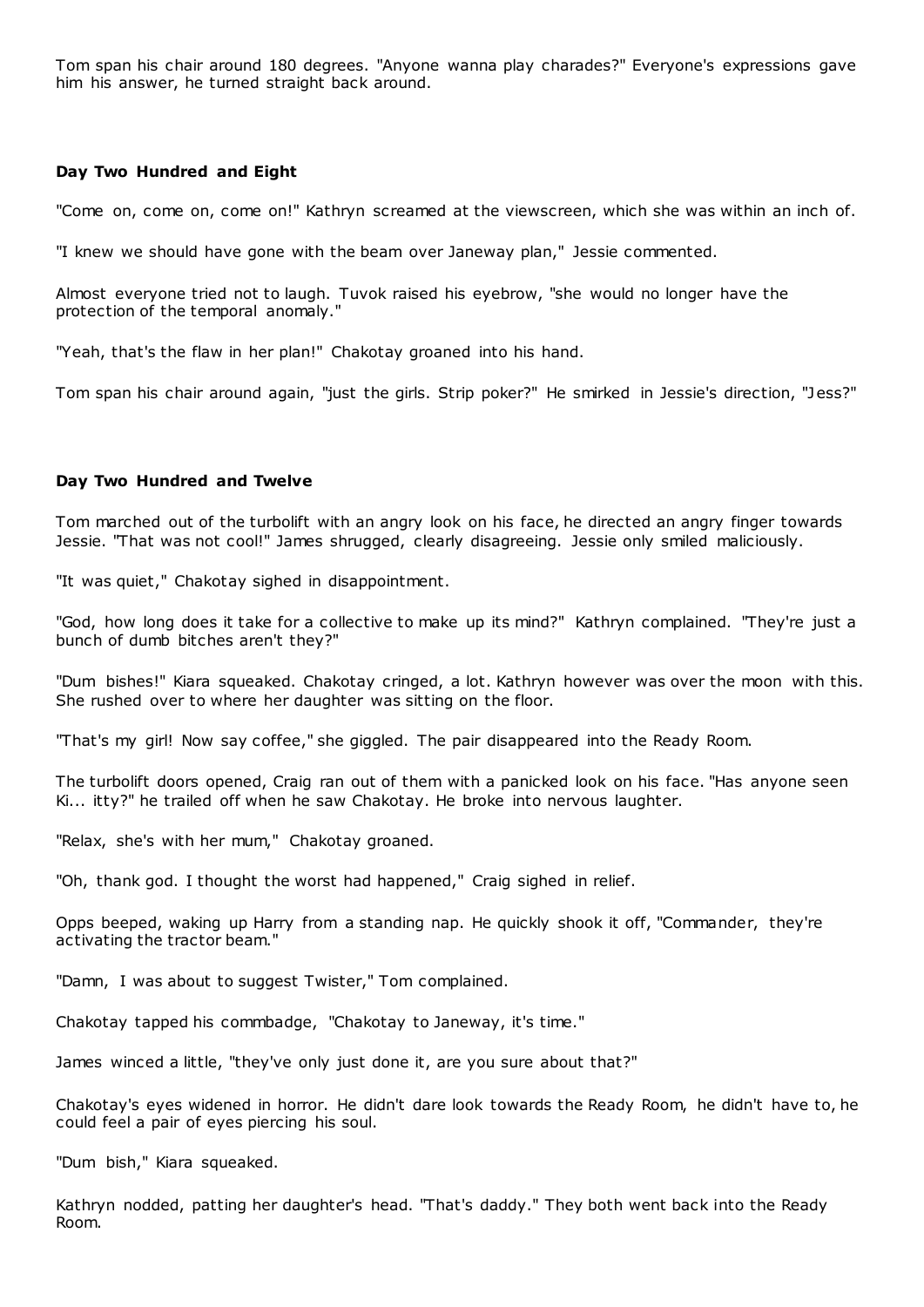"Oh, if we've still got time, I'll get a twister mat," Tom grinned.

"James, can you put him into a longer coma this time?" Chakotay groaned.

Tom looked confused, "huh James, I thought it was Je... eeek!" He ran back for the turbolift. Almost everyone were in stitches, especially as James had barely moved an inch from his spot when he ran.

## **Day Two Hundred and Fifteen**

"Any minute now," Harry reported.

Chakotay sighed in relief. "Our minute or theirs cos this shift's nearly over."

"Ours," Harry replied.

"Damn," Chakotay groaned.

"Damn? We've been waiting for this for nearly two months," Kathryn hissed. She watched the viewscreen intently. The Borg Cube's green tractor beam was almost on them, not that anybody could see it moving.

"How about..." Tom started to suggest. Kathryn's growls and everyone's *no's* startled him into silence.

B'Elanna smirked, she kept switching her attention between the viewscreen and the Engineering station. Her fingers were still, hovering ready over specific controls.

"Prepare the pulse, Lieutenant," Kathryn ordered.

"That's what I was going to suggest," Tom muttered. "No one listens to me."

Harry's eyes flickered up for a second, "ten seconds. I think."

B'Elanna nodded, "we're ready here."

Harry wiped the sweat from his forehead, "five, four, three, two..."

"Time's up!" Kathryn snarled. The ship trembled as the tractor beam finally connected. B'Elanna pressed her fingers down.

"Kathryn, you've already used that one," Chakotay warned.

Kathryn looked disappointed, "oh I did? Okay, let me think." It came to her. "Time to take out the garbage!"

"That doesn't even make sense," Tom commented.

"It's working, the pulse is overloading their emitters," B'Elanna reported. The ship's vibrations got more intense, anyone watching the viewscreen saw the surface of cube cracking up. Explosions erupted from the cracks.

Harry nodded, "the cube's systems are overloading."

"Oh I got a better one," Kathryn smiled just as the ship jolted viciously. Everyone standing were tossed to the floor. Kathryn clutched her arm rests and prepared for her big close up. "There's coffee in that... no wait, that's not..." The viewscreen was overwhelmed by a huge fireball emanating from the cube.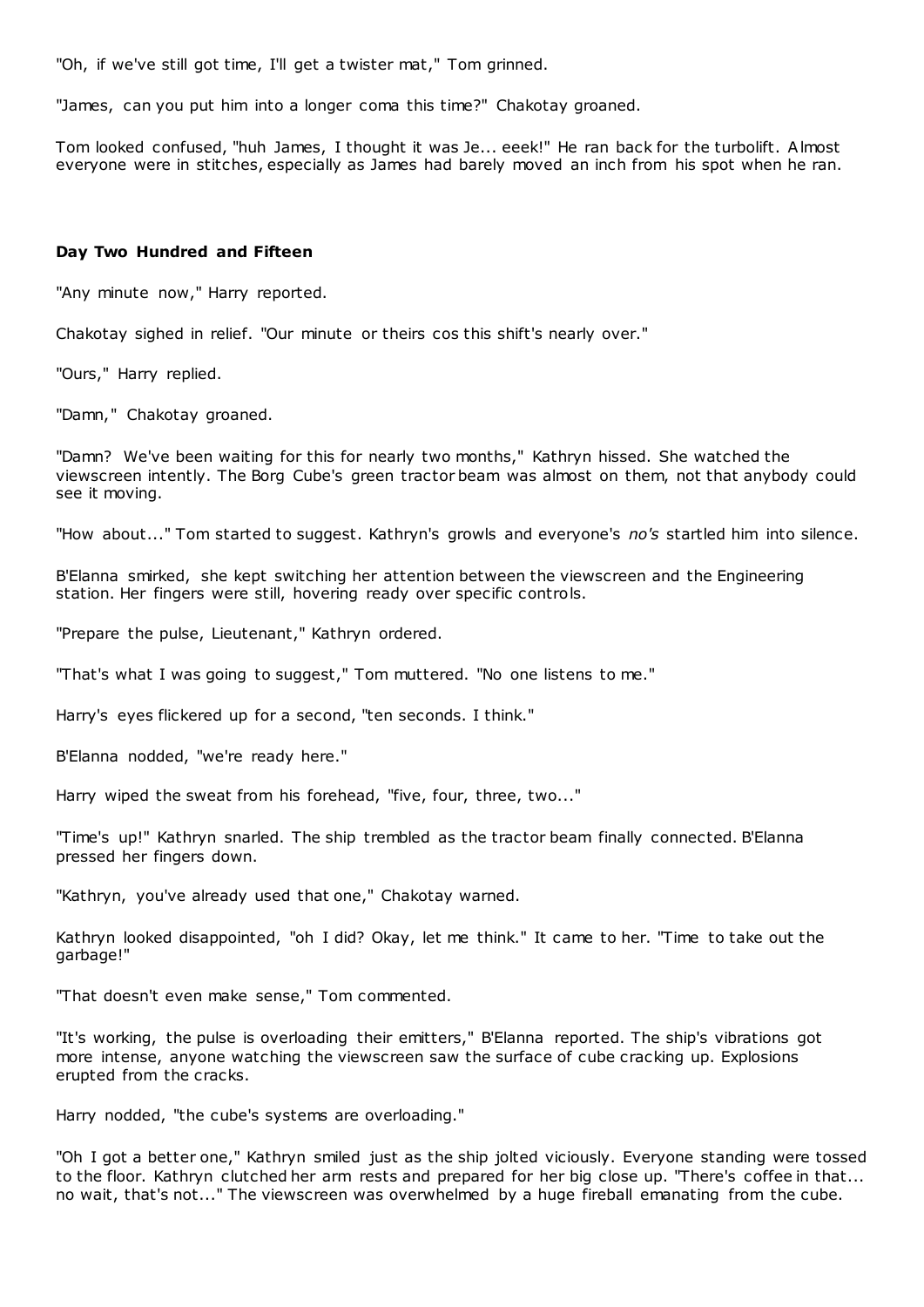The fires from the cube ripped the huge vessel apart, the resulting explosion smashed into the tiny ship in its tractor beam.

Seconds later all that was left was tiny specks of debris. In Voyager's place all that remained was a tiny black spot, only illuminated by the green mist the Borg Cube left behind. It didn't take long for it to shrink into nothing.

#### **Day Sixteen**

"Oh my god! *Futill*, *antee*. Do you even know how to say I?" Kathryn snapped. "Don't get me started again on the whole *dadda* instead of *dayta* thing."

Seven of Nine stared blankly at the deranged Captain, unsure of what to say back to her.

"Of course, you're a Borg imbecile. Note I said imbecile, not *imbecill*. You say rubbish like we are and we are not amused. You don't know what I even means, funny that considering the source," Kathryn rambled.

"Kathryn, a lot of us, including me are allowed to speak English a little differently. It's called a dialect," Chakotay quietly said.

"Abandon ship," Tom whispered to Harry.

Kes woke up in the dark. It was a struggle to sit up, her head span as a throbbing pain coursed through it. Through the pain she managed to see a tiny light by her feet. Her hand reached for it, accidentally knocking the source of it into her eyes. When she finally got a good grip of it she pointed it all around her to find out where she was.

It didn't take her long to recognise it. It was one of the Jeffries tube hatches, but not just any old one. The damaged ladder beside her told her it was the one before Deck Thirteen.

"The damage was fixed. How..." she mumbled. The last time she was in this spot she lost control of her abilities again, she thought. "That was months ago. How?"

Kes decided to get out of there before she was discovered again, and figure it out later. She grabbed the ladder and began to make the long journey up to a safer deck.

As she wandered down a corridor she was starting to feel like the last few months were only a dream. Some of them were fine, just without power, but others sported broken wall panels. Crew passed by her, armed with flashlights.

Sickbay was in sight, she picked up the pace to reach it. Just as she did footsteps approached her from another direction.

"Kes, hey. Are you all right?" James asked.

Kes stopped. She tried to force a smile on her face before turning around to face him. "Fine considering what happened. What about you, what have you been up to?"

"Oh," James looked a little worried. "Seven thinks she saw somebody try to break into Deck Thirteen."

"You're a long way away from there," Kes said.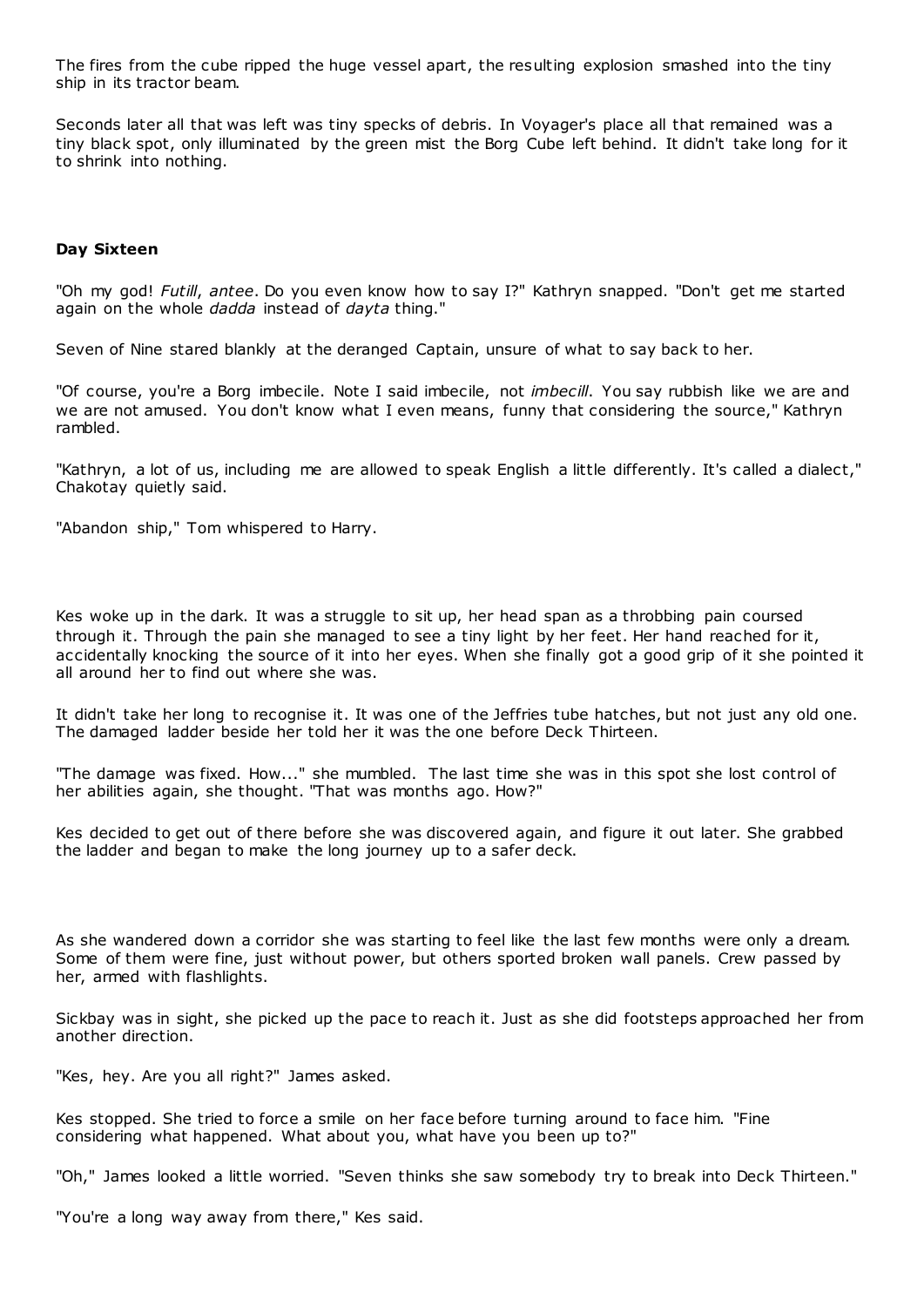James smirked and nodded. "Tuvok wants me to take the team, apparently I don't go alone."

"Reasonable," Kes shrugged. "So erm, I've lost track. How long has it been since that deck was destroyed?"

"I dunno, about two weeks," James replied. He noticed her shoulders tense up and her eyes glaze over. "Are you sure you're fine?"

Kes nodded, "sure. Everything's fine."

James wasn't convinced but he knew he had to hurry. "I'll catch you later, we'll talk then. Okay? I just have to..."

"I know," Kes sighed. James reluctantly hurried into Sickbay, glancing back at her before the doors shut behind him. "It will be fine," she said. She knew what she had to do now.

#### **The Ready Room:**

"I'm not sure I understand." That was an understatement, to Kathryn this was out of nowhere.

Kes glanced down at her hands, she squeezed them both tightly. "I've thought about this a lot over the last few... since this started. The power I described is only the beginning. I held it back, fearing I would be risking this crew. I can't keep doing that. This is who I am."

"So what if you make a wall wavy now and then, it's hardly our biggest problem right now," Kathryn said angrily.

"I think someday it will be. I care for this crew too much to risk their lives. I have to leave Voyager before I do that," Kes explained softly.

Kathryn shook her head, Kes was certain she saw a few tears in her eyes. "Go where exactly?"

"I don't know yet," Kes answered honestly. "I'm changing, evolving into something... bigger, and I've tried to hold it back for the sake of everyone. It's not just because I think I won't always have control of it, it's for me as well. This is why I left the underground and Ocampa. I believed my people had the potential to be more than they are. I have a chance to explore that."

"Can I talk you out of it?" Kathryn almost whispered. "You can still do that here."

"I can't. I've seen... I know that it will hurt the ones I care about. I must do this alone," Kes answered. "I don't want you to think I'm ungrateful, up and leaving at a time like this."

"Of course I do, you're a rotten little pixie," Kathryn grumbled, but her heart wasn't in it. Kes tried her best not to laugh. "If you ever change your mind, you're always welcome. This is your home."

"Thank you, Captain," Kes smiled, tears started to fall onto her cheeks. "I have something I want to give you, all of you."

"All of us? Then it isn't coffee," Kathryn tried not to sound disappointed.

Kes chuckled, shaking her head. "No, it's better."

A white flash penetrated the darkness, Voyager flew out of it, gradually coming to a halt after it faded away.

"Holy..." Tom stuttered.

Chakotay's eyes were wider than they'd ever been. "What was that?"